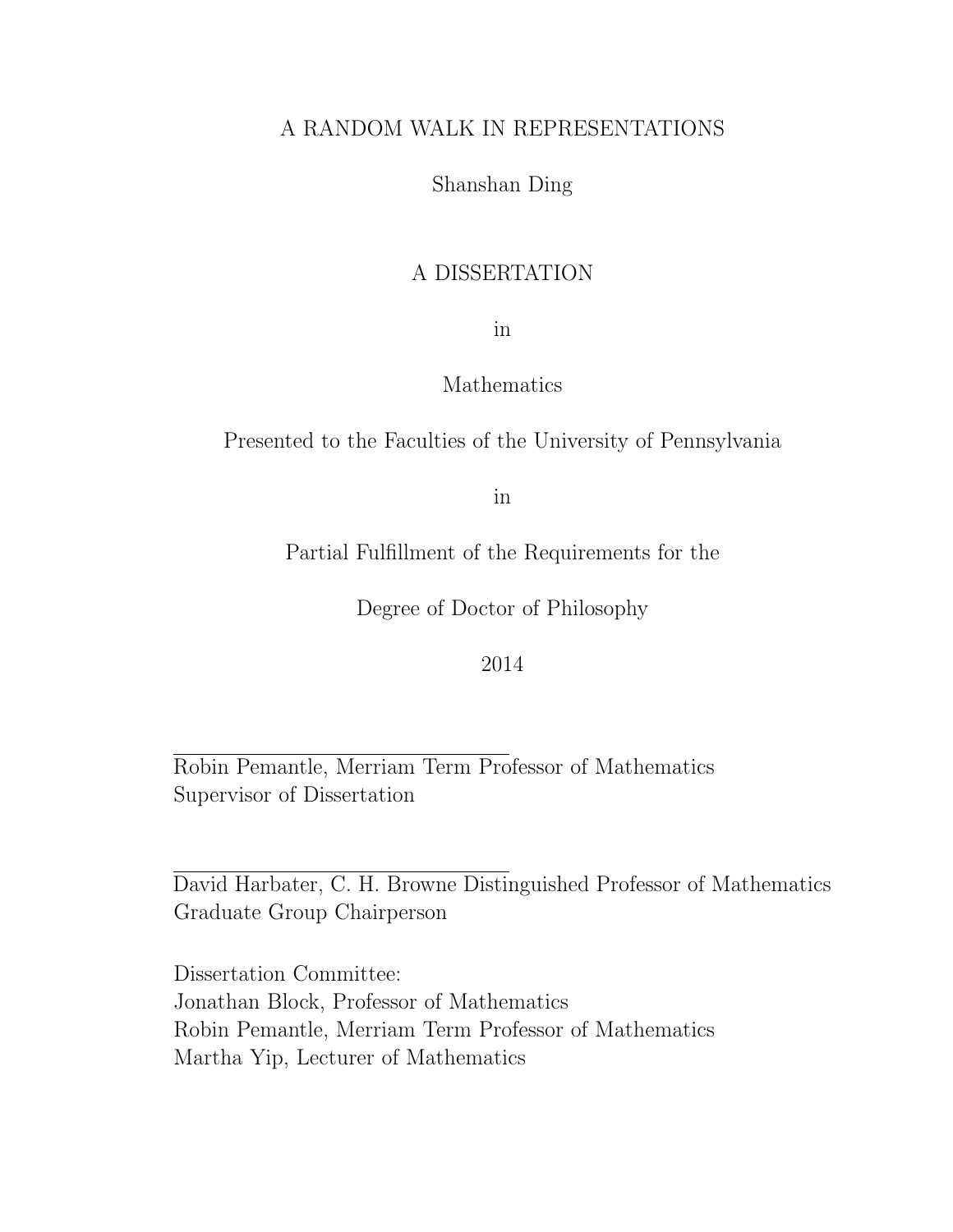# A RANDOM WALK IN REPRESENTATIONS

© COPYRIGHT

2014

Shanshan Ding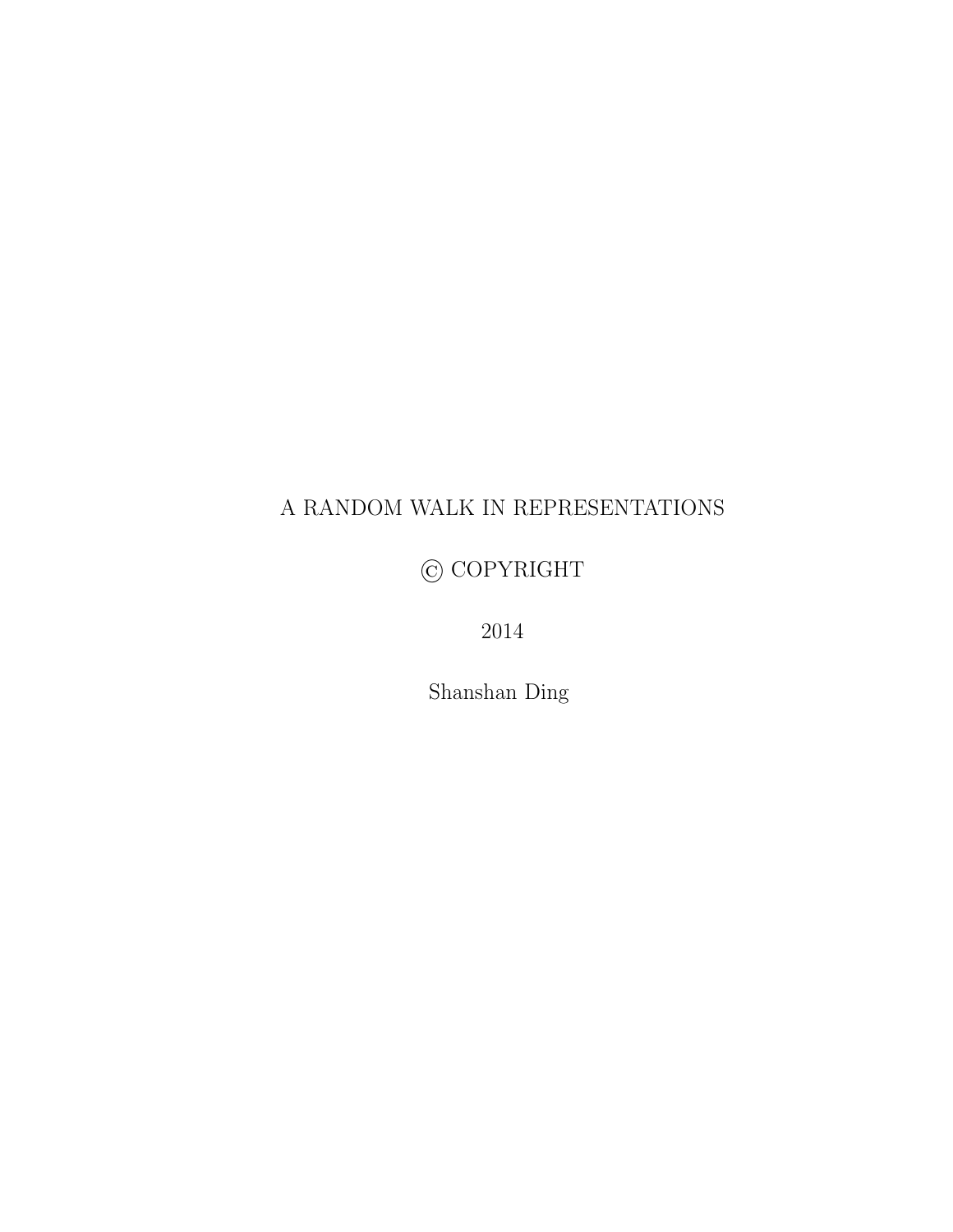# Acknowledgments

In the sunset of dissolution, everything is illuminated by the aura of nostalgia, even the guillotine.

– Milan Kundera, The Unbearable Lightness Of Being

First I must thank my advisor Robin Pemantle for, among many other things, introducing me to probability at a time when I was lost for a direction, suggesting the immensely satisfying topic of this dissertation, and keeping me on track while supporting whatever I wish to pursue. I am also indebted to Martha Yip for her indispensable technical assistance and general awesomeness; she always has answers to my questions and is invariably generous with her time. Moreover, I am grateful for Jim Haglund's advice and encouragement in the later stages of this work.

The graduate chairs during my time at Penn have all been very sympathetic. Tony Pantev and David Harbater helped me navigate the beginning and the end of grad school, while Jonathan Block refused to let me give up on myself through all the years in the middle.

I would like to thank Persi Diaconis for pioneering a beautiful field of mathemat-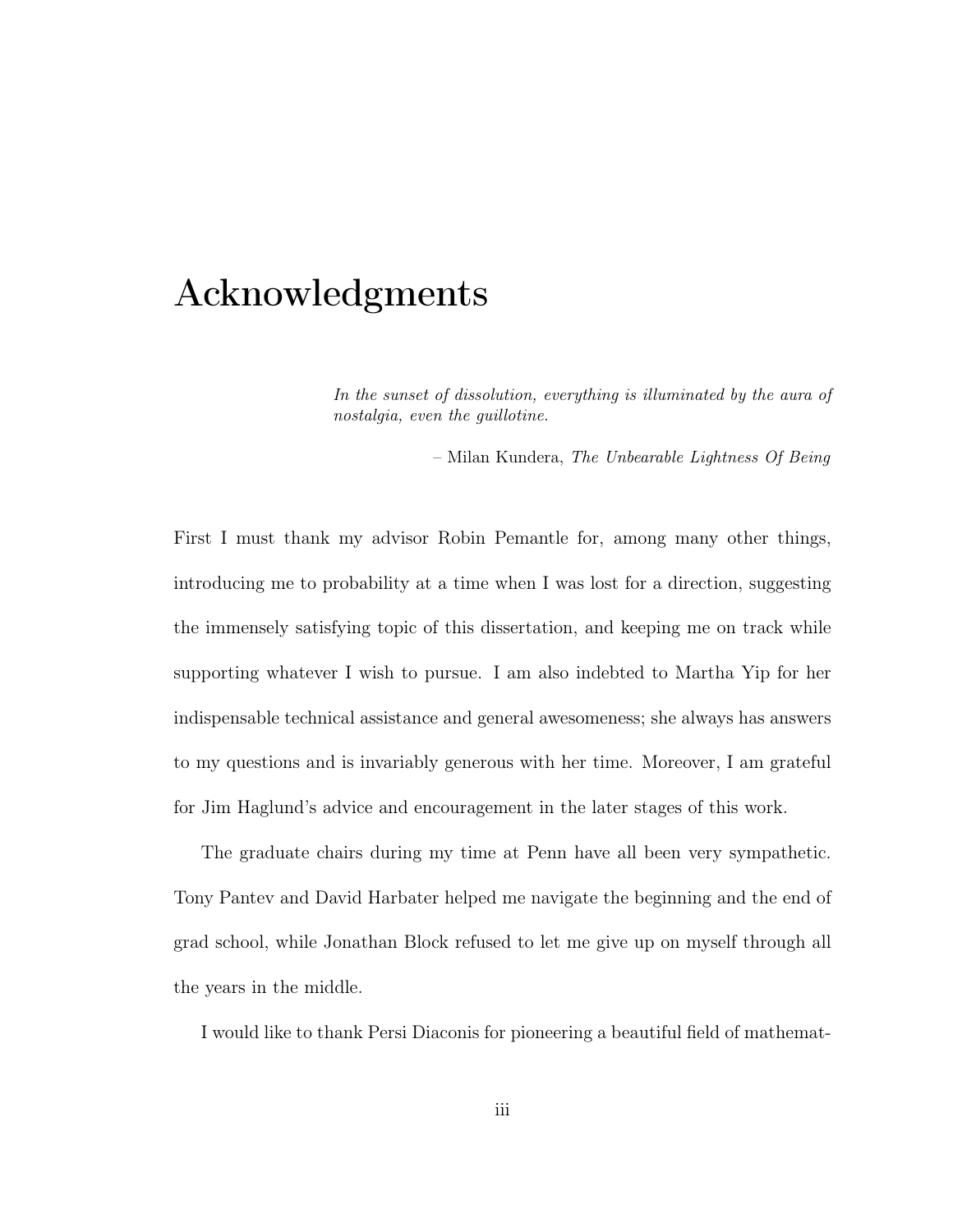ics at the intersection of probability and representation theory. Just as importantly, I thank Ehrhard Behrends, whom I have never met, but without whose wonderfully clear introduction to this field I may still be searching for a thesis topic.

I want to acknowledge the professors who inspired me to go to grad school and whose recommendation letters made it possible: Robert Friedman, Dorian Goldfeld, John Morgan, and Ken Ono. In fact, I am deeply grateful for all of the outstanding teachers and mentors, in and out of math, that I have encountered from grade school to grad school.

At the same time, I also thank my students, who have collectively taught me much more than I can ever teach them. Their joy in moments of breakthrough reminded me of why I chose to study math on those occasions when it was otherwise difficult to remember.

The department's administrative staff—Janet Burns, Monica Pallanti, Paula Scarborough, and Robin Toney—steadfastly protects us and holds the department together. They bring sense and warmth into a building that I think has been proved to be topologically baffling and bleak. I wish Janet the very best in her upcoming retirement, though a DRL without her is an unfathomable place.

I am proud to have been part of the Penn math department's graduate student community, which has consistently been comprised of friendly, talented, and allaround wonderful people. It is impossible to name everyone as the requisite margins of this thesis are too large, but I would be remiss to not at least reference a subset.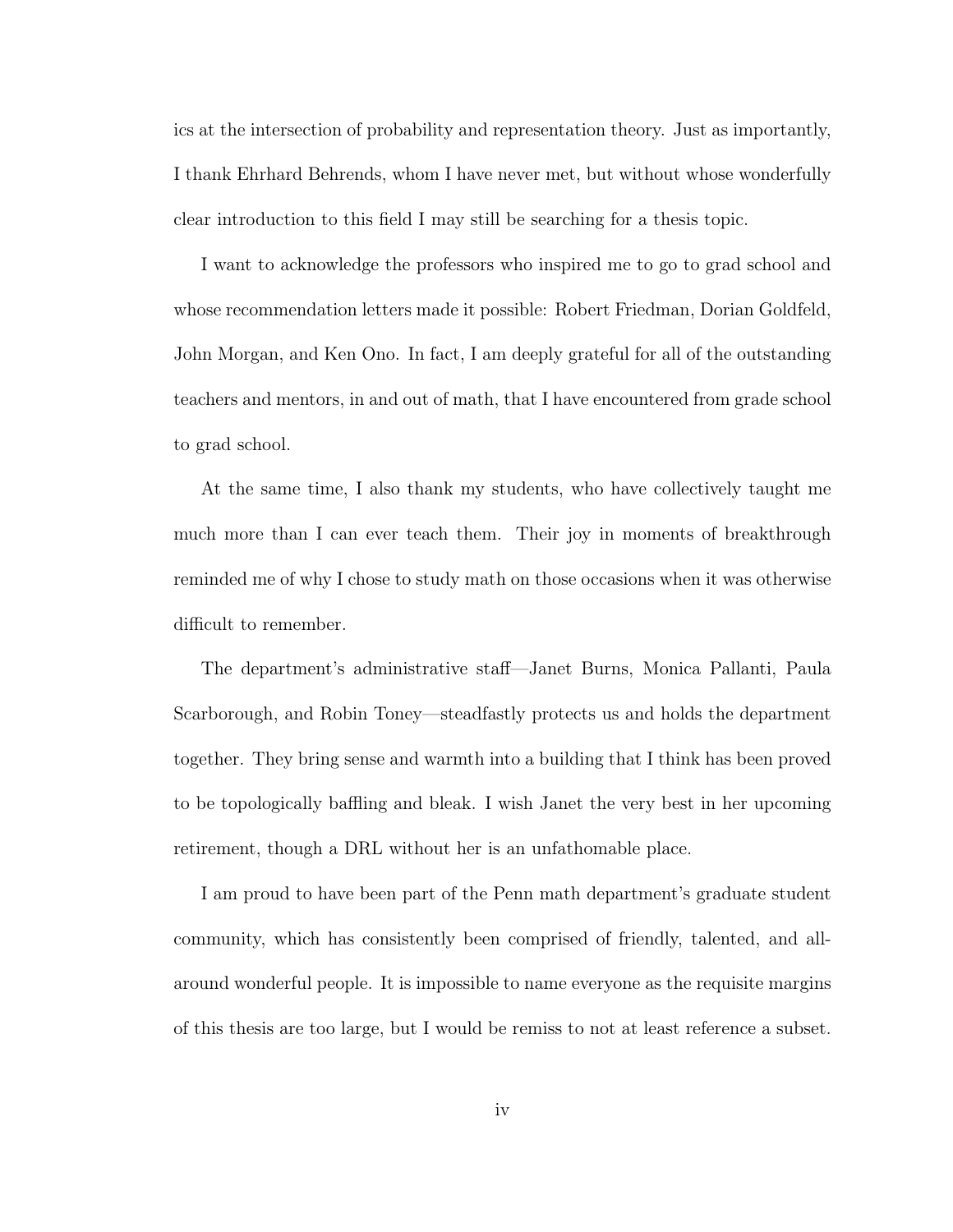In particular, I would like to thank Ying Zhao for being my officemate during an unforgettable year. I am also much indebted to Hilaf Hasson for his wisdom and patience. Michael Lugo almost single-handedly taught me to think like a probabilist. Deborah Crook, from Montreal to Marrakech, and from California to Cappadocia, it has been fun traveling half of the world with you, and here's to hoping that we get to the other half at some point. Paul Levande, I already miss your insight and wit, and I would be so very sad to miss watching in person your reaction to Ben Affleck's Batman. Additionally, I am grateful for the friendship and extensive mathematical assistance over the years from Adam Topaz, David Lonoff, Elaine So, Matthew Wright, Matti Astrand, Ryan and Better Ryan (Eberhart and Manion, not necessarily in that order), Taisong Jing, Torin Greenwood, Tyler Kelly, Ying Zhang, and Zhentao Lu.

I would like to thank the Philadelphia Orchestra for affording students in the area the weekly opportunity to attend world-class concerts. These concerts have been reminders on many Saturdays that, high or low, light or heavy, all notes eventually come to pass as a rich, transformative melody is left behind.

Finally, it's not always sunny in Philadelphia, and I extend my sincerest gratitude to all those whose optimism and support, in good times and bad, sustained me through the storms.

The writing of this dissertation is partially supported by NSF grant DMS-1209117.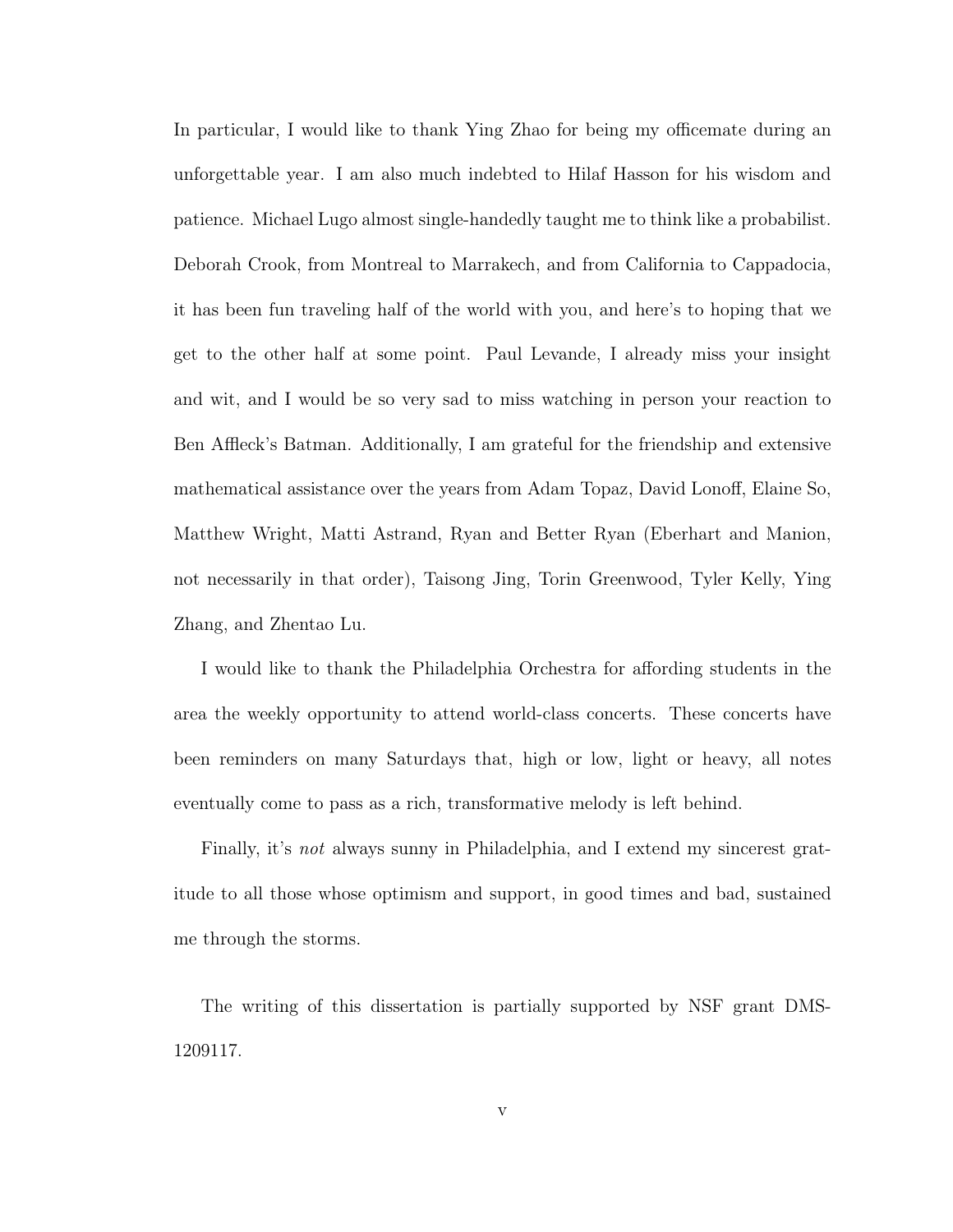### ABSTRACT

### A RANDOM WALK IN REPRESENTATIONS

#### Shanshan Ding

#### Robin Pemantle

The unifying objective of this thesis is to find the mixing time of the Markov chain on  $S_n$  formed by applying a random *n*-cycle to a deck of *n* cards and following with repeated random transpositions. This process can be viewed as a Markov chain on the partitions of n that starts at  $(n)$ , making it a natural counterpart to the random transposition walk, which starts at  $(1^n)$ . By considering the Fourier transform of the increment distribution on the group representations of  $S_n$  and then computing the characters of the representations, Diaconis and Shahshahani showed in [\[DS81\]](#page-66-0) that the order of mixing for the random transposition walks is  $n \ln n$ . We adapt this approach to find an upper bound for the mixing time of the *n*-cycle-totranspositions shuffle. To obtain a lower bound, we derive the distribution of the number of fixed points for the chain using the method of moments. In the process, we give a nice closed-form formula for the irreducible representation decomposition of tensor powers of the defining representation of  $S_n$ . Along the way, we also look at the more general m-cycle-to-transpositions chain  $(m \leq n)$  and give an upper bound for the mixing time of the  $m = n - 1$  case as well as characterize the expected number of fixed points in the general case where  $m$  is an arbitrary function of  $n$ .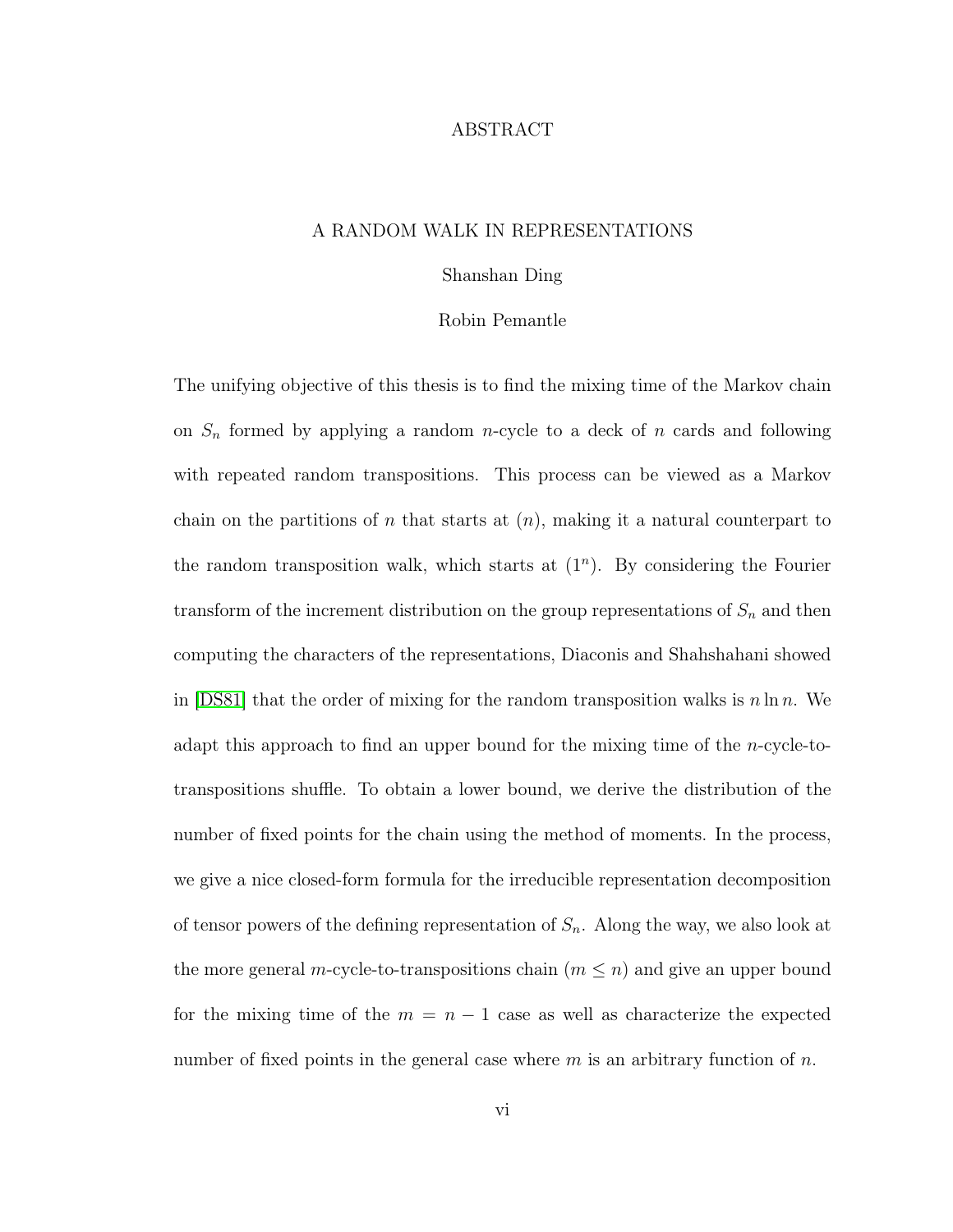# **Contents**

| $\mathbf{1}$            |     | Introduction                                                                   | $\mathbf{1}$   |
|-------------------------|-----|--------------------------------------------------------------------------------|----------------|
|                         | 1.1 | A mathematical history of card shuffling                                       | $\mathbf{1}$   |
|                         | 1.2 | Scope and organization of this thesis $\ldots \ldots \ldots \ldots \ldots$     | $\overline{5}$ |
| $\bf{2}$                |     | <b>Technical Preparations</b>                                                  | 9              |
|                         | 2.1 |                                                                                | 9              |
|                         | 2.2 |                                                                                | 12             |
|                         | 2.3 |                                                                                | 20             |
| 3                       |     | <b>Upper Bound</b>                                                             | 28             |
|                         | 3.1 |                                                                                | 28             |
|                         | 3.2 |                                                                                | 31             |
| $\overline{\mathbf{4}}$ |     | <b>Fixed Points and Lower Bound</b>                                            | 37             |
|                         | 4.1 |                                                                                | 37             |
|                         | 4.2 | The defining representation $\ldots \ldots \ldots \ldots \ldots \ldots \ldots$ | 39             |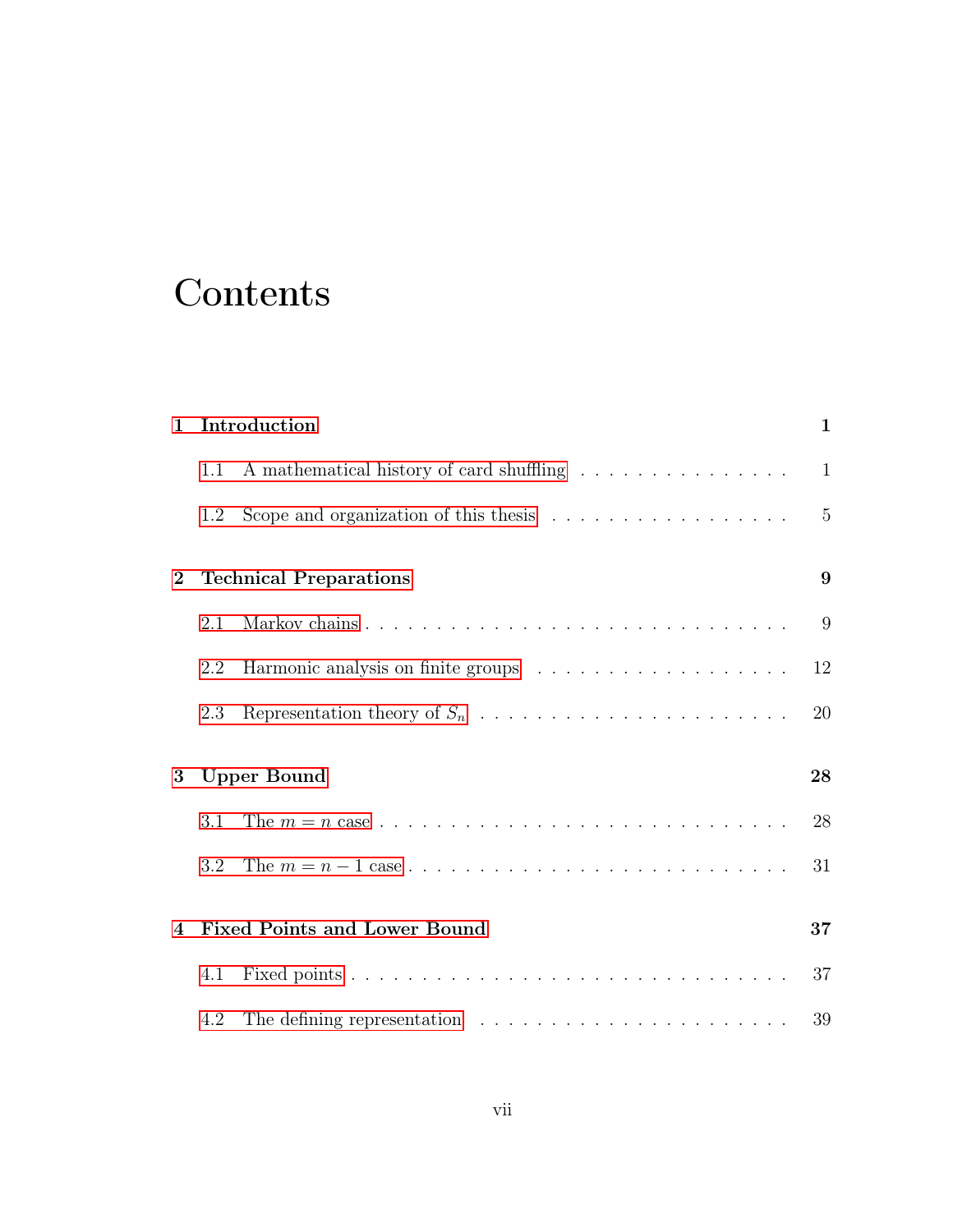|  |                          |                     | -45          |
|--|--------------------------|---------------------|--------------|
|  | 5 Further Considerations | 50                  |              |
|  | 5.1                      |                     | $50^{\circ}$ |
|  |                          |                     | 53           |
|  |                          | <b>Bibliography</b> |              |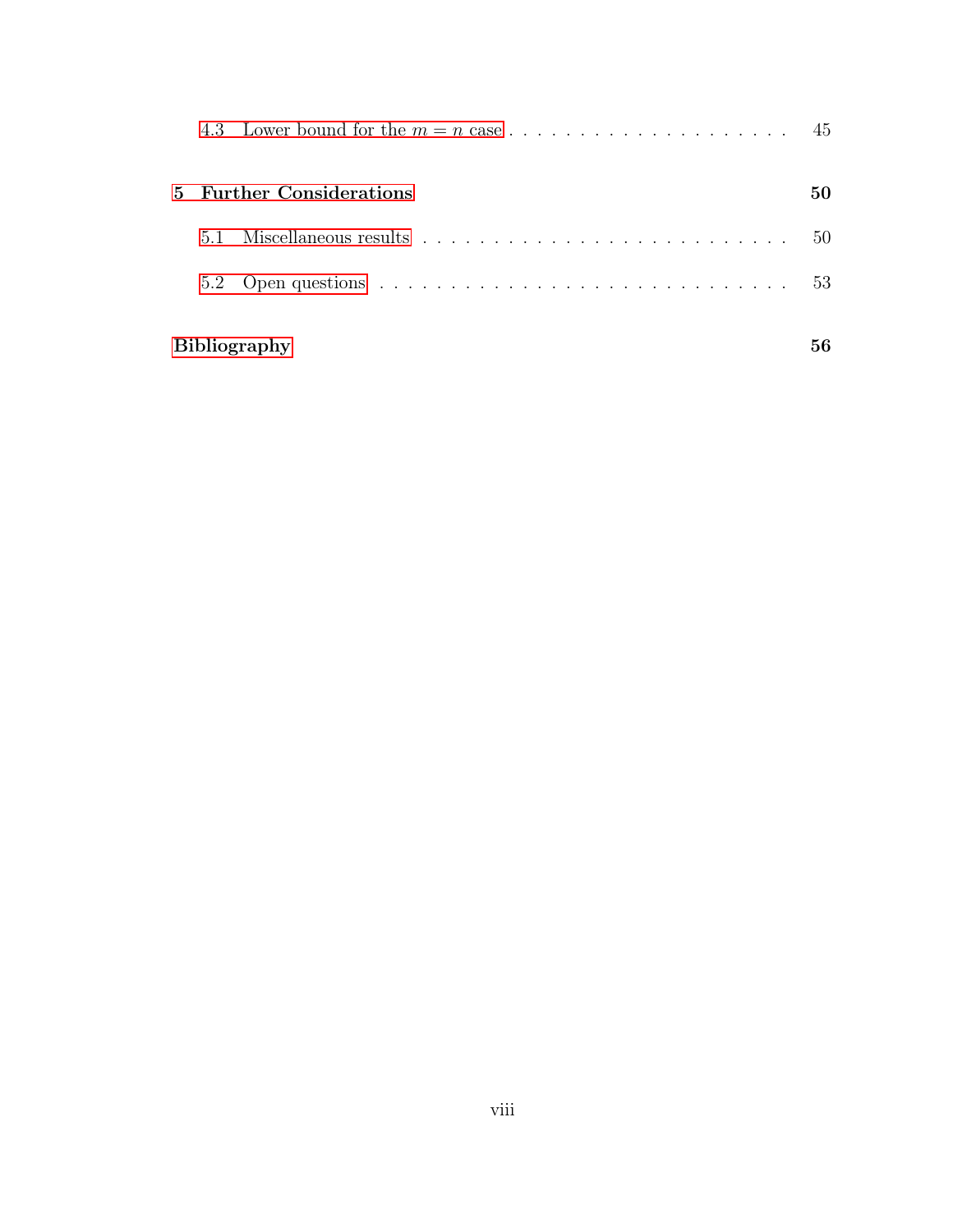# List of Figures

| 2.1 Young diagrams corresponding to the partitions of $4 \ldots \ldots \ldots$ 21 |  |
|-----------------------------------------------------------------------------------|--|
| 2.2 $H_{1,2}$ and the array of hook lengths for $(4,4,3)$ 23                      |  |
|                                                                                   |  |
| 2.4 Computing $\chi_{(5,4,2)}^{(4,4,3)}$ with the Murnaghan-Nakayama rule 25      |  |
|                                                                                   |  |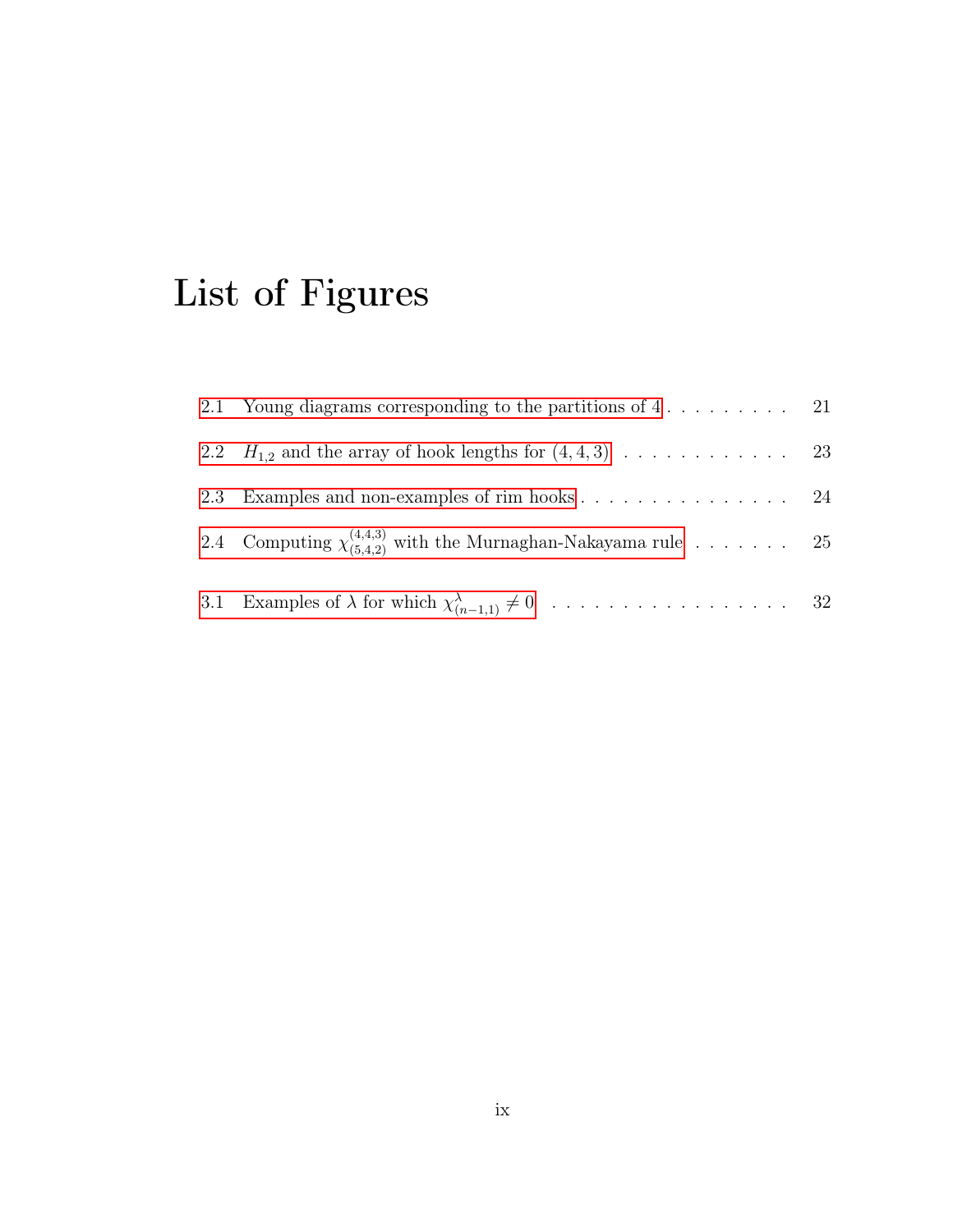# <span id="page-9-0"></span>Chapter 1

# Introduction

The goals we pursue are always veiled.

– The Unbearable Lightness Of Being, "Words Misunderstood"

## <span id="page-9-1"></span>1.1 A mathematical history of card shuffling

We start with a question of centuries-old interest to diviners, gamblers, and magicians: how many shuffles does it take to mix a deck of cards?

Naturally, the answer depends on what we mean by "shuffle" and "mix". Broadly speaking, a shuffle on *n* cards is a permutation of the set  $\{1, 2, \ldots n\}$  by an element  $\sigma$  of the symmetric group  $S_n$ . The outcome of a sequence of shuffles  $\sigma_1, \sigma_2, \ldots, \sigma_k$ is then permutation by the composition  $\sigma_k \cdots \sigma_2 \sigma_1$ . We presume that each  $\sigma_i$ is chosen according to some probability distribution on  $S_n$ , so that the sequence  $\sigma_1, \sigma_2\sigma_1, \sigma_3\sigma_2\sigma_1, \ldots$  forms a Markov chain on  $S_n$ . If, furthermore, each  $\sigma_i$  is chosen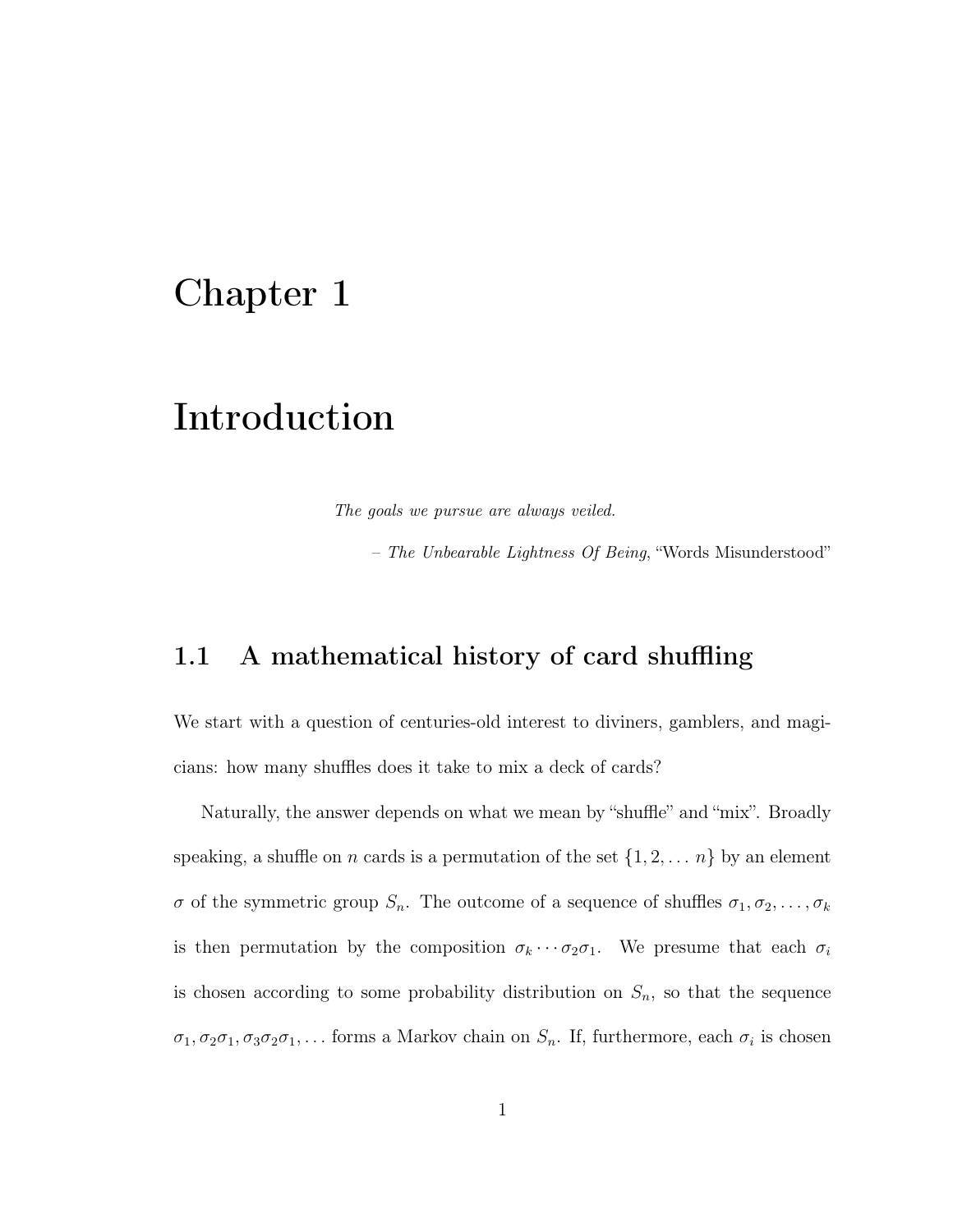from the same distribution, then this chain is a random walk on  $S_n$ . The distribution of  $\sigma_k \cdots \sigma_2 \sigma_1$  is a probability measure on  $S_n$  for each k, and the deck is mixed when the total variation distance between this measure and the uniform measure on  $S_n$  is small. Intuitively, mixing means that one can no longer infer the positions of the cards from their initial order.

Since the early 1900s and especially during the past 30 years, mathematical analyses of card shuffling have inspired significant progress in the theory of Markov chain mixing times, particularly in revealing its rich connections with algebraic combinatorics. Markov himself had cited card shuffling as a leading example of his eponymous processes, and his 1906 proof in [\[Mar06\]](#page-68-0) for the convergence of finitestate Markov chains implies that shuffling eventually mixes the deck. Poincaré then supplied a Fourier-analytic proof in [\[Poi12\]](#page-69-0).

Of course, eventual mixing has always been the implicit premise of card shuffling, so the more pertinent question is *how soon*. The first significant breakthrough in this topic came in 1981, when Diaconis (a former professional magician) and Shahshahani showed in [\[DS81\]](#page-66-0) that the order of mixing for the random transposition shuffle, where one repeatedly chooses two random cards and exchanges them, is  $n \ln n$ . Though this shuffle is unlikely to be employed by card players in real life, [\[DS81\]](#page-66-0) is a landmark development in probability theory for introducing techniques from representation theory. A very high-level summary of its ideas is as follows: Fourier transforms convert convolutions of probability distributions in the time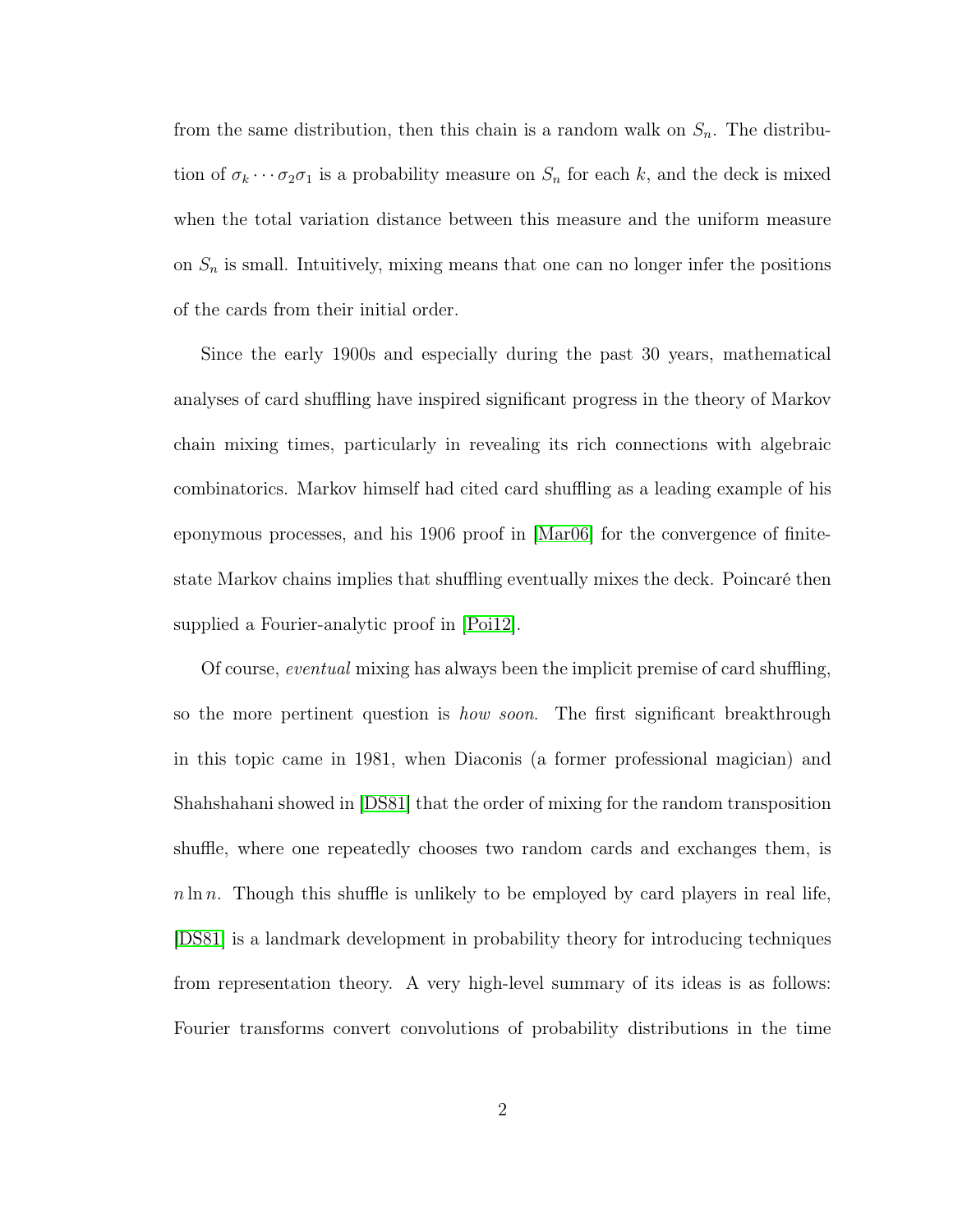domain to pointwise products in the frequency domain, and the "frequency domain" for a non-abelian group is given by its group representations, so we can track the mixing of a Markov chain by observing the Fourier transform of the increment distribution on the representations of the underlying group, which in turn can be quantified by computing and summing the characters of the representations. This approach is applicable to all random walks generated by conjugacy classes of finite groups, and it was used by Hildebrand ([\[Hil92\]](#page-67-0): random transvections in  $SL_n(F_q)$ ), Pemantle ([\[Pem94\]](#page-69-1): 3-cycles), and Lulov ([\[Lul96\]](#page-68-1): a wide class of fixed-point-free permutations, including fixed-point-free involutions) to obtain the mixing times of various other random walks that fit the description.

Meanwhile, further techniques arose from studies of Markov chains that more realistically model human card shuffling. Aldous and Diaconis [\[AD86\]](#page-64-1) introduced the concept of strong stationary time to prove that the order of mixing for the topto-random shuffle, where the top card is removed and inserted into the deck at a random position, is  $n \ln n$ . Using a coupling construction, Pemantle [\[Pem89\]](#page-69-2) proved an upper bound of  $O(n^2 \ln n)$  for the overhand shuffle, where one shaves off packets of cards from the top of the deck and stacks each packet on top of the previous one until all cards have been transferred to the new pile. This bound was ultimately shown to be tight by Jonasson [\[Jon06\]](#page-68-2) using a method for establishing sharp lower bounds due to Wilson [\[Wil04\]](#page-71-0). As for the riffle shuffle, the most common shuffling technique where one divides a deck into two piles and interlaces them together, Bayer and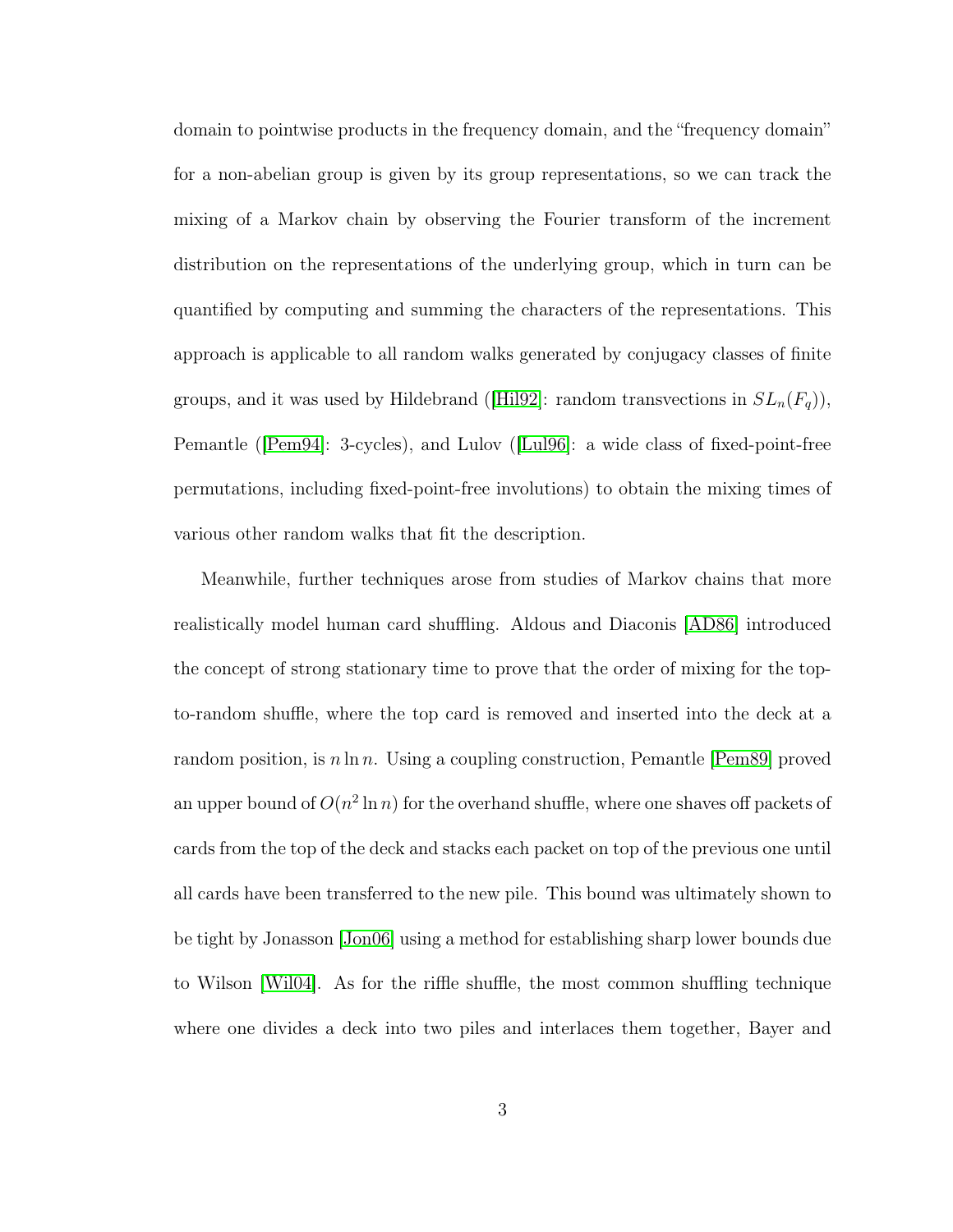Diaconis [\[BD92\]](#page-64-2) concluded that seven shuffles are necessary and sufficient to mix a 52-card deck and in the process related the underlying Markov chain to Solomon's descent algebra and Hochschild homology. Throughout the 1990s, extensions of the techniques used to study card shuffling have led to substantial progress in the general study of stochastic processes on groups, including diffusions on Lie groups (see [\[S-C01\]](#page-70-0)). For comprehensive surveys of the works produced, refer to [\[Dia01\]](#page-65-0) and [\[S-C04\]](#page-70-1).

Research in card shuffling and related topics is active and ongoing. Recent areas of focus have included systematic scan versions of well-understood shuffles, whereby the location of each update is deterministic ([\[MPS04\]](#page-69-3), [\[MNP12\]](#page-69-4)), and randomization of only selected features, such as card values but not suits [\[CV06\]](#page-65-1) or the location of the original bottom card [\[ADS11\]](#page-64-3). Extensive effort has also been devoted to exploring and leveraging the symbiotic connections between card shuffling and the theories of Lie type groups ([\[Ful00\]](#page-66-1), [\[Ful01\]](#page-66-2)), quasi-symmetric functions ([\[Sta01\]](#page-70-2), [\[DF09\]](#page-66-3)), and Hopf algebras [\[DPR12\]](#page-66-4). The pervasive theme in this line of research since Diaconis and Shahshahani's analysis of the random transposition shuffle has been the marrying of spectral and probabilistic phenomena and techniques, a theme that reverberates in the modern studies of expander graphs (see [\[HLW06\]](#page-67-1)) and random matrices (see [\[Tao12\]](#page-70-3)).

As Markov chains have a wide range of applications, any new development in the field has built-in ramifications for potentially multiple areas of applied math.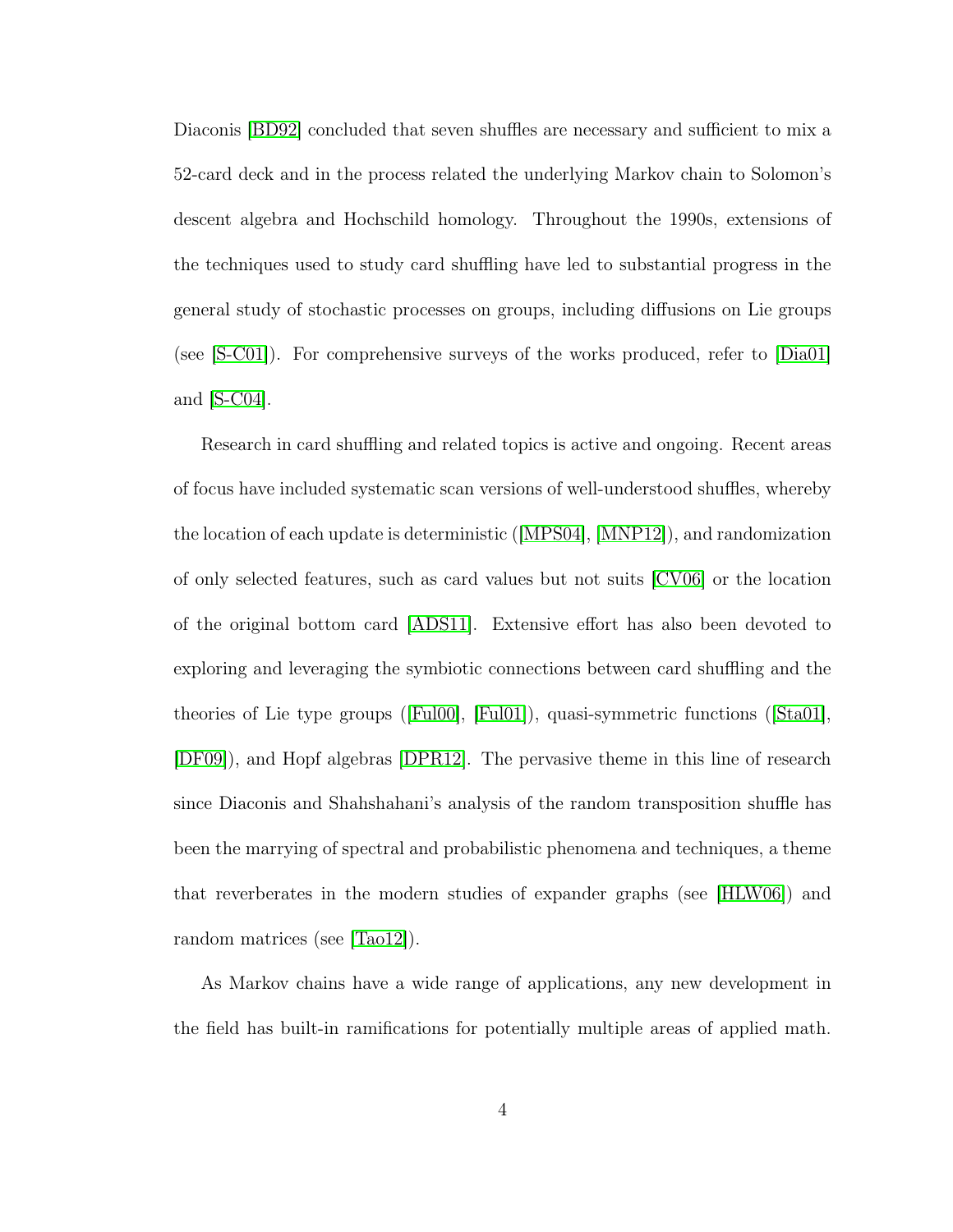Two standout applications derived specifically from the work on card shuffling are in cryptography ([\[Mir02\]](#page-68-3), [\[HMR12\]](#page-67-2)), where shuffles are exploited as enciphering schemes, and in genetics ([\[SG89\]](#page-70-4), [\[Dur03\]](#page-66-5)), where shuffles model rearrangements of DNA segments. Of course, we should not overlook the implications of card shuffling research for card playing itself ([\[Tho73\]](#page-71-1), [\[CH10\]](#page-65-2)). Vegas certainly paid attention and even invited Diaconis, the renegade magician, for a homecoming of sorts to assess some new automated shuffling machines. For the findings of the said investigation, see [\[DFH13\]](#page-66-6), though we take this opportunity to put forth the disclaimer that no knowledge of gambling will be endorsed or imparted, here and throughout.

# <span id="page-13-0"></span>1.2 Scope and organization of this thesis

Nearly the entirety of the the card shuffling literature that we just surveyed deals with time-homogeneous Markov chains, where the same method of shuffling is repeated until the deck is mixed. The present thesis, on the other hand, is motivated by a time-inhomogeneous Markov chain: after a single application of an n-cycle to a deck of n cards, how many transpositions are needed to mix the deck?

This chain is a natural counterpart to the random transposition walk on  $S_n$ in the following sense: a transposition changes the cycle type of a permutation by either splitting a cycle in two (if the two objects transposed are in the same cycle) or joining two cycles as one (if the two objects are in different cycles), so random transpositions in fact induce a Markov chain on the set of partitions of  $n$ ;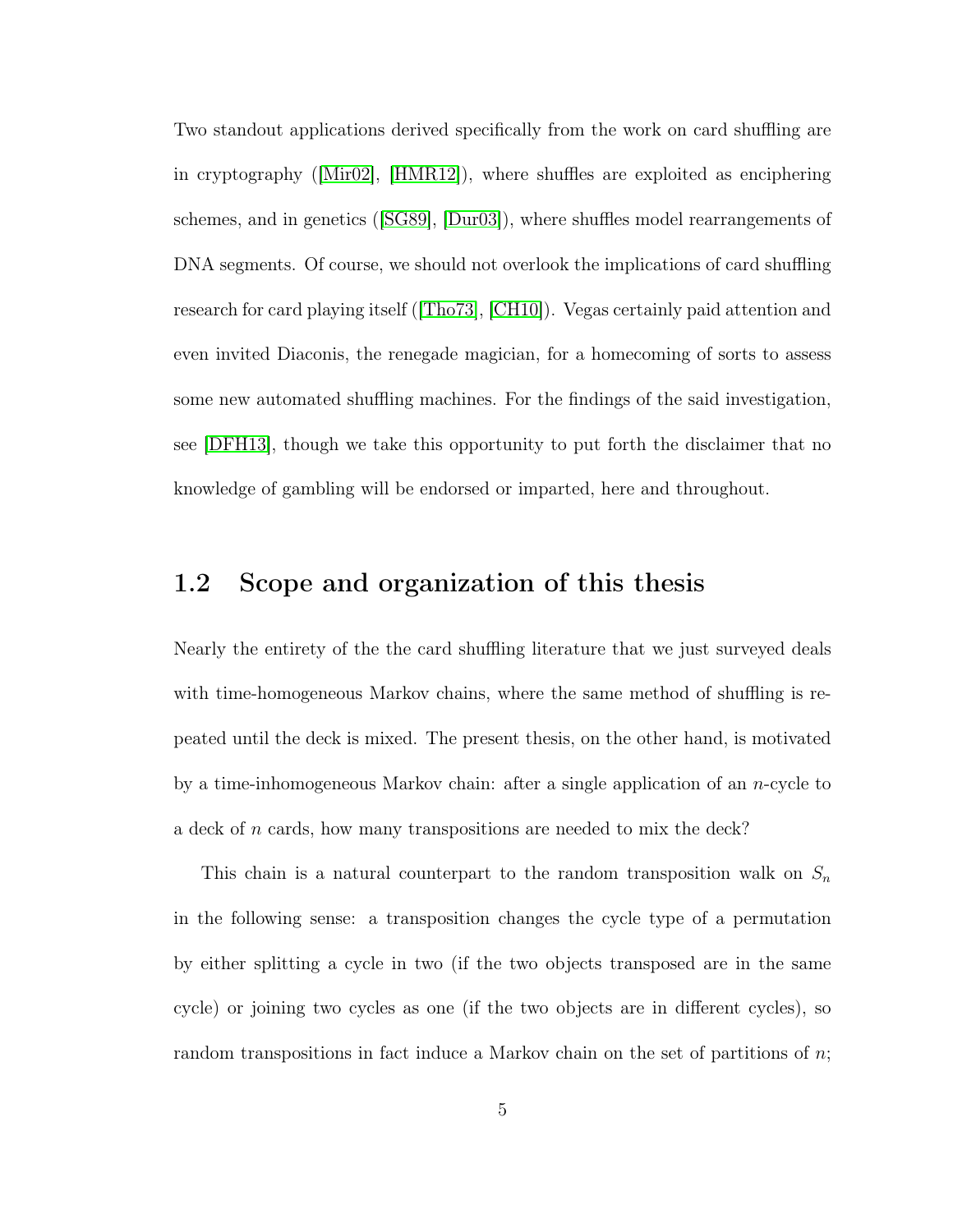the time-homogeneous random transposition walk is one such chain that starts at the partition  $(1^n)$ , whereas the process we proposed is one that starts at the other extreme,  $(n)$ . Markov chains formed on partitions under random transpositions are examples of coagulation-fragmentation processes, the profound mathematics and applications of which are surveyed in [\[Ald99\]](#page-64-4), and a related chain whose eigenfunctions give probabilistic interpretations for the Macdonald polynomials is constructed in [\[DR12\]](#page-66-7).

The focus of this thesis is the n-cycle-to-transpositions chain viewed as a process on  $S_n$  instead of on the partitions of n, though we do hope that our work can lead to new insight on coagulation-fragmentation processes. We will in fact consider the more general process of a random  $m$ -cycle  $(m \leq n)$  followed by random transpositions. Formally:

**Question.** Fix m as a function  $m(n)$  of n with  $2 \le m \le n$  for all n. Form a Markov chain  $\{X_k\}$  on the symmetric group  $S_n$  as follows: let  $X_0$  be the identity<sup>[1](#page-14-0)</sup>, set  $X_1 = \pi X_0$ , where  $\pi$  is a uniformly selected m-cycle, and for  $k \geq 2$  set  $X_k = \tau_k X_{k-1}$ , where  $\tau_k$  is a uniformly selected transposition. Observe that  $X_k \in A_n$  when m and k are of the same parity. Otherwise,  $X_k \in S_n \backslash A_n$ . Let  $\mu_k$  be the law of  $X_k$ , and let  $U_k$  be the uniform measure on  $A_n$  if  $X_k \in A_n$  and the uniform measure on  $S_n \backslash A_n$ if  $X_k \in S_n \backslash A_n$ . What is the total variation distance between  $\mu_k$  and  $U_k$ ?

The increment distributions of these Markov chains are conjugacy-invariant, so

<span id="page-14-0"></span><sup>&</sup>lt;sup>1</sup>Markov chains on finite groups are translation-invariant, so setting  $X_0$  to some other element of  $S_n$  may affect parity, but not mixing time.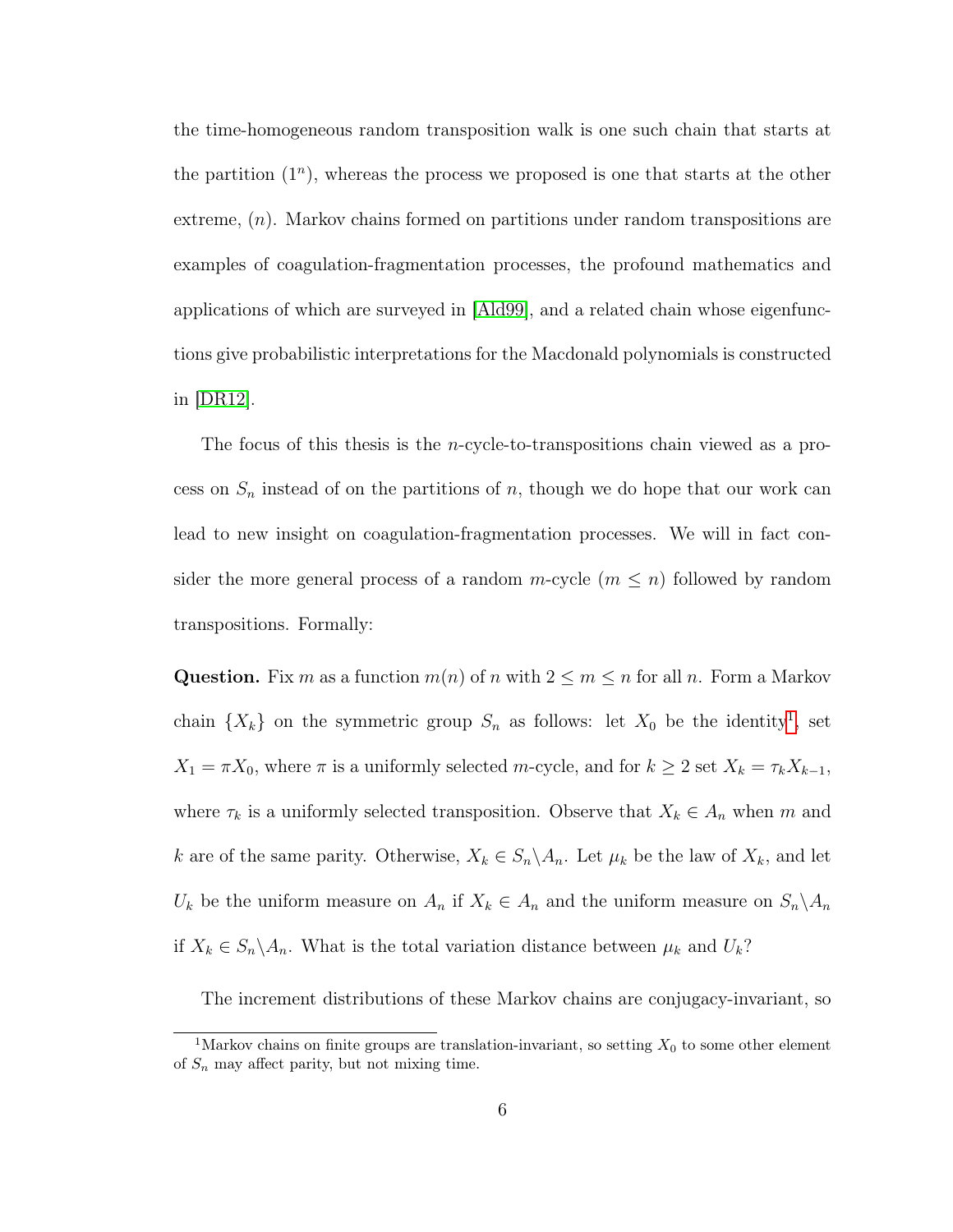we follow Diaconis and Shahshahani's approach and adapt their analysis of the random transposition shuffle to obtain upper bounds for the mixing times of the  $m = n$  and  $m = n - 1$  cases. The relevant concepts and tools from probability, Fourier analysis, and representation theory are introduced and modified as necessary in Chapter [2,](#page-17-0) while the computations are carried out in Chapter [3.](#page-36-0) The lower bound was much trickier, but we ultimately obtain one for the  $m = n$  case in Chapter [4](#page-45-0) by deriving the distribution of the number of fixed points using the method of moments. Putting the two together gives the main result:

**Theorem [3.1.1](#page-36-2) and Corollary [4.3.5.](#page-56-0)** For any  $c > 0$ , after one n-cycle and cn transpositions,

$$
\frac{e^{-2c}}{e} - o(1) \le ||\mu_{cn+1} - U_{cn+1}||_{\text{TV}} \le \frac{e^{-2c}}{2\sqrt{1 - e^{-4c}}} + o(1)
$$

as n goes to infinity.

Our arguably most significant contribution is that, while trying to compute the moments of the fixed point distribution, we discovered a neat (in all senses of the word) formula for the decomposition of tensor powers of the defining representation (see Definition [4.2.1\)](#page-47-1)  $\varrho$  of  $S_n$ :

**Theorem [4.2.3.](#page-49-0)** Let  $\lambda = (\lambda_1, \lambda_2, \dots, \lambda_l)$  be a partition of n, and let  $S^{\lambda}$  denote the irreducible representation of  $S_n$  corresponding to the shape  $\lambda$ . For  $1 \le r \le n - \lambda_2$ , the multiplicity  $a_{\lambda,r}$  of  $S^{\lambda}$  in the irreducible representation decomposition of  $\varrho^{\otimes r}$  is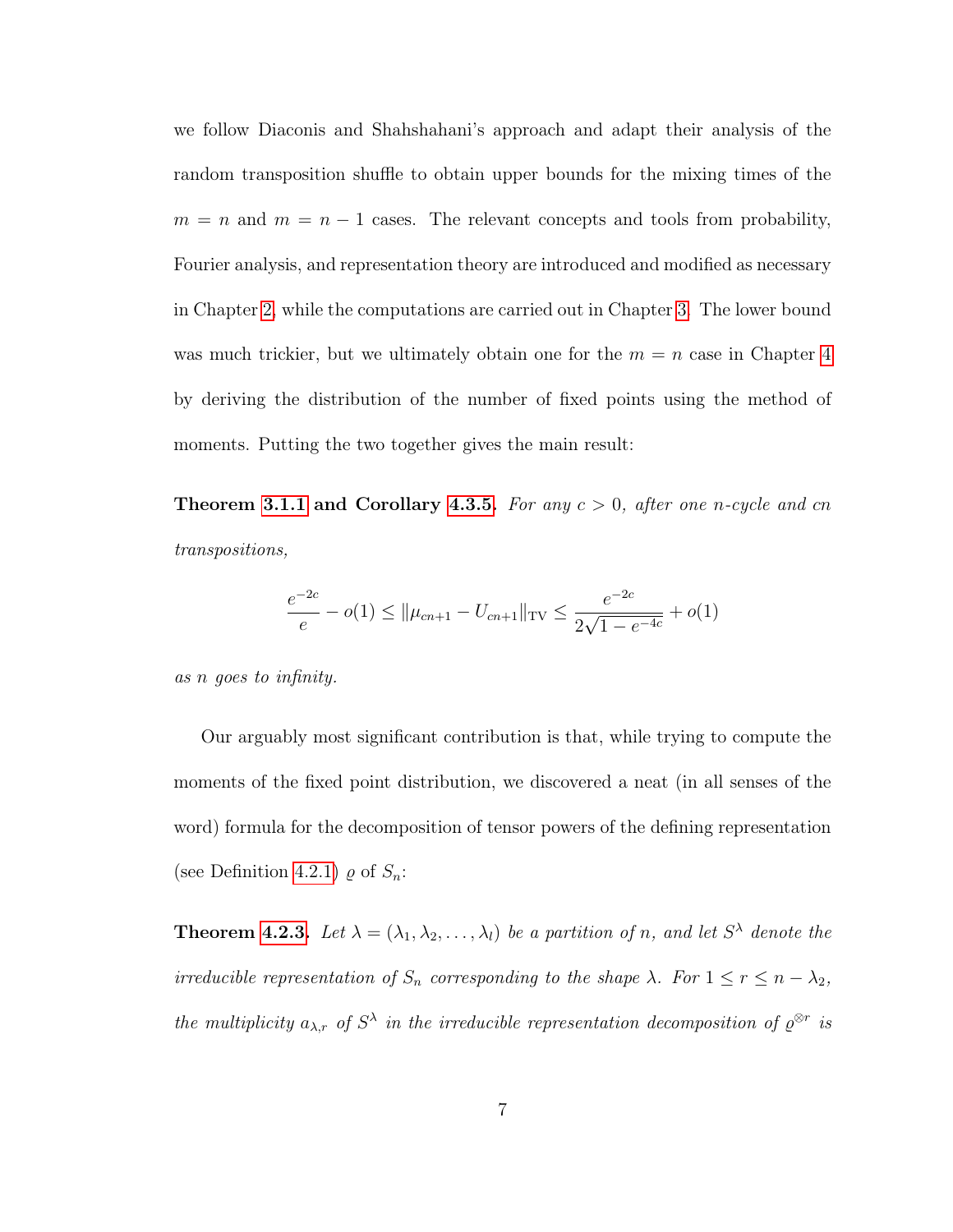given by

$$
a_{\lambda,r} = f^{\bar{\lambda}} \sum_{i=|\bar{\lambda}|}^{r} \binom{i}{|\bar{\lambda}|} \begin{Bmatrix} r \\ i \end{Bmatrix},
$$

where  $\bar{\lambda}$  is the truncated partition  $(\lambda_2, \ldots, \lambda_l)$  of weight  $|\bar{\lambda}|$ ,  $f^{\bar{\lambda}}$  is the number of standard Young tableaux of shape  $\bar{\lambda}$ , and  $\{^{r}_{i}\}$  is a Stirling number of the second kind.

In Chapter [5](#page-58-0) we give two more results on expected numbers of fixed points, one about the m-cycle-to-transpositions chain for arbitrary  $m$ , and the other the following little gem:

**Proposition [5.1.1.](#page-58-2)** If a Markov chain on  $S_n$  whose increment distributions are class measures starts with one fixed point, then it will always average exactly one fixed point.

We then conclude by reflecting on what could have been and what could still be, enumerating questions that seem just out of reach and suggesting related topics that may be within grasp.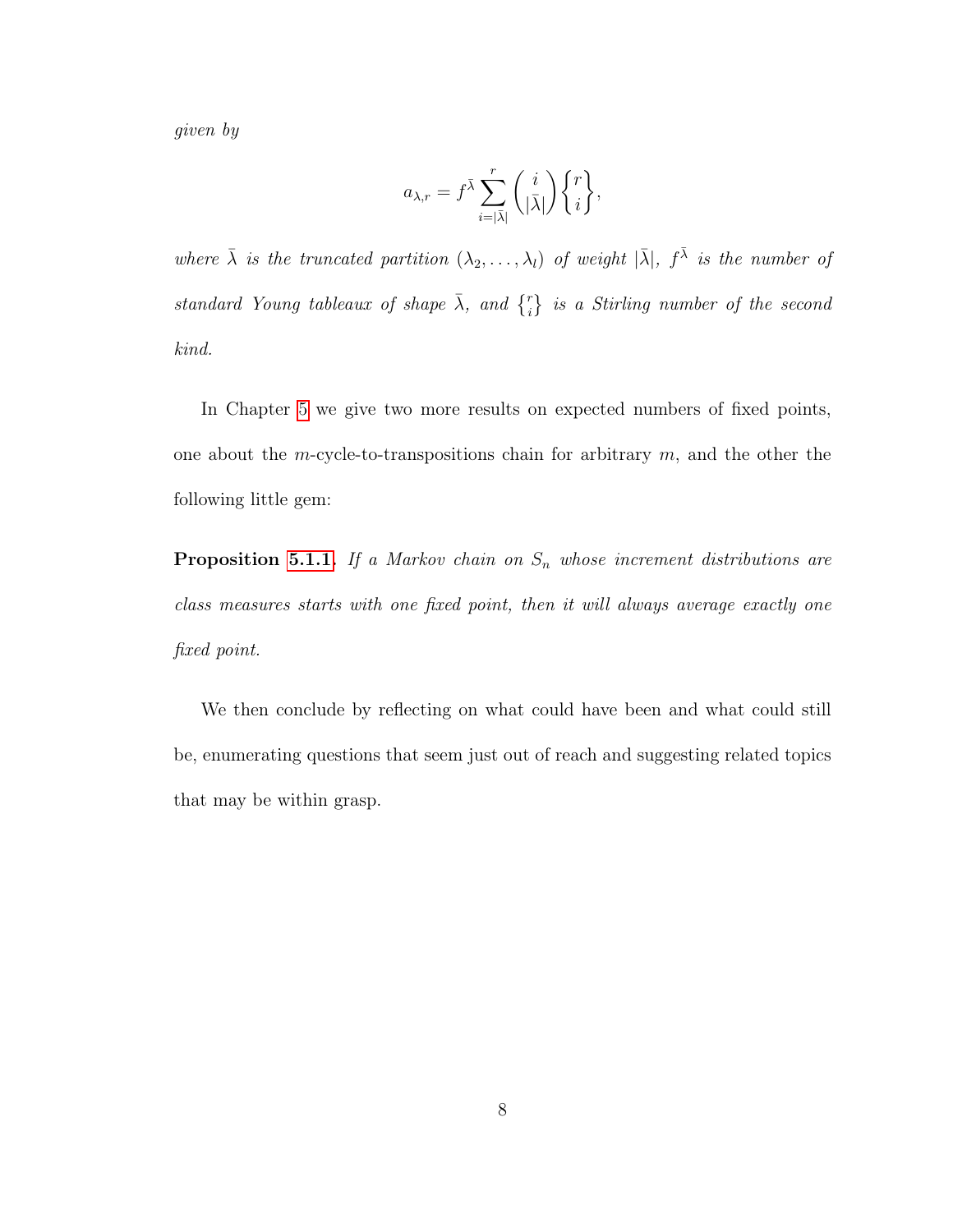# <span id="page-17-0"></span>Chapter 2

# Technical Preparations

Without realizing it, the individual composes his life according to the laws of beauty even in times of greatest distress.

– The Unbearable Lightness Of Being, "Soul and Body"

# <span id="page-17-1"></span>2.1 Markov chains

As the King asked of the White Rabbit, we begin at the beginning. Specifically, we begin with a very brief introduction to the central objects of this thesis: Markov chains. For comprehensive treatises, check out [\[LPW08\]](#page-68-4) or [\[Beh00\]](#page-65-3).

**Definition 2.1.1.** A sequence of random variables  $(X_0, X_1, \ldots)$  is a *Markov chain* on a finite set  $\Omega$  if, for all  $x_i \in \Omega$  and  $k \geq 1$ ,

$$
\mathbf{P}(X_{k+1}=x_{k+1} | X_k=x_k) = \mathbf{P}(X_{k+1}=x_{k+1} | X_0=x_0,\ldots,X_k=x_k). \tag{2.1.1}
$$

In words, given the present, the future is independent of the past.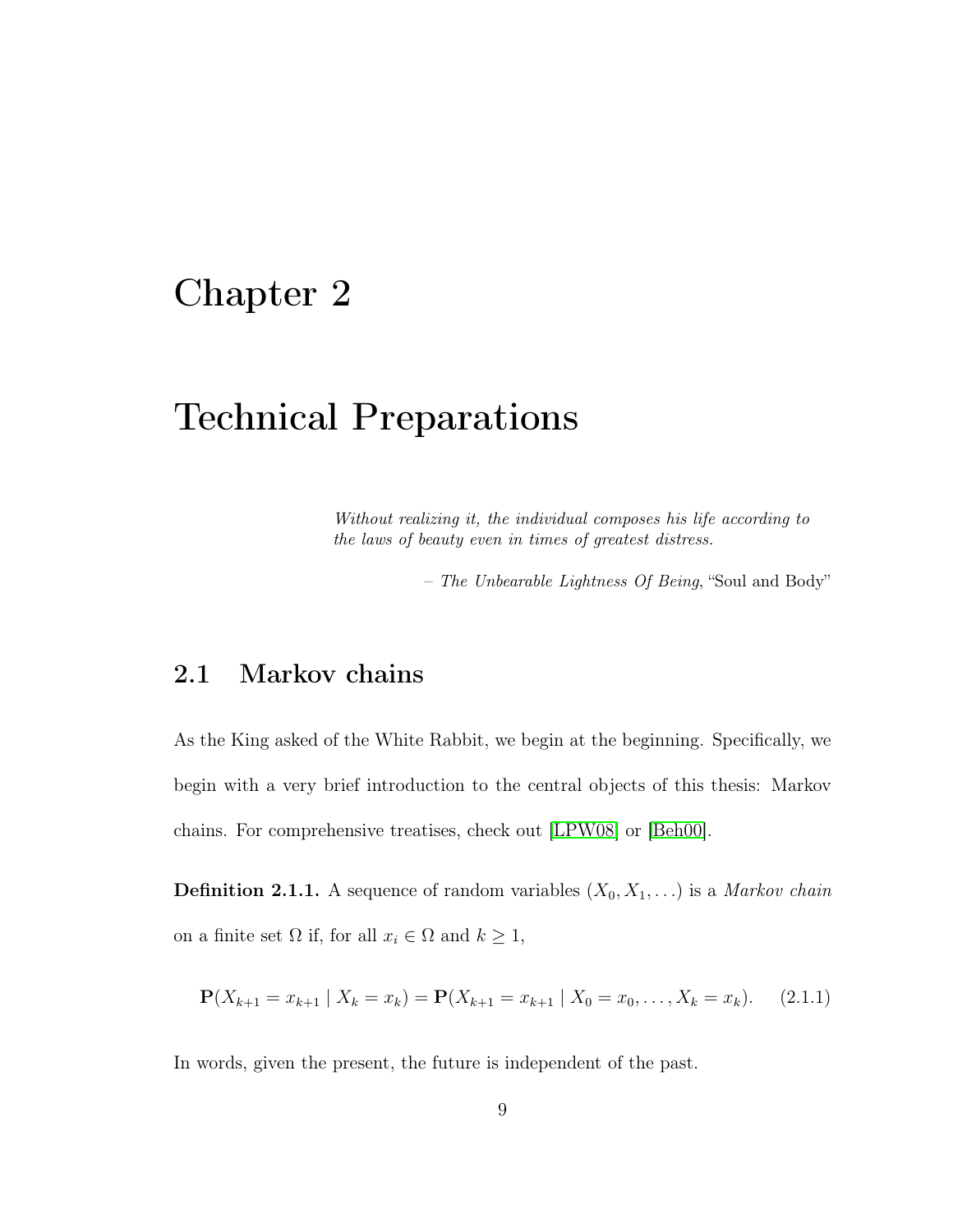When a Markov chain is at state  $x$ , the next position is chosen according to a fixed probability distribution  $P(x, \cdot)$ . If every step is chosen according to the same transition matrix  $P$ , then the chain is said to be *time-homogeneous*, and the  $k$ -step transition probabilities are given by  $P^k$ .

If  $\Omega$  is a finite group, a probability distribution  $\mu$  on  $\Omega$  induces a Markov chain with transition probabilities  $P(x, yx) := \mu(y)$ . This means that the chain moves via left multiplication by a random element of  $\Omega$  selected according to  $\mu$ . The measure  $\mu$  is called the *increment distribution* on  $\Omega$ .

**Definition 2.1.2.** A chain is *irreducible* if it is possible to get from any state to any other state.

**Definition 2.1.3.** Let  $\mathcal{T}(x)$  be the set of times when it is possible for a chain starting at state x to return to x. The period of x is the gcd of  $\mathcal{T}(x)$ . The chain is aperiodic if all states have period one.

**Definition 2.1.4.** For a time-homogeneous Markov chain on  $\Omega$  with transition matrix P, a distribution  $\pi$  on  $\Omega$  satisfying  $\pi P = \pi$  is a stationary distribution of the chain.

If  $\Omega$  is a finite group, then for a chain on  $\Omega$  with increment distribution  $\mu$ , the uniform distribution  $U_{\Omega}$  satisfies

$$
\sum_{y \in \Omega} U_{\Omega}(y)P(y,x) = \frac{1}{|\Omega|} \sum_{y \in \Omega} P(y,x) = \frac{1}{|\Omega|} \sum_{y \in \Omega} \mu(xy^{-1}) = \frac{1}{|\Omega|} = U_{\Omega}(x) \tag{2.1.2}
$$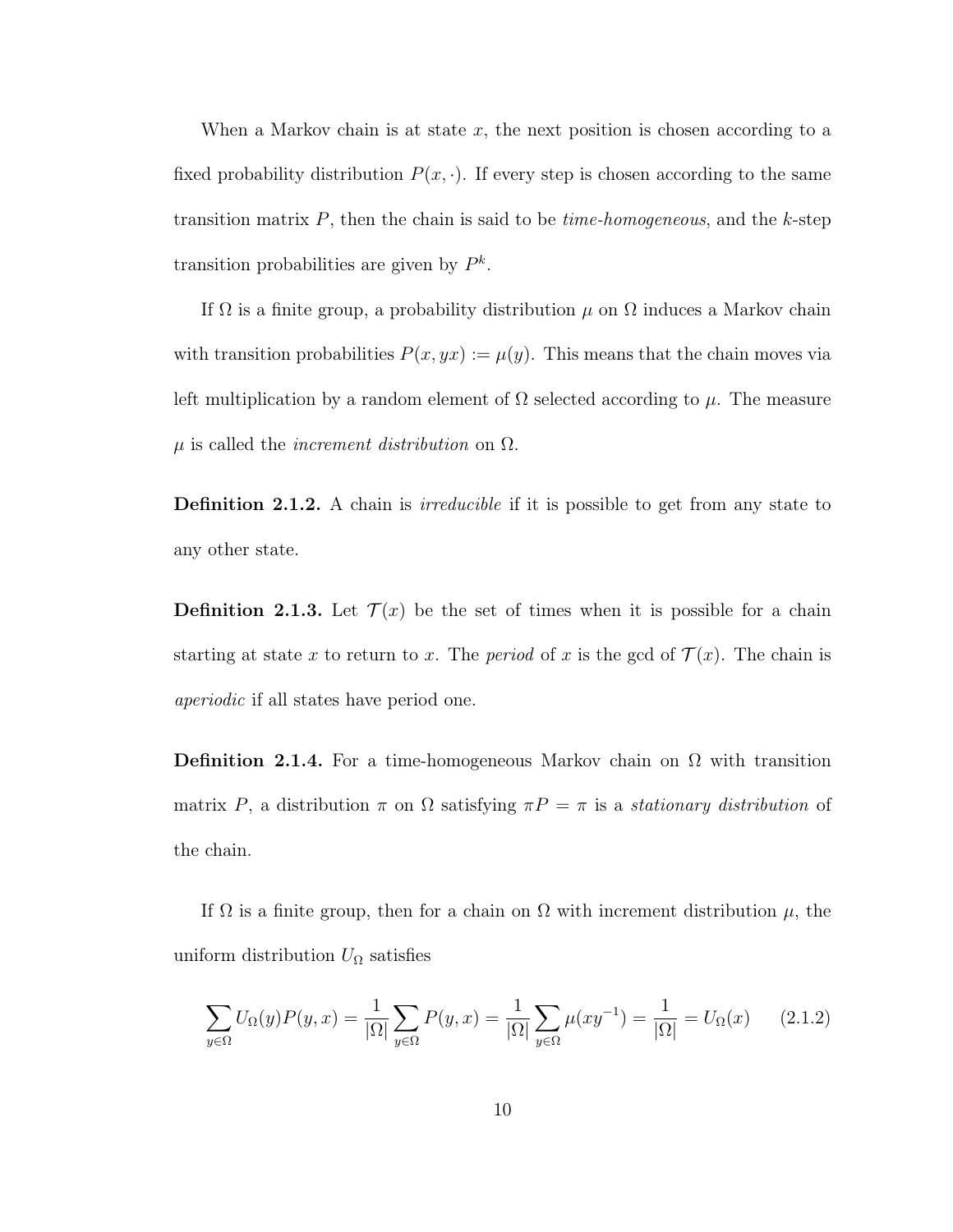for all  $x \in \Omega$ , as the second to last equality is from the observation that the operation  $y \to xy^{-1}$  re-indexes  $\Omega$ . Thus the uniform distribution is a stationary distribution for Markov chains on finite groups. Note that as a result, the distance to stationarity does not depend on the initial state: a chain that starts at  $x$  is simply a translation by  $x$  of a chain starting at the identity element, and the uniform distribution is translation-invariant.

Most of the theory on finite-state Markov chains is concerned with the longterm behavior of the chains. In particular, we would like to know whether a chain converges to a stationary distribution and, if so, how quickly. To quantify the speed of convergence, we need an appropriate metric for measuring the distance between probability distributions.

<span id="page-19-0"></span>**Definition 2.1.5.** The total variation distance between measures  $\mu$  and  $\nu$  on  $\Omega$  is

$$
\|\mu - \nu\|_{\text{TV}} = \frac{1}{2} \sum_{x \in \Omega} |\mu(x) - \nu(x)| = \max_{A \subseteq \Omega} |\mu(A) - \nu(A)|. \tag{2.1.3}
$$

**Theorem 2.1.6** (Markov chain convergence theorem). Every time-homogeneous, irreducible, and aperiodic Markov chain has a unique stationary distribution  $\pi$ . Furthermore, there exist constants  $0 < \alpha < 1$  and  $C > 0$  such that

$$
\max_{x \in \Omega} \|P^k(x, \cdot) - \pi\|_{\text{TV}} \le C\alpha^k. \tag{2.1.4}
$$

Proof. See Theorem 4.9 of [\[LPW08\]](#page-68-4).

The convergence theorem states the sufficient condition for mixing and even

 $\Box$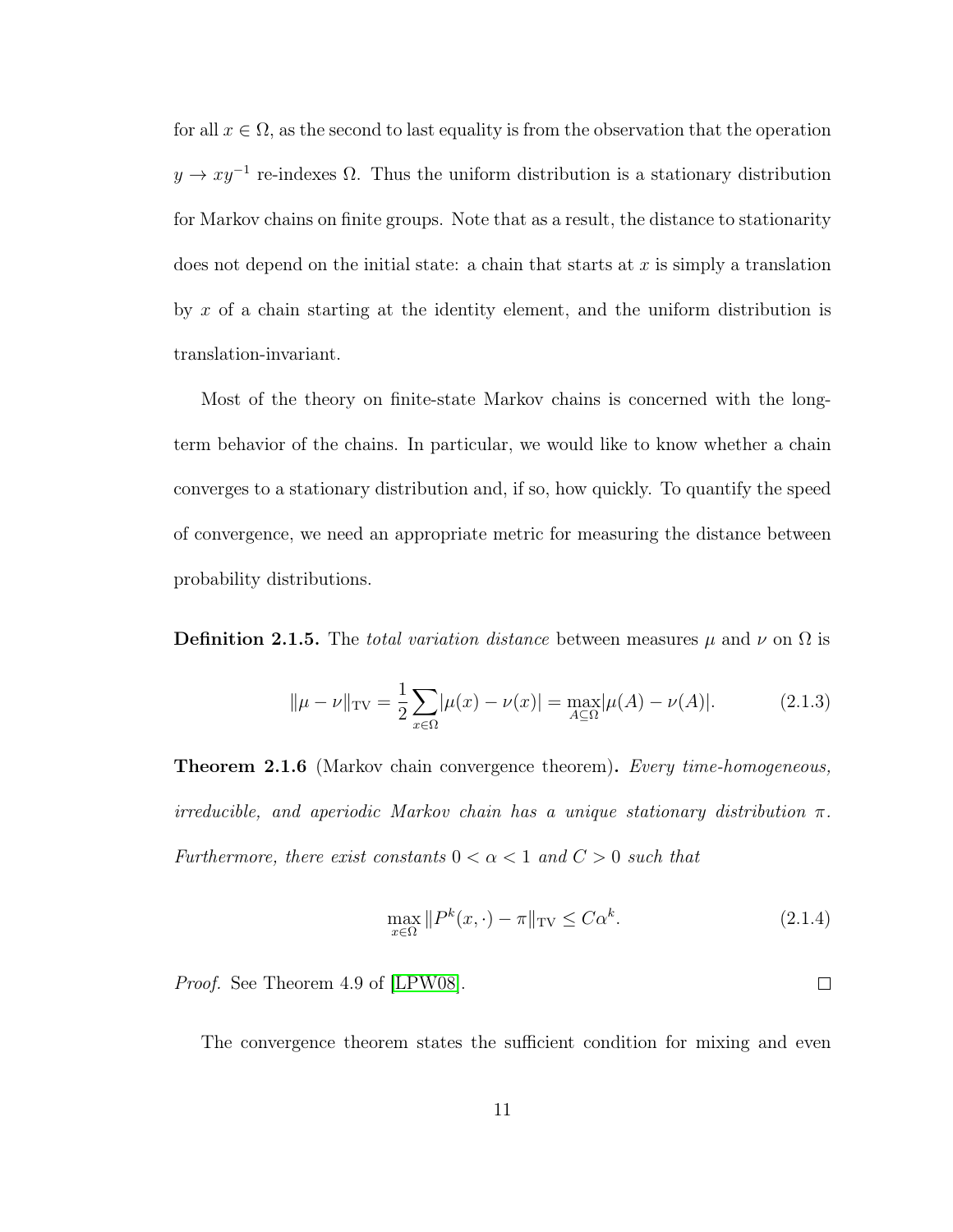specifies that mixing is exponentially fast. However, it gives no information on how to determine the actual rate of convergence, which typically needs to be handled on a case-by-case basis.

Before moving on, we should note that the Markov chain defined in Chapter [1](#page-9-0) is time-inhomogeneous and periodic. While periodicity will present complications in the next section, it is not difficult to see that this chain alternates between  $A_n$  and  $S_n \setminus A_n$ , and that each of the two subsequences converges to the uniform distribution on the corresponding coset. It is also clear that inhomogeneity does not affect *whether* a chain converges as long as the chain is time-homogeneous after a finite number of steps.

## <span id="page-20-0"></span>2.2 Harmonic analysis on finite groups

In this section we present an overview of Diaconis and Shahshahani's approach to analyzing Markov chain mixing times. A detailed and accessible treatment of the material can be found in Chapters 15 and 16 of [\[Beh00\]](#page-65-3). Another helpful resource is Chapter 3 of [\[CST08\]](#page-65-4).

In what follows, let G be a finite group.

<span id="page-20-1"></span>**Definition 2.2.1.** A d-dimensional *(unitary) representation*  $\rho$  of G is a group homomorphism from G to the set of d-by-d unitary matrices, that is,  $\rho(gh) = \rho(g)\rho(h)$ for all  $g, h \in G$ . The 1-dimensional representation that sends every  $g \in G$  to 1 is the *trivial representation*  $\rho_{triv}$  of  $G$ .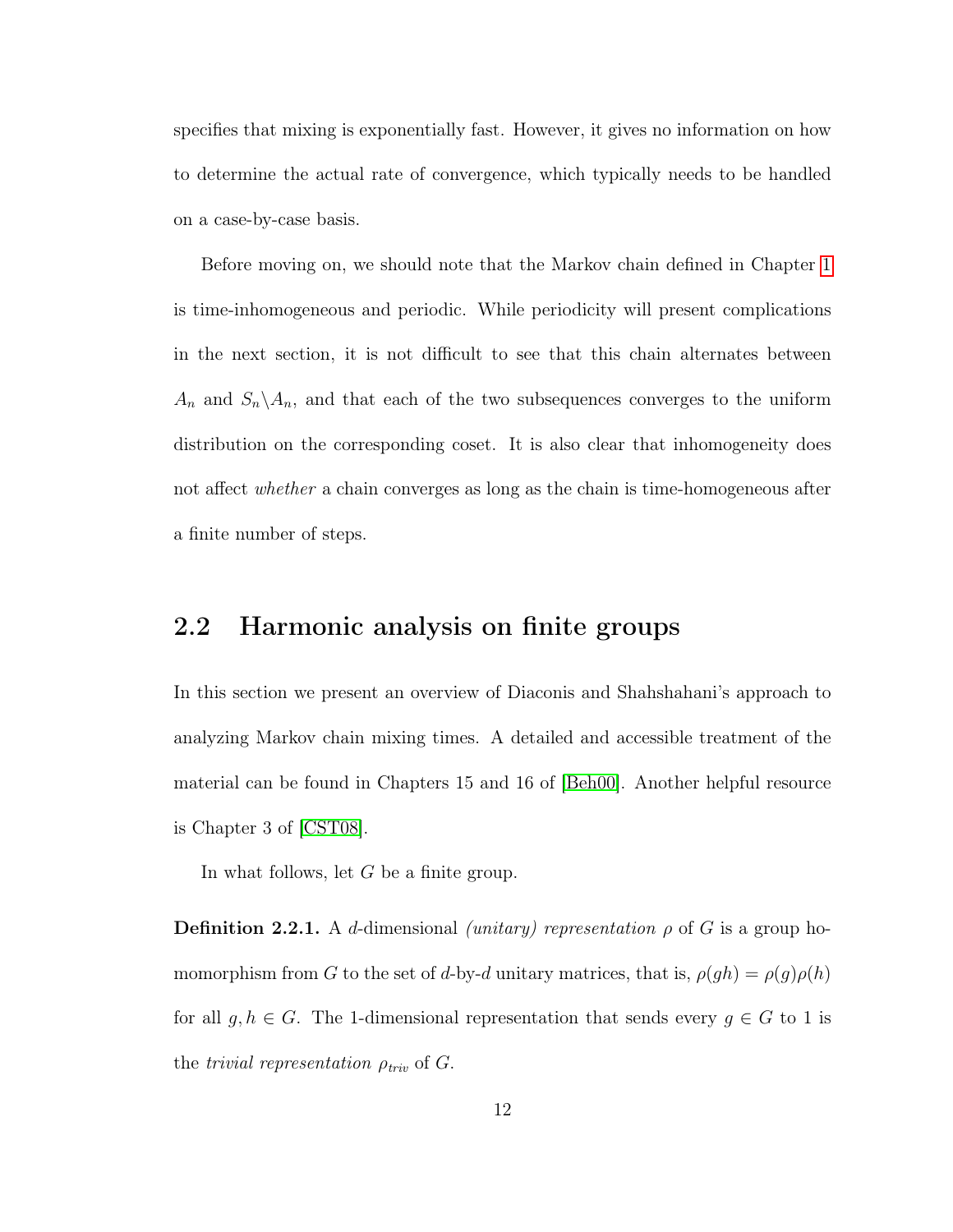Example. The 1-dimensional representation of  $S_n$  which is 1 on  $A_n$  and  $-1$  on  $S_n \backslash A_n$ is the *sign representation* of  $S_n$ .

**Definition 2.2.2.** (1) Representations  $\rho'$  and  $\rho''$  of the same dimension d are equivalent if there exists a d-by-d unitary matrix M such that  $\rho_2(g) = M \rho_1(g) M^{-1}$  for all  $g \in G$ .

(2) A representation  $\rho$  is *irreducible*, an *irrep* for short, if it is not equivalent to a representation of the form  $\rho_1 \oplus \rho_2$ .

Remark. By Maschke's theorem (see, for instance, Theorem 1.5.3 of [\[Sag01\]](#page-70-5)), every representation of a finite group is equivalent to a direct sum of irreps.

An alternative way to characterize representations of  $G$  is in terms of the vector spaces that elements of G act on.

<span id="page-21-0"></span>**Definition 2.2.3.** A vector space V is a G-module if there is a G-action  $\cdot$  on V such that  $g \cdot (av + bw) = a(g \cdot v) + b(g \cdot w)$  for all  $g \in G$ ,  $v, w \in V$ , and  $a, b \in \mathbb{C}$ . We say that a  $G$ -module V carries a representation of  $G$ . Two representations are equivalent if their associated G-modules are isomorphic, and a representation is irreducible if its associated G-module contains no non-trivial G-submodule.

Remark. To go back and forth between Definitions [2.2.1](#page-20-1) and [2.2.3,](#page-21-0) define the group action  $q \cdot v$  to be  $(\rho(q))(v)$ .

We use  $\hat{G}$  to denote a collection<sup>[2](#page-21-1)</sup> of representations of G that contains precisely

<span id="page-21-1"></span><sup>&</sup>lt;sup>2</sup>If G is abelian, then all representations of G are 1-dimensional and  $\hat{G}$  is a group itself, commonly referred to as the Pontryagin dual of G.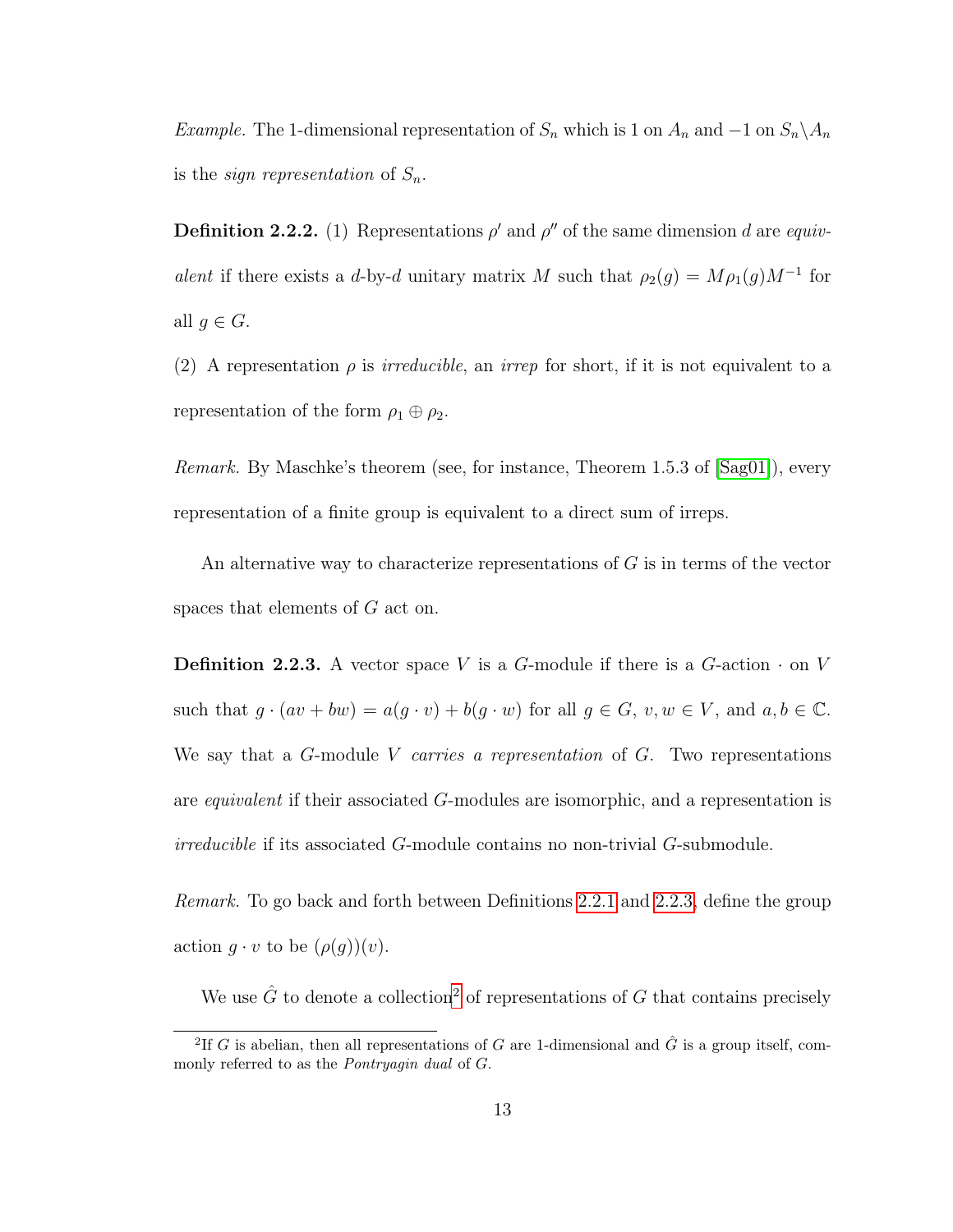one representative from each equivalence class of irreps of G.

**Definition 2.2.4.** Let f be a function on G. The Fourier transform of f is the matrix-valued map on  $\hat{G}$  defined by  $\hat{f}(\rho) = \sum_{g \in G} f(g)\rho(g)$ .

The key idea of Diaconis and Shahshahani's approach is to translate the question of "how close to uniformity is  $\mu$ " to "how close to **0** (the zero matrix) is  $\hat{\mu}$  on the non-trivial<sup>[3](#page-22-0)</sup> irreps of  $G$ ". The following helps to start making this idea precise:

<span id="page-22-1"></span>**Theorem 2.2.5** (Plancherel's formula). For any function f on  $G$ ,

$$
\sum_{g \in G} |f(g)|^2 = \frac{1}{|G|} \sum_{\rho \in \hat{G}} d_{\rho} \text{tr}[\hat{f}(\rho)(\hat{f}(\rho))^\dagger],
$$
\n(2.2.1)

 $\Box$ 

where  $d_{\rho}$  is the dimension of  $\rho$  and  $(\hat{f}(\rho))$ <sup>†</sup> is the conjugate transpose of  $\hat{f}(\rho)$ .

Proof. See Proposition 16.16 of [\[Beh00\]](#page-65-3).

Remark. Theorem [2.2.5](#page-22-1) is a consequence of the celebrated Peter-Weyl theorem, which says that the collection of normalized coordinate functions

$$
\left\{ \sqrt{d_{\rho}/|G|} \varphi_{ij}^{\rho} : \rho \in \hat{G}, 1 \le i, j \le d_{\rho} \right\},\tag{2.2.2}
$$

where  $\varphi_{ij}^{\rho}$  is defined by assigning to  $\varphi_{ij}^{\rho}(g)$  the *ij*-th entry of  $\rho(g)$ , is an orthonormal basis for the space<sup>[4](#page-22-2)</sup> of  $L^2$  functions on G. The Peter-Weyl theorem applies to all compact topological groups; a proof for the case of finite groups is given in Theorem 16.11 of [\[Beh00\]](#page-65-3).

<span id="page-22-2"></span><sup>4</sup>This is a Hilbert space with the inner product  $\langle f_1, f_2 \rangle_G = \sum_{g \in G} f_1(g) \overline{f_2(g)}$ .

<span id="page-22-0"></span> $3\text{As we will see, the sign representation is also excluded for the }m\text{-cycle-to-transpositions chain}$ due to the parity of the chain.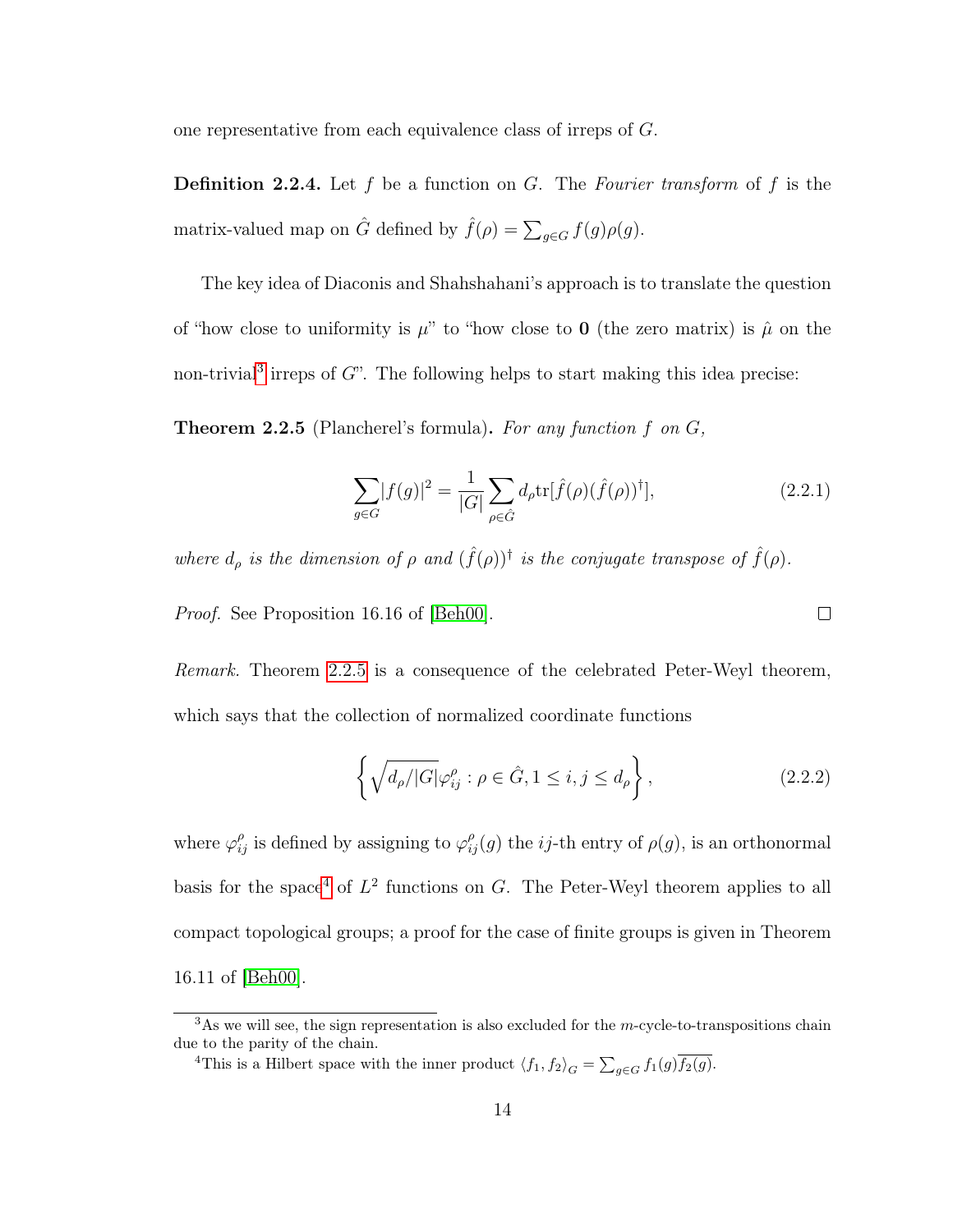Let  $\mu$  and  $\nu$  be measures on G. Rewriting Theorem [2.2.5](#page-22-1) with  $f = \mu - \nu$  gives

<span id="page-23-4"></span>
$$
\sum_{g \in G} (\mu(g) - \nu(g))^2 = \frac{1}{|G|} \sum_{\rho \in \hat{G}} d_{\rho} \text{tr}[(\hat{\mu}(\rho) - \hat{\nu}(\rho))(\hat{\mu}(\rho) - \hat{\nu}(\rho))^\dagger], \tag{2.2.3}
$$

and the connection to mixing begins to emerge.

If a Markov chain  $\{X_0, X_1, \ldots\}$  on G is time-homogeneous with increment distribution v, then the k-step move from  $X_0$  to  $X_k$  is governed by  $v^{*k}$ , the k-fold convolution of  $v$ .

**Definition 2.2.6.** Let v and  $\eta$  be measures on G. Their convolution is the measure defined by  $(v * \eta)(g) = \sum_{h \in G} v(gh^{-1})\eta(h)$ .

<span id="page-23-2"></span>**Proposition 2.2.7.** For any v and  $\eta$  on  $G$ ,  $\widehat{v * \eta} = \hat{v} \hat{\eta}$ . Thus  $\widehat{v^{*k}} = \hat{v}^k$ .

Proof. See Proposition 16.19 of [\[Beh00\]](#page-65-3).

**Proposition 2.2.8.** If  $\mu$  is a symmetric measure, i.e. if  $\mu(g) = \mu(g^{-1})$  for all  $g \in G$ , then  $\hat{\mu}(\rho) = (\hat{\mu}(\rho))^{\dagger}$  for all  $\rho \in \hat{G}$ .

<span id="page-23-3"></span>Proof. See Lemma 16.23 of [\[Beh00\]](#page-65-3).

**Proposition 2.2.9.** If  $\rho$  is any non-trivial irrep of G, then  $\sum_{g \in G} \rho(g) = \mathbf{0}$ , and hence  $\widehat{U}_G(\rho) = \mathbf{0}$  for the uniform measure  $U_G$  on  $G$ .

Proof.<sup>[5](#page-23-0)</sup> Since  $\rho$  is non-trivial, there exists  $g_0 \in G$  such that  $\rho(g_0) \neq I_{d_{\rho}}$ , and

<span id="page-23-1"></span>
$$
\sum_{g \in G} \rho(g) = \sum_{g \in G} \rho(g_0 g) = \rho(g_0) \sum_{g \in G} \rho(g).
$$
\n(2.2.4)

 $\Box$ 

 $\Box$ 

<span id="page-23-0"></span><sup>&</sup>lt;sup>5</sup>Despite being widely used, we have not found a coherent proof of this proposition in any text. The proof given here is adapted from the proof of Lemma 15.3 of [\[Beh00\]](#page-65-3), which is for the special case where  $G$  is abelian.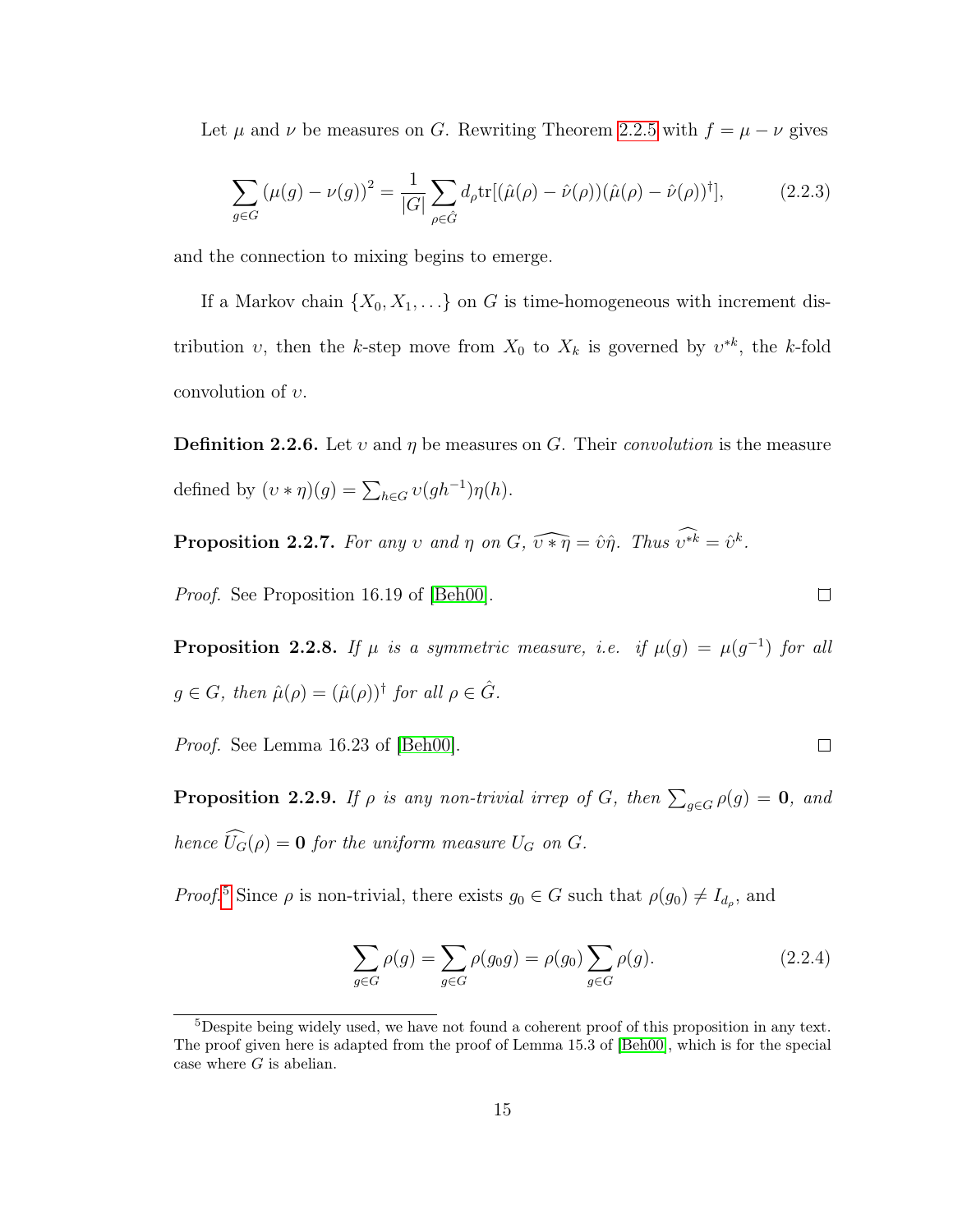Consider V, the G-module that carries the representation  $\rho$ . It is straightforward to verify that  $W = \{(\sum_{g \in G} \rho(g))(v) : v \in V\}$  is a G-submodule of V. Since  $\rho$  is irreducible, W must be either trivial or V itself. If W is trivial, then  $\sum_{g \in G} \rho(g) = \mathbf{0}$ , and if  $W = V$ , then  $\sum_{g \in G} \rho(g)$  is invertible. But  $\sum_{g \in G} \rho(g)$  cannot be invertible because  $\rho(g_0) \neq I_{d_\rho}$  in [\(2.2.4\)](#page-23-1), so it must be that  $\sum_{g \in G} \rho(g) = \mathbf{0}$ .  $\Box$ 

Suppose that  $v$  is symmetric. Furthermore, suppose that  $\{X_k\}$  is aperiodic and irreducible, so that  $v^{*k}$  converges to  $U_G$ . Applying Propositions [2.2.7-](#page-23-2)[2.2.9](#page-23-3) and the observation that  $\hat{\mu}(\rho_{\text{triv}}) = 1$  for any  $\mu$  to [\(2.2.3\)](#page-23-4) gives the  $L^2$  distance

<span id="page-24-0"></span>
$$
\sum_{g \in G} \left( v^{*k}(g) - U_G(g) \right)^2 = \frac{1}{|G|} \sum_{\substack{\rho \in \hat{G} \\ \rho \neq \rho_{\text{triv}}}} d_{\rho} \text{tr}[(\hat{v}(\rho))^{2k}] \tag{2.2.5}
$$

between  $v^{*k}$  and  $U_G$ .

For arbitrary  $x_1, \ldots, x_j$ , the Cauchy-Schwarz inequality implies that

$$
\left(\sum_{i=1}^{j} x_i\right)^2 \le j \sum_{i=1}^{j} x_i^2,\tag{2.2.6}
$$

which, applied to Definition [2.1.5,](#page-19-0) gives that

$$
4\|\mu - \nu\|_{\text{TV}}^2 = \left(\sum_{g \in G} |\mu(g) - \nu(g)|\right)^2 \le |G| \sum_{g \in G} (\mu(g) - \nu(g))^2. \tag{2.2.7}
$$

This extracts from [\(2.2.5\)](#page-24-0) the upper bound

<span id="page-24-1"></span>
$$
4\|v^{*k} - U_G\|_{\text{TV}}^2 \le \sum_{\substack{\rho \in \hat{G} \\ \rho \ne \rho_{\text{triv}}}} d_{\rho} \text{tr}[(\hat{v}(\rho))^{2k}] \tag{2.2.8}
$$

for the total variation distance between  $v^{*k}$  and  $U_G$ .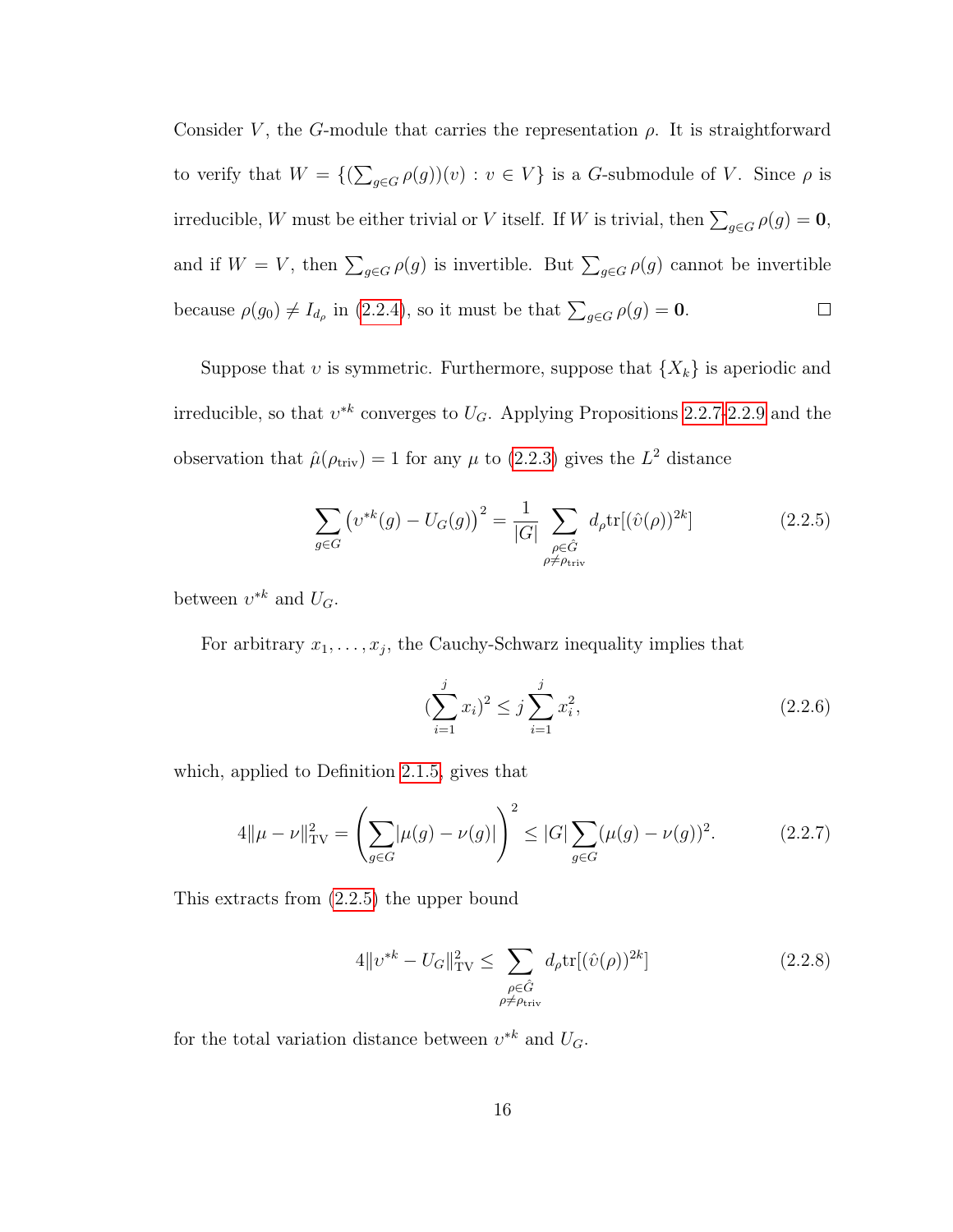Before we work on the right hand sides of [\(2.2.5\)](#page-24-0) and [\(2.2.8\)](#page-24-1), let us note a couple of things. First of all, strictly speaking our Markov chain is not time-homogeneous. This is not a big deal: let  $v_m$  be the uniform measure on the m-cycles of  $S_n$  and  $v_2$  be uniform on the transpositions, then the law  $\mu_{k+1}$  of  $X_{k+1}$  is given by  $\mu_{k+1} = \nu_2^{*k} * \nu_m$ , with Fourier transform  $\widehat{\mu_{k+1}} = \widehat{v}_2^k \widehat{v}_m^{\dagger}$ .

Secondly, the limiting distribution of our Markov chain is not uniform on the whole group  $S_n$ , but rather alternates between the uniform measure on  $A_n$  and the uniform measure on  $S_n \setminus A_n$ . This is slightly more problematic. Diaconis and Shahshahani, as well as most of those who followed, avoided parity by making their chain lazy. The trade-off is a small amount of precision in the ensuing computations. We consider instead the restrictions of the representations of  $S_n$  to  $A_n$ . The result is the following proposition, which we will prove at the end of the chapter:

<span id="page-25-1"></span>**Lemma 2.2.10.** Let  $\mu$  be a measure on  $S_n$  with support in  $A_n$ , and let U be uniform on  $A_n$ . Then

$$
\sum_{g \in S_n} (\mu(g) - U(g))^2 = \frac{1}{n!} \sum_{\substack{\rho \in \widehat{S_n} \\ \rho \neq \rho_{\text{triv}}, \rho_{\text{sign}}}} d_{\rho} \text{tr}[\hat{\mu}(\rho)(\hat{\mu}(\rho))^{\dagger}]. \tag{2.2.9}
$$

The same holds if the support of  $\mu$  is in  $S_n \backslash A_n$  and U is uniform on  $S_n \backslash A_n$ .

<span id="page-25-2"></span>**Corollary 2.2.11.** With  $\mu_k$  and  $U_k$  as defined in Chapter [1,](#page-9-0) we have the  $L^2$  equality

<span id="page-25-0"></span>
$$
\sum_{g \in S_n} \left(\mu_{k+1}(g) - U_{k+1}(g)\right)^2 = \frac{1}{n!} \sum_{\substack{\rho \in \widehat{S_n} \\ \rho \neq \rho_{\text{triv}}, \rho_{\text{sign}}}} d_{\rho} \text{tr}[(\widehat{v_2}(\rho))^k \widehat{v_m}(\rho))^2]
$$
(2.2.10)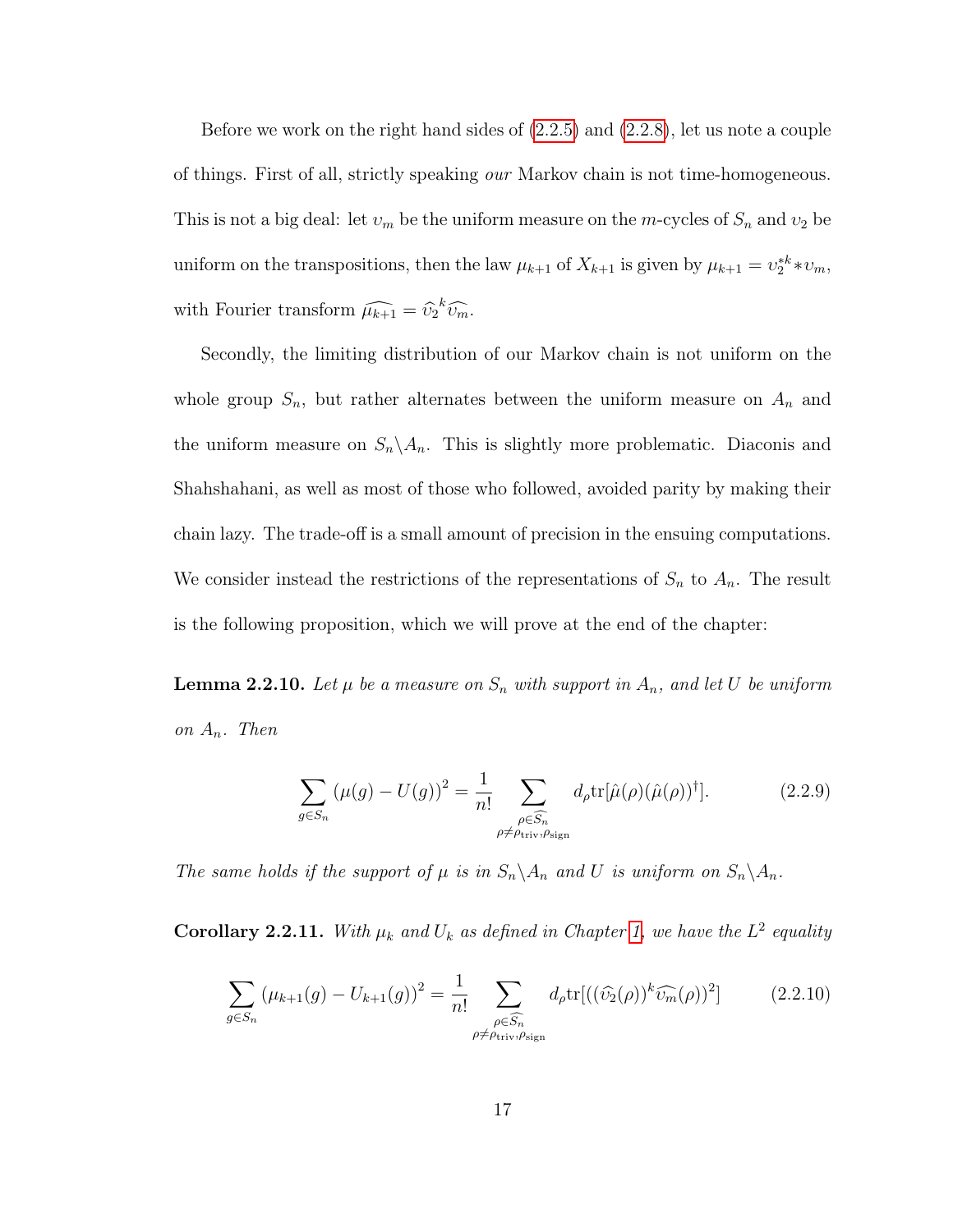and the total variation bound

<span id="page-26-0"></span>
$$
4\|\mu_{k+1} - U_{k+1}\|_{\text{TV}}^2 \le \frac{1}{2} \sum_{\substack{\rho \in \widehat{S}_n \\ \rho \ne \rho_{\text{triv}}, \rho_{\text{sign}}}} d_{\rho} \text{tr}[((\widehat{\upsilon_2}(\rho))^k \widehat{\upsilon_m}(\rho))^2]. \tag{2.2.11}
$$

*Proof.* Equation  $(2.2.10)$  is clear from Propositions  $2.2.7-2.2.9$  $2.2.7-2.2.9$  and Lemma  $2.2.10$ . To see [\(2.2.11\)](#page-26-0), observe that  $\mu_{k+1}(g) - U_{k+1}(g) = 0$  for half of  $S_n$ , so

$$
\left(\sum_{g \in S_n} |\mu_k(g) - U_k(g)|\right)^2 \le \frac{n!}{2} \sum_{g \in S_n} \left(\mu_{k+1}(g) - U_{k+1}(g)\right)^2 \tag{2.2.12}
$$

by Cauchy-Schwarz.

If G is abelian, then any irrep of G is 1-dimensional, so that the matrices  $v(\rho)$ in  $(2.2.5)$  and  $(2.2.8)$  are all just scalars. Fortunately, even for a non-abelian  $G$ , a certain type of measures on G mimics measures on abelian groups.

**Definition 2.2.12.** A measure  $v$  on  $G$  is a *class measure* if it is constant on the conjugacy classes of G. Note that class measures are clearly symmetric.

<span id="page-26-1"></span>**Lemma 2.2.13.** Let v be a class measure. For every  $\rho \in \hat{G}$ , we have that

$$
\hat{v}(\rho) = \left(\frac{1}{d_{\rho}} \sum_{g} v(g) \chi_{\rho}(g)\right) I_{d_{\rho}},\tag{2.2.13}
$$

where  $\chi_{\rho}(g) = \text{tr}(\rho(g))$  is the character of  $\rho$  at g.

Proof. See Lemma 16.24 of [\[Beh00\]](#page-65-3).

Remark. Since traces are similarity-invariant,  $\chi_{\rho}(g) = \chi_{\rho}(h)$  whenever g and h are in the same conjugacy class. For elements of the symmetric group, this happens when  $q$  and  $h$  have the same cycle type.

 $\Box$ 

 $\Box$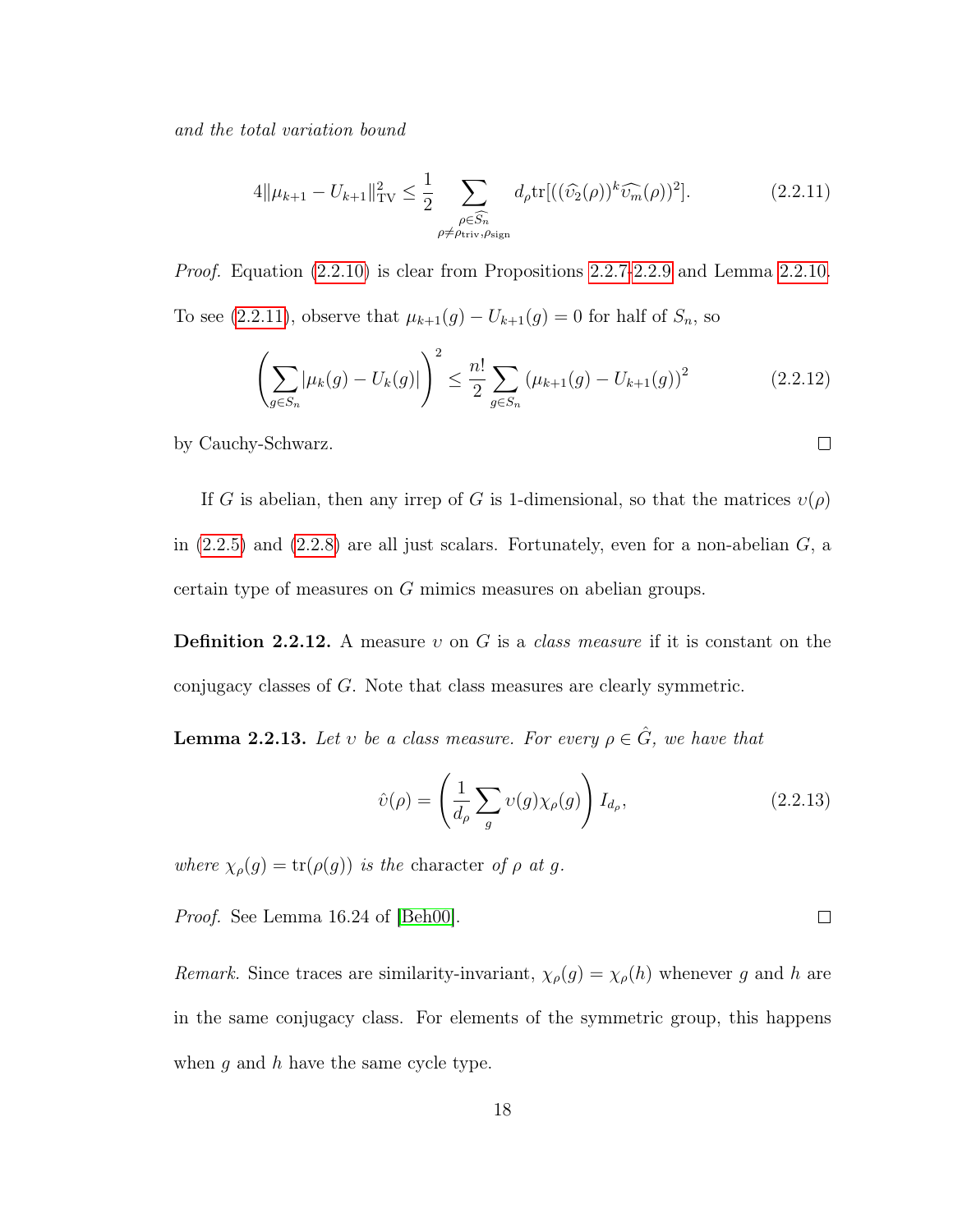Example (Diaconis and Shahshahani, [\[DS81\]](#page-66-0)). Consider the (lazy) random transposition shuffle on n cards, the time-homogeneous Markov chain on  $S_n$  with increment measure v that assigns mass  $\frac{1}{n}$  to the identity and  $\frac{2}{n^2}$  to each of the  $\frac{n(n-1)}{2}$  transpositions  $\tau$ . By Lemma [2.2.13,](#page-26-1)

$$
(\hat{v}(\rho))^k = \left(\frac{1}{n} + \frac{(n-1)\chi_\rho(\tau)}{nd_\rho}\right)^k I_{d_\rho},
$$
\n(2.2.14)

which turns [\(2.2.8\)](#page-24-1) into

<span id="page-27-0"></span>
$$
4\|\mu_k - U\|_{\text{TV}}^2 \le \sum_{\substack{\rho \in \widehat{S}_n \\ \rho \ne \rho_{\text{triv}}}} d_\rho^2 \left(\frac{1}{n} + \frac{(n-1)\chi_\rho(\tau)}{nd_\rho}\right)^{2k}.\tag{2.2.15}
$$

The spectral interpretation of the right hand side of [\(2.2.15\)](#page-27-0) is that the eigenvalues of the transition matrix associated with the shuffle are

$$
\frac{1}{n} + \frac{(n-1)\chi_{\rho}(\tau)}{nd_{\rho}}, \ \rho \in \widehat{S_n},\tag{2.2.16}
$$

each occuring with multiplicity  $d_{\rho}^2$ . For more on the spectral theory of Markov chains, see Chapters 12 and 13 of [\[LPW08\]](#page-68-4).

Analogously, for our Markov chain,

$$
(\widehat{\upsilon_2}(\rho))^k \widehat{\upsilon_m}(\rho) = \left(\frac{\chi_\rho(\tau)}{d_\rho}\right)^k \left(\frac{\chi_\rho(\pi)}{d_\rho}\right) I_{d_\rho},\tag{2.2.17}
$$

where  $\pi$  is any m-cycle and  $\tau$  is any transposition. Corollary [2.2.11](#page-25-2) then gives

$$
\sum_{g \in S_n} \left(\mu_{k+1}(g) - U_{k+1}(g)\right)^2 = \frac{1}{n!} \sum_{\substack{\rho \in \widehat{S_n} \\ \rho \neq \rho_{\text{triv}}, \rho_{\text{sign}}}} d_\rho^2 \left(\frac{\chi_\rho(\tau)}{d_\rho}\right)^{2k} \left(\frac{\chi_\rho(\pi)}{d_\rho}\right)^2 \tag{2.2.18}
$$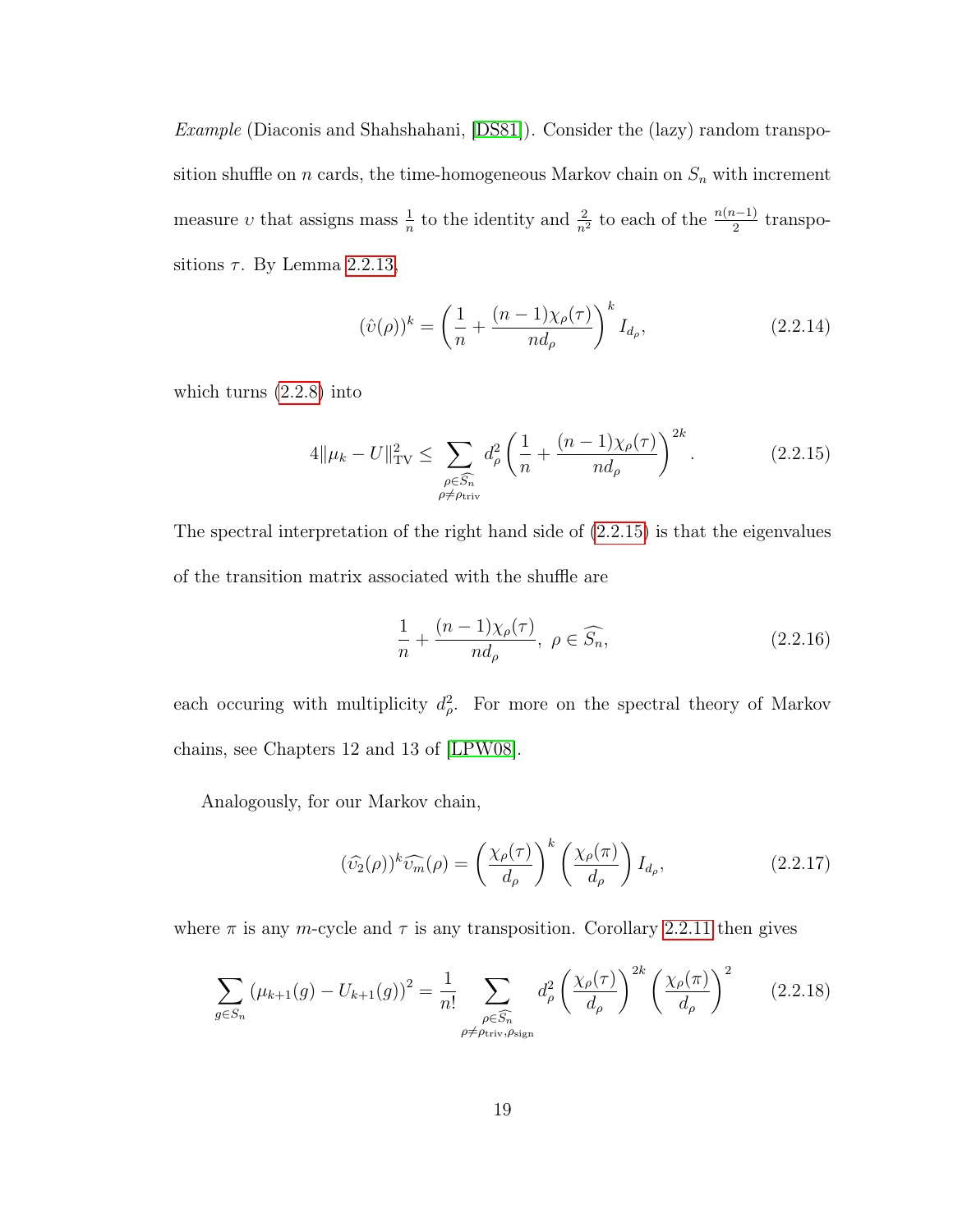and

$$
4\|\mu_{k+1} - U_{k+1}\|_{\text{TV}}^2 \le \frac{1}{2} \sum_{\substack{\rho \in \widehat{S}_n \\ \rho \ne \rho_{\text{triv}}, \rho_{\text{sign}}}} d_\rho^2 \left(\frac{\chi_\rho(\tau)}{d_\rho}\right)^{2k} \left(\frac{\chi_\rho(\pi)}{d_\rho}\right)^2. \tag{2.2.19}
$$

Expressions of the form  $\frac{\chi_{\rho}}{d_{\rho}}$  are called *normalized characters*. The next step is to compute the relevant ones of these for  $S_n$ .

# <span id="page-28-0"></span>2.3 Representation theory of  $S_n$

We now turn our attention to the representations and characters of  $S_n$ . For a thorough introduction, see [\[Sag01\]](#page-70-5) or Part I of [\[FH91\]](#page-67-3).

Recall that  $\hat{G}$  is, roughly speaking, a collection of the non-redundant irreducible representations of G. Such a collection is in general not unique, so it would be helpful to establish a canonical  $\hat{G}$ . It is well-known (e.g. see Proposition 1.10.1 of [\[Sag01\]](#page-70-5)) that the number of equivalence classes of irreps is equal to the number of conjugacy classes of G. While an explicit correspondence has not been achieved for arbitrary groups, for  $S_n$  we can index both the conjugacy classes and the irreps with the partitions of  $n$ . As we describe below, the partitions of  $n$  give rise to a canonical  $\widehat{S_n}$ .

**Definition 2.3.1.** A *Young diagram* of size *n* is a configuration of *n* boxes, arranged in left-justified rows, such that the row lengths are weakly decreasing. For each partition  $\lambda = (\lambda_1, \lambda_2, \dots, \lambda_l)$  of n, the Young diagram (of shape)  $\lambda$  contains  $\lambda_i$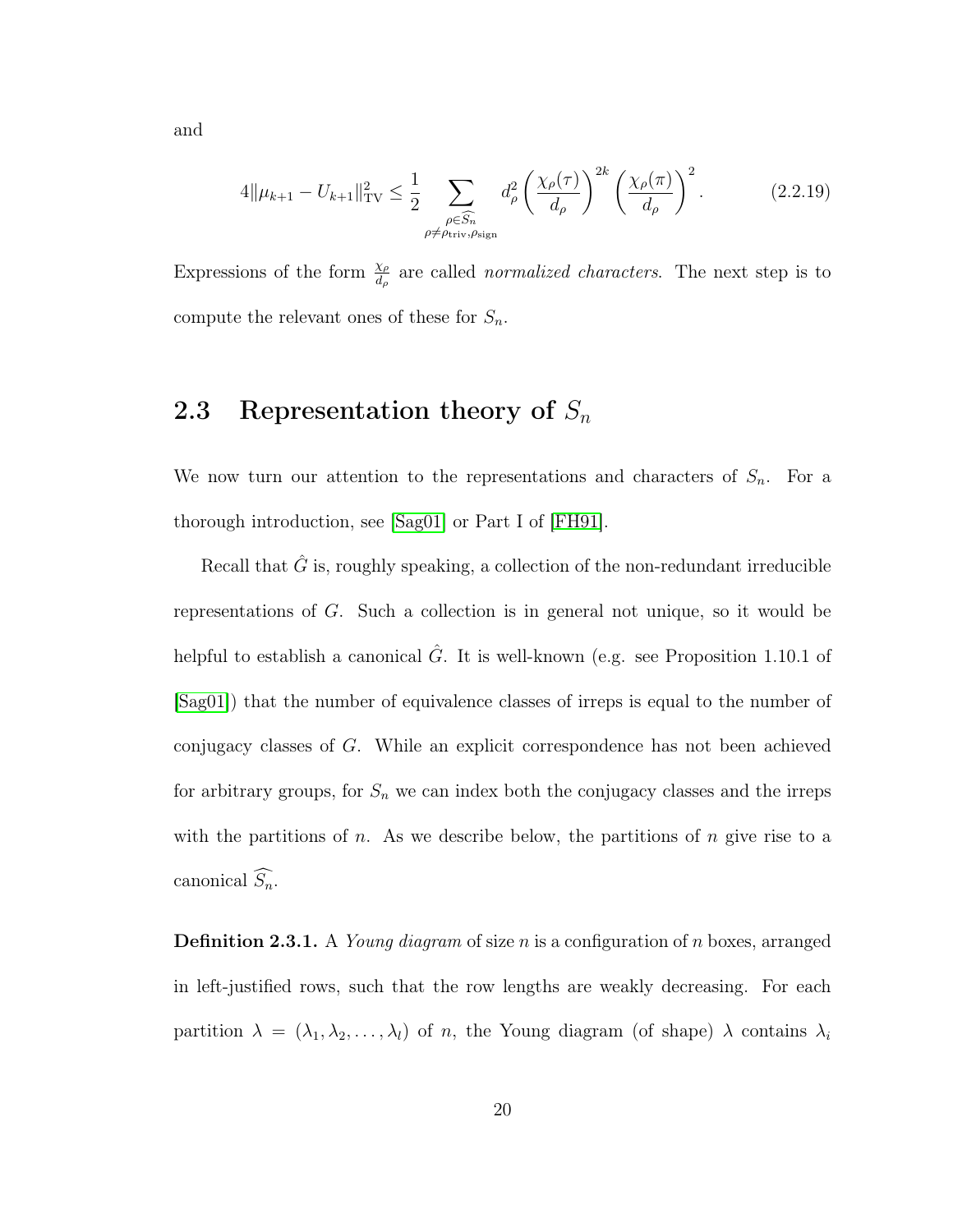boxes in its  $i^{\text{th}}$  row.

Example. Figure [2.1](#page-29-0) displays the Young diagrams corresponding to the partitions of 4.



<span id="page-29-0"></span>Figure 2.1: Young diagrams corresponding to the partitions of 4

**Definition 2.3.2.** Let  $\lambda \vdash n$ . A *Young tableau of shape*  $\lambda$  is obtained from the Young diagram of shape  $\lambda$  by filling its boxes with the numbers  $1, 2, \ldots, n$  bijectively. A Young tableau is *standard* if the entries in each row and each column are increasing.

At this point we shall briefly describe the construction of *Specht modules*, which are indexed by partitions of n and form a complete set of irreps of  $S_n$ . See Chapter 2 of [\[Sag01\]](#page-70-5) for the details.

**Definition 2.3.3.** Two Young tableaux  $t_1$  and  $t_2$  of the same shape are row equivalent if corresponding rows of the two tableaux contain the same elements. For a Young tableau t, the  $\lambda$ -tabloid  $\{t\}$  is the set of all Young tableaux that are row equivalent to t.

A permutation  $\sigma$  acts on a Young tableau by replacing each number x in the tableau with  $\sigma(x)$ . This action gives rise to an  $S_n$ -module.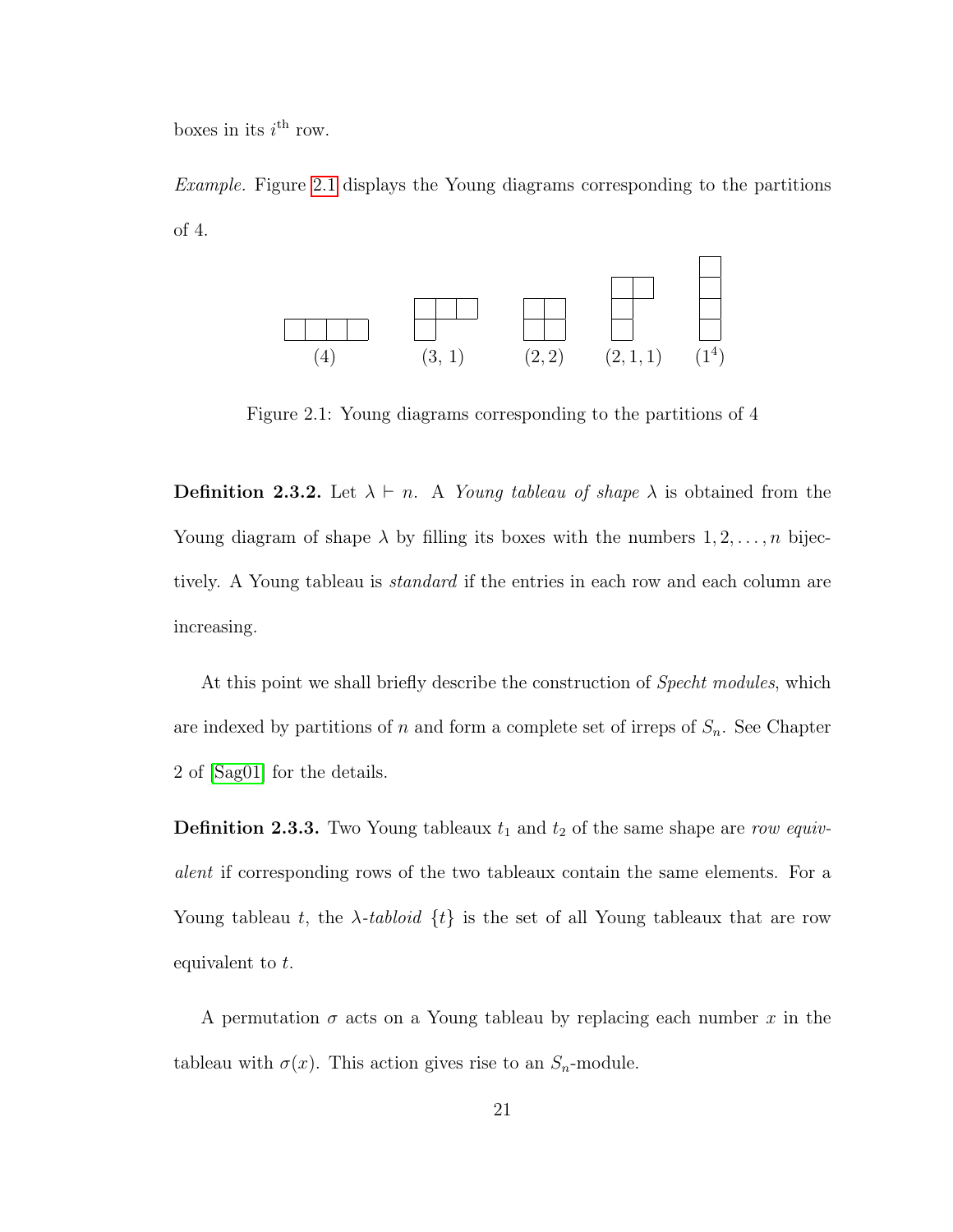**Definition 2.3.4.** Let  $\lambda \vdash n$ . The vector space over C whose basis is the list of  $\lambda$ -tabloids, denoted as  $M^{\lambda}$ , is the permutation module corresponding to  $\lambda$ .

**Definition 2.3.5.** Suppose that the Young tableau t has columns  $C_1, C_2, \ldots, C_k$ . Then the *column-stabilizer* of t is

$$
C_t = S_{C_1} \times S_{C_2} \times \ldots \times S_{C_k},\tag{2.3.1}
$$

 $\Box$ 

i.e. the subgroup of  $S_n$  that permutes only the elements within each column of  $t$ .

**Definition 2.3.6.** For a Young tableau t, define  $\kappa_t = \sum_{\sigma \in C_t} sign(\sigma)\sigma$ . Then the associated *polytabloid* of t is given by  $e_t = \kappa_t\{t\}.$ 

**Definition 2.3.7.** For each partition  $\lambda$ , the corresponding Specht module,  $S^{\lambda}$ , is the submodule of  $M^{\lambda}$  spanned by all polytabloids  $e_t$  with t of shape  $\lambda$ .

**Theorem 2.3.8.** The Specht modules  $S^{\lambda}$  for  $\lambda \vdash n$  form a complete set of irreps of  $S_n$  over  $\mathbb C$ .

Proof. See Theorem 2.4.6 of [\[Sag01\]](#page-70-5).

We note here that  $S^{(n)}$  is the trivial representation of  $S_n$  and that  $S^{(1^n)}$  is the sign representation of  $S_n$ . These are the only canonical 1-dimensional representations of  $S_n$ . In general, the dimension of  $S^{\lambda}$  is the number of distinct standard Young tableaux of shape  $\lambda$ , which can be computed with the elegant hook length formula of Frame, Robinson, and Thrall: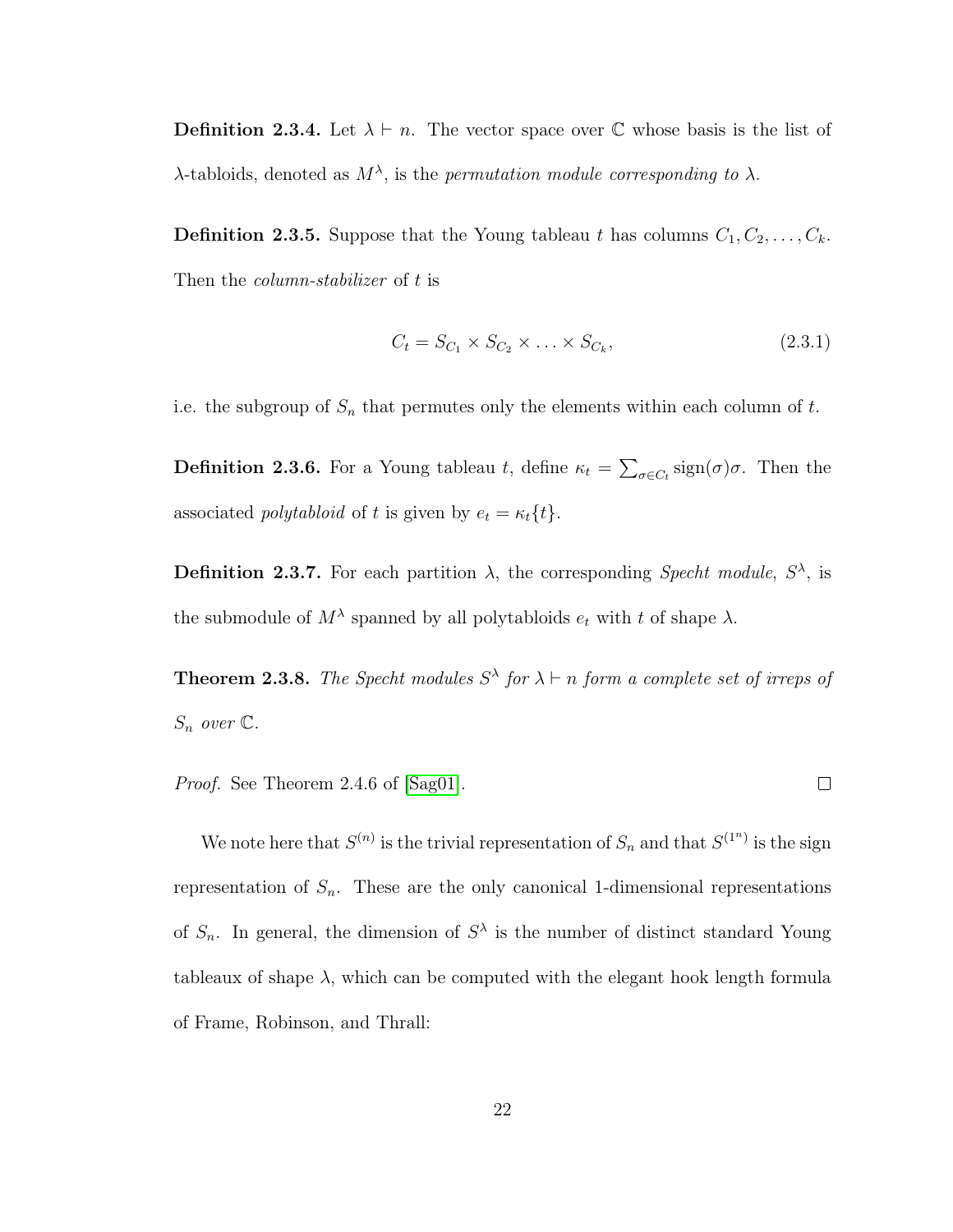**Definition 2.3.9.** Let  $(i, j)$  denote the j<sup>th</sup> box in the i<sup>th</sup> row of a Young diagram. Its hook is the set of all boxes directly below and directly to the right (including itself), i.e.

$$
H_{i,j} = \{(i',j) : i' \ge i\} \cup \{(i,j') : j' \ge j\},\tag{2.3.2}
$$

with corresponding hook length  $h_{i,j} = |H_{i,j}|$ .

**Theorem 2.3.10** (Hook length formula, [\[FRT54\]](#page-67-4)). For any partition  $\lambda$  of n,

$$
\dim S^{\lambda} = \frac{n!}{\prod_{(i,j)\in\lambda} h_{i,j}}.
$$
\n(2.3.3)

Proof. See Theorem 3.10.2 of [\[Sag01\]](#page-70-5).

*Example.* Consider the Young diagram of shape  $(4, 4, 3)$ . On the left of Figure [2.2,](#page-31-0) the dotted boxes constitute the hook  $H_{1,2}$ . On the right, the number in each box is the length of the hook of the box, from which we see that the dimension of  $S^{(4,4,3)}$ is  $\frac{11!}{6 \cdot 5^2 \cdot 4^2 \cdot 3^2 \cdot 2^2 \cdot 1^2}$ .



<span id="page-31-0"></span>Figure 2.2:  $H_{1,2}$  and the array of hook lengths for  $(4, 4, 3)$ 

In addition to being useful for finding the dimensions of representations, Young diagrams are helpful for computing characters.

**Definition 2.3.11.** A rim hook  $\xi$  of a Young diagram  $\lambda$  is an edge-connected set of

 $\Box$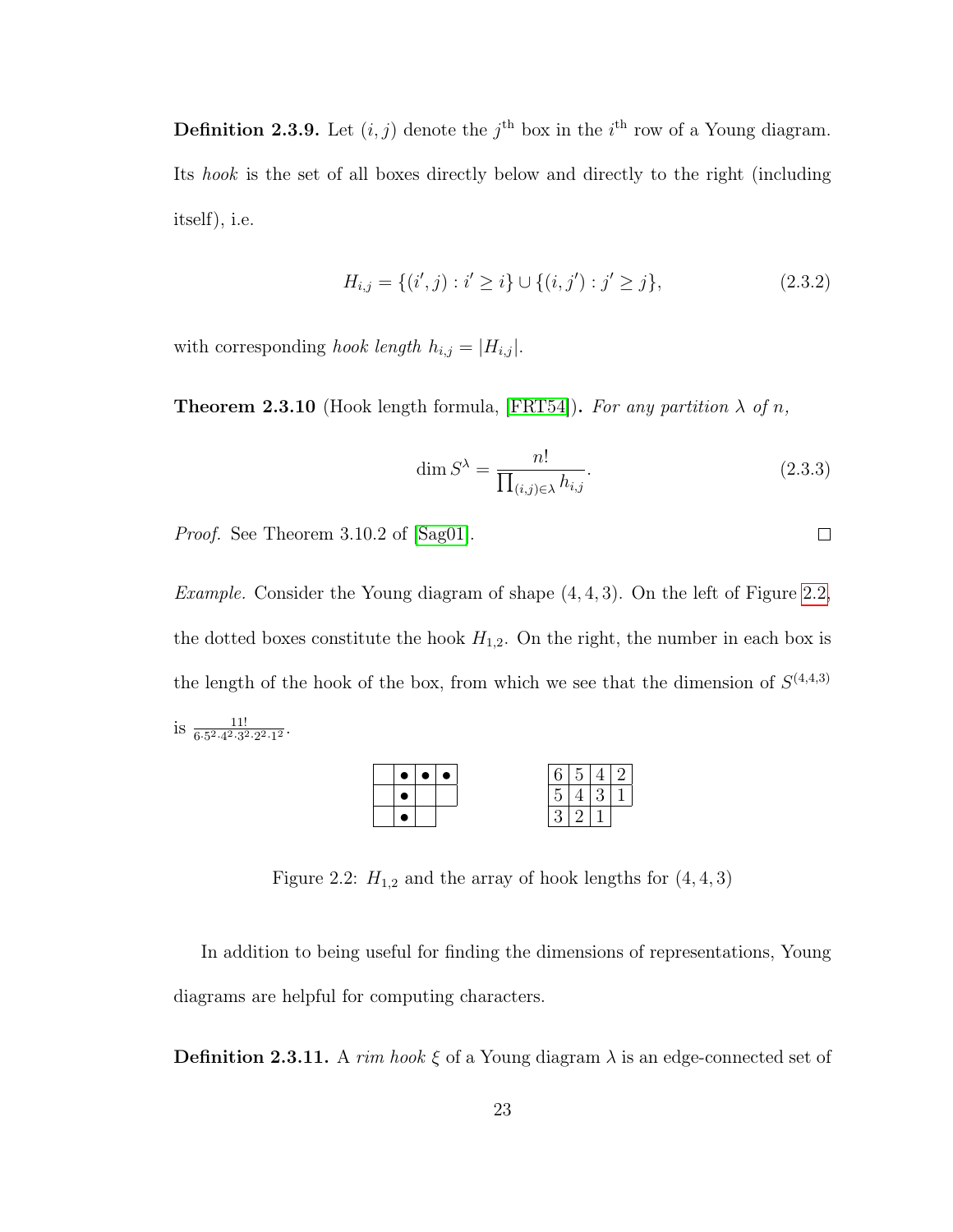boxes, containing no subset of 2-by-2 blocks, that can be removed from  $\lambda$  to leave a proper Young diagram with the same top left corner as  $\lambda$ . The leg length of  $\xi$ ,  $ll(\xi)$ , is the number of rows of  $\xi$  minus one.

*Example.* The top half of Figure [2.3](#page-32-0) shows several rim hooks of  $(4, 4, 3)$  along with their leg lengths, while the bottom half gives several non-examples of rim hooks.



<span id="page-32-0"></span>Figure 2.3: Examples and non-examples of rim hooks

We use  $\lambda \xi$  to denote the Young diagram obtained from  $\lambda$  by removing the rim hook  $\xi$ . In the top right diagram of Figure [2.3,](#page-32-0) for instance, we have that  $(4,4,3)\xi = (3,2,1)$ . Also, for cycle type  $\gamma = (\gamma_1, \gamma_2, \dots, \gamma_r)$ , we use the notation that  $\gamma \setminus \gamma_1 = (\gamma_2, \ldots, \gamma_r)$ . Moreover, we denote by  $\chi^{\lambda}_{\gamma}$  the character of  $S^{\lambda}$  on the conjugacy class (of cycle type)  $\gamma$ .

**Theorem 2.3.12** (Murnaghan-Nakayama rule, [\[Mur37\]](#page-69-5) and [\[Nak40\]](#page-69-6)). If  $\lambda$  is a partition of n and  $\gamma$  is the cycle type of an element of  $S_n$ , then

$$
\chi_{\gamma}^{\lambda} = \sum_{\xi} (-1)^{ll(\xi)} \chi_{\gamma \backslash \gamma_1}^{\lambda \backslash \xi}, \tag{2.3.4}
$$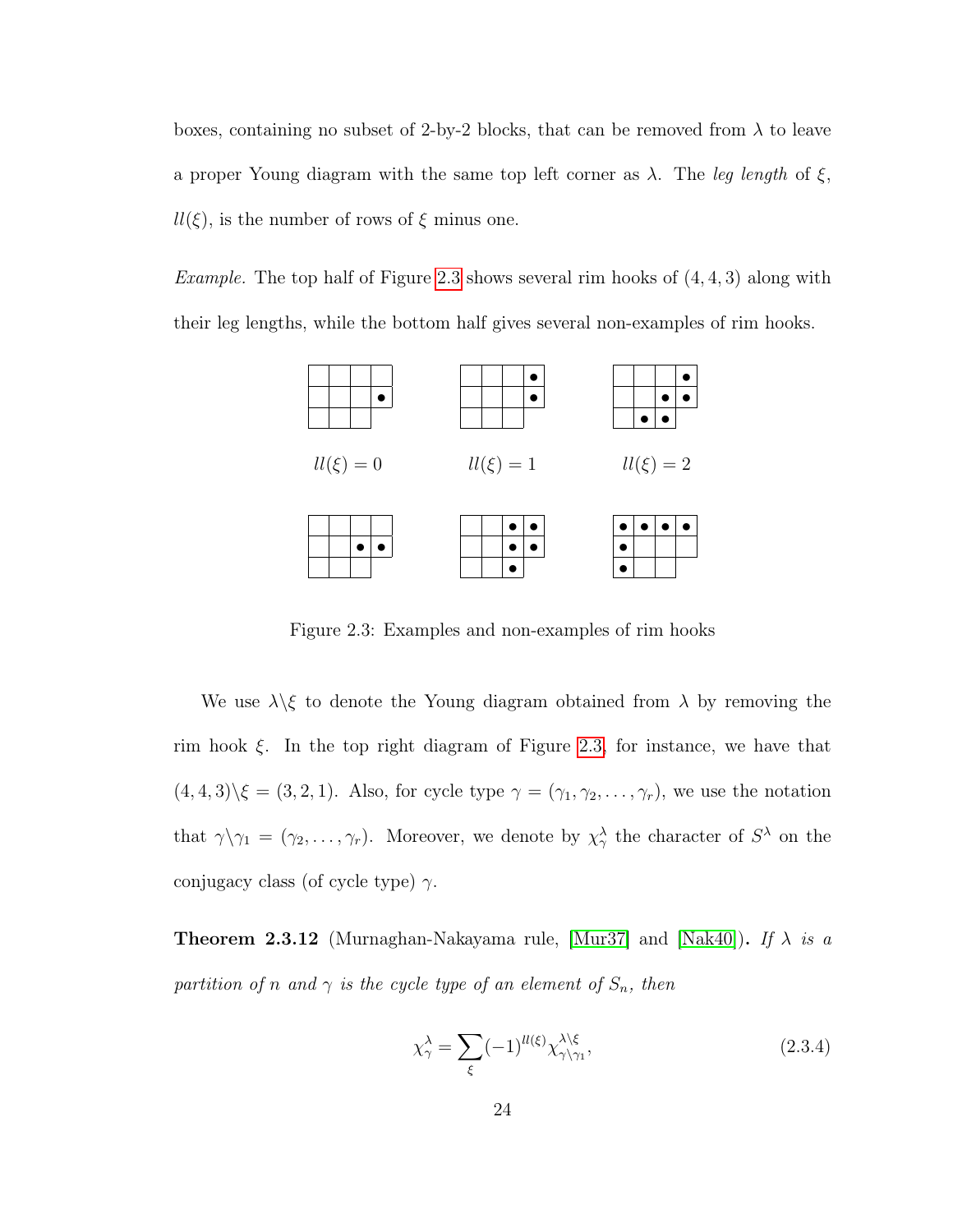where the sum is over all rim hooks  $\xi$  of  $\lambda$  with  $\gamma_1$  boxes.

Proof. See Theorem 4.10.2 of [\[Sag01\]](#page-70-5).

*Remark.* This is a recursive formula. The first iteration is to remove from  $\lambda$  a rim hook with  $\gamma_1$  boxes in all possible ways, the next iteration is to remove from each remaining diagram a rim hook with  $\gamma_2$  boxes in all possible ways, and so on. The process terminates either when it is impossible to remove a rim hook of designated size, so that the contribution of the corresponding character is zero, or when all boxes have been deleted, leaving a contribution of  $\pm 1$ .

 $\Box$ 

*Example.* Figure [2.4](#page-33-0) illustrates how to compute the character  $\chi^{(4,4,3)}_{(5,4,2)}$  using the Murnaghan-Nakayama rule. The sign of the rim hook being removed  $(\pm 1$  depending on  $(-1)^{ll(\xi)}$ , or 0 if no rim hook can be removed) is indicated below each diagram. We multiply together the signs along each path and add the products, so that

$$
\chi_{(5,4,2)}^{(4,4,3)} = -\chi_{(4,2)}^{(4,2)} + \chi_{(4,2)}^{(3,2,1)} = (-1)^2 \chi_{(2)}^{(1,1)} + 0 = (-1)^3 + 0 = -1. \tag{2.3.5}
$$



<span id="page-33-0"></span>Figure 2.4: Computing  $\chi_{(5,4,2)}^{(4,4,3)}$  with the Murnaghan-Nakayama rule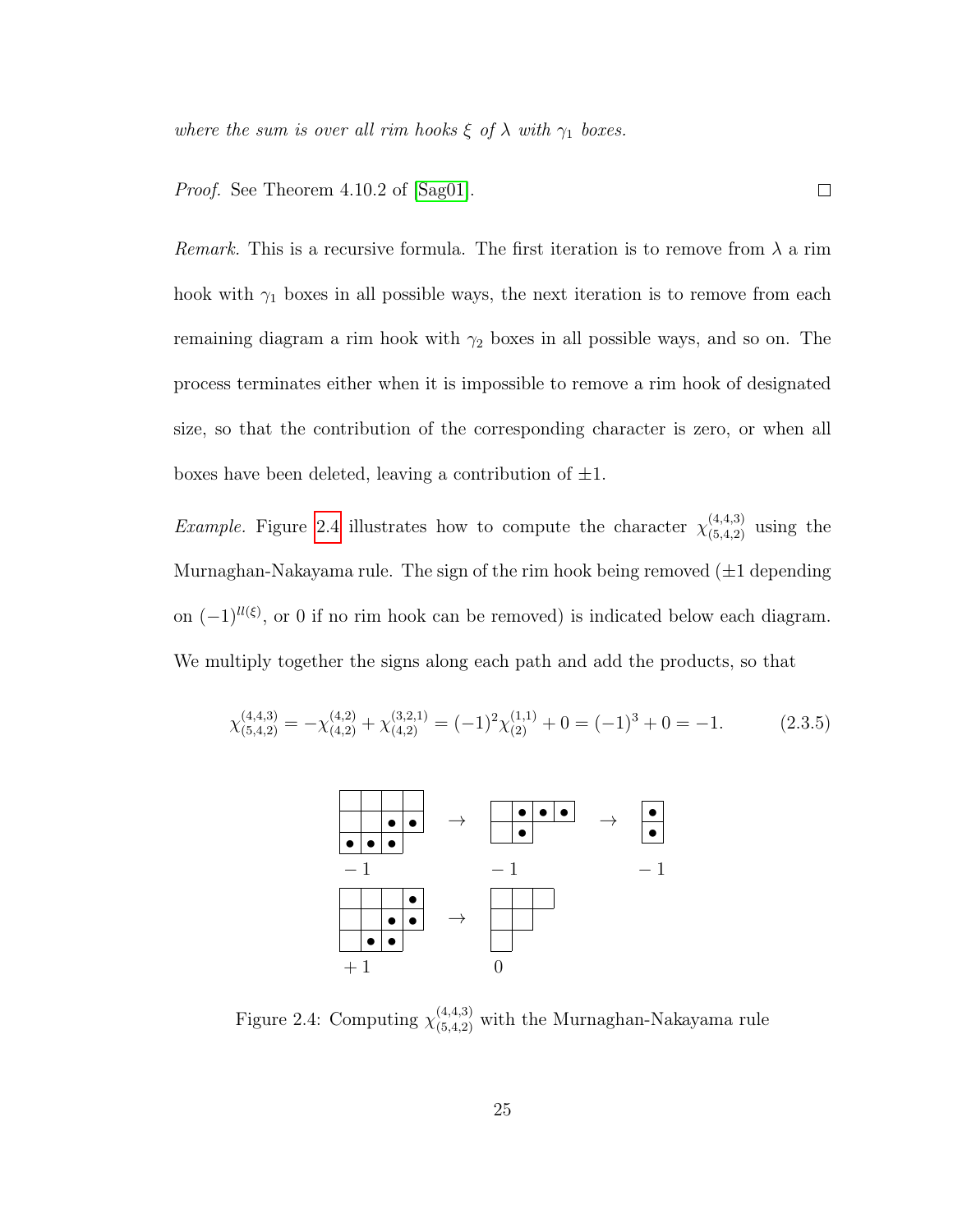The stage is now set. We have the tools we need to compute the dimensions and characters of the representations of  $S_n$ . Before we do, however, we prove Lemma [2.2.10](#page-25-1) as promised.

**Definition 2.3.13.** For a partition  $\lambda$ , its *conjugate partition*,  $\lambda'$ , is the partition corresponding to the Young diagram obtained by switching the rows and columns of  $\lambda$ . If  $\lambda = \lambda'$ , then  $\lambda$  is said to be *self-conjugate*.

*Example.* The partitions  $(4, 4, 3)$  and  $(3, 3, 3, 2)$  are conjugates, and the partition  $(4, 3, 3, 1)$  is self-conjugate.

Remark. Note that by the hook length formula,  $\dim S^{\lambda} = \dim S^{\lambda'}$ . Furthermore, 6.6 of [\[Jam78\]](#page-67-5) implies that  $\chi^{\lambda}_{\gamma} = \pm \chi^{\lambda'}_{\gamma}$  $\frac{\lambda'}{\gamma}$ , depending on the sign of  $\gamma$ .

There is a natural correspondence between the self-conjugate partitions of  $n$  and the conjugacy classes of  $S_n$  that split in  $A_n$ , which have cycle types with all odd cycle lengths: the cycle type  $\gamma = (\gamma_1, \gamma_2, \dots, \gamma_r)$  corresponds to the self-conjugate Young diagram whose diagonal boxes have hook lengths  $\gamma_1, \gamma_2, \ldots, \gamma_r$ . For instance, the cycle type  $(7, 3, 1)$  corresponds to the partition  $(4, 3, 3, 1)$ .

<span id="page-34-0"></span>**Proposition 2.3.14.** (1) If  $\lambda$  is not self-conjugate, then  $S^{\lambda}|_{A_n} = S^{\lambda'}|_{A_n}$ , and this is irreducible as a representation of  $A_n$ .

(2) If  $\lambda$  is self-conjugate, then  $S^{\lambda}|_{A_n} = \rho_1 \oplus \rho_2$ , where  $\rho_1$  and  $\rho_2$  are irreps of  $A_n$ of dimension  $\frac{\dim S^{\lambda}}{2}$  $\frac{a S^{\lambda}}{2}$ . For conjugacy classes  $\gamma$  of  $S_n$  that do not correspond to  $\lambda$  as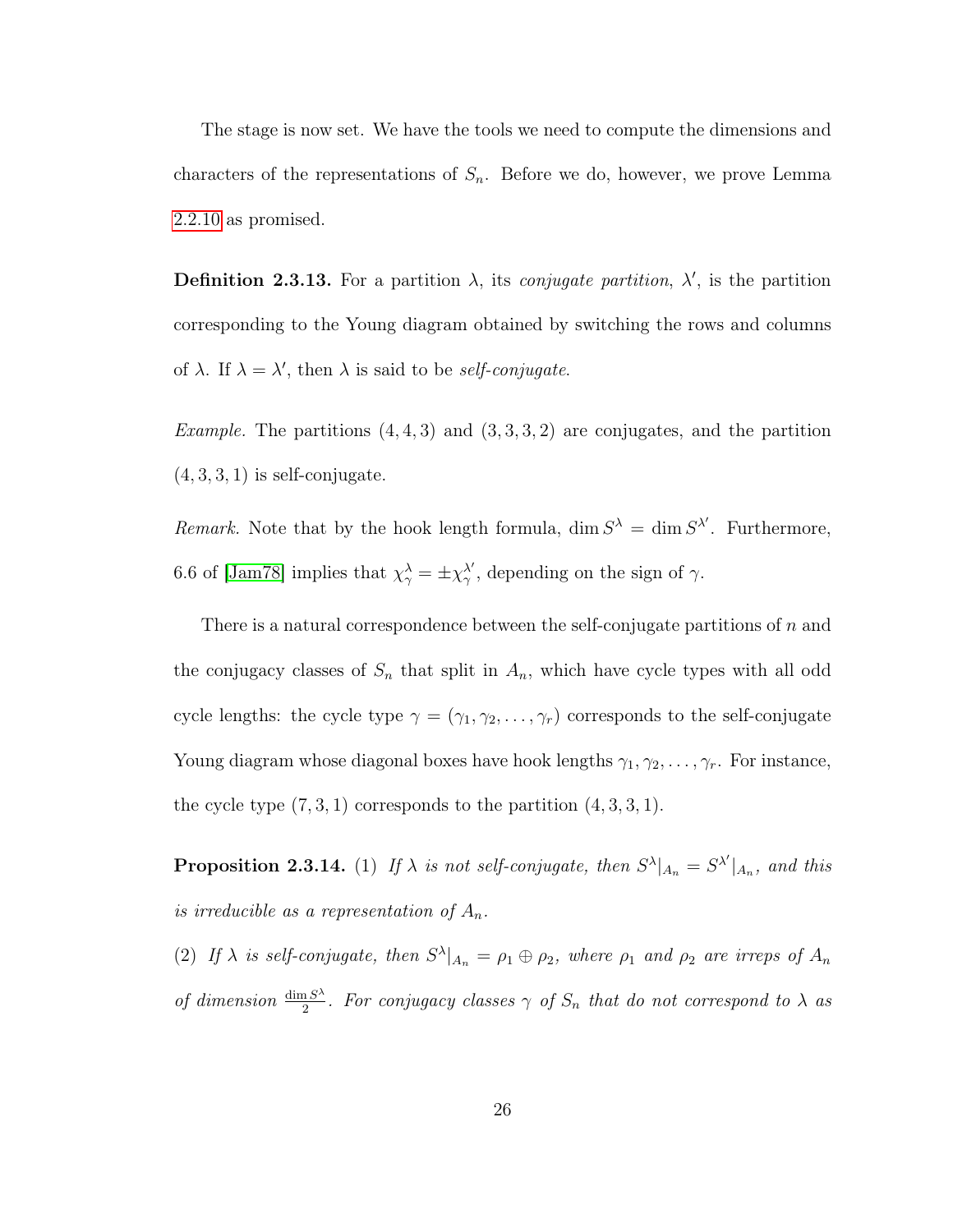described above (even if  $\gamma$  also splits in  $A_n$ ),

$$
\chi_{\rho_1}(\gamma) = \chi_{\rho_2}(\gamma) = \frac{\chi_{\gamma}^{S^{\lambda}}}{2}.
$$
 (2.3.6)

For the conjugacy class  $\gamma = (\gamma_1, \gamma_2, \dots, \gamma_r)$  that corresponds to  $\lambda$ , let  $\xi$  and  $\xi'$  be the classes of  $A_n$  that it splits into, then  $\chi_{\rho_1}(\xi) = \chi_{\rho_2}(\xi')$  and  $\chi_{\rho_1}(\xi') = \chi_{\rho_2}(\xi)$ , and furthermore these characters are given by

$$
\frac{1}{2}\left((-1)^{q} \pm \sqrt{(-1)^{q}\gamma_{1}\gamma_{2}\dots\gamma_{r}}\right), \text{ where } q = \frac{n-r}{2}.
$$
 (2.3.7)

Proof. See Propositions 5.1 and 5.3 of [\[FH91\]](#page-67-3).

*Proof of Lemma [2.2.10.](#page-25-1)* First, observe that  $\hat{\mu}(S^{(1^n)})$  and  $\hat{U}(S^{(1^n)})$  are equal to 1 if  $\mu$  and U are supported on  $A_n$  and  $-1$  if  $\mu$  and U are supported on  $S_n \setminus A_n$ , so by [\(2.2.3\)](#page-23-4) it suffices to show that  $\hat{U}(S^{\lambda}) = 0$  for all  $\lambda \neq (n), (1^{n}).$ 

Suppose that  $\lambda$  is not self-conjugate. By the first part of Proposition [2.3.14,](#page-34-0)  $S^{\lambda}|_{A_n}$  is a non-trivial irrep of  $A_n$ , so by Proposition [2.2.9](#page-23-3) with  $\rho = S^{\lambda}|_{A_n}$  and  $G = A_n$ , we have that  $\sum_{g \in A_n} S^{\lambda}(g) = 0$ . But Proposition [2.2.9](#page-23-3) also implies that  $\sum_{g\in S_n} S^{\lambda}(g) = \mathbf{0}$ , so that  $\sum_{g\in S_n\setminus A_n} S^{\lambda}(g) = \mathbf{0}$  as well! Thus  $\hat{U}(S^{\lambda}) = \mathbf{0}$  whether U is uniform on  $A_n$  or on  $S_n \backslash A_n$ .

Now suppose that  $\lambda$  is self-conjugate. The second part of Proposition [2.3.14](#page-34-0) tells us that  $S^{\lambda}|_{A_n} = \rho_1 \oplus \rho_2$ , where  $\rho_1$  and  $\rho_2$  are non-trivial irreps of  $A_n$ . Since  $\sum_{g\in A_n} \rho_1(g) = \mathbf{0}$  and  $\sum_{g\in A_n} \rho_2(g) = \mathbf{0}$ , we again have that  $\sum_{g\in A_n} S^{\lambda}(g) = \mathbf{0}$  and, analogously to above, that  $\sum_{g \in S_n \setminus A_n} S^{\lambda}(g) = \mathbf{0}$ .  $\Box$ 

$$
\Box
$$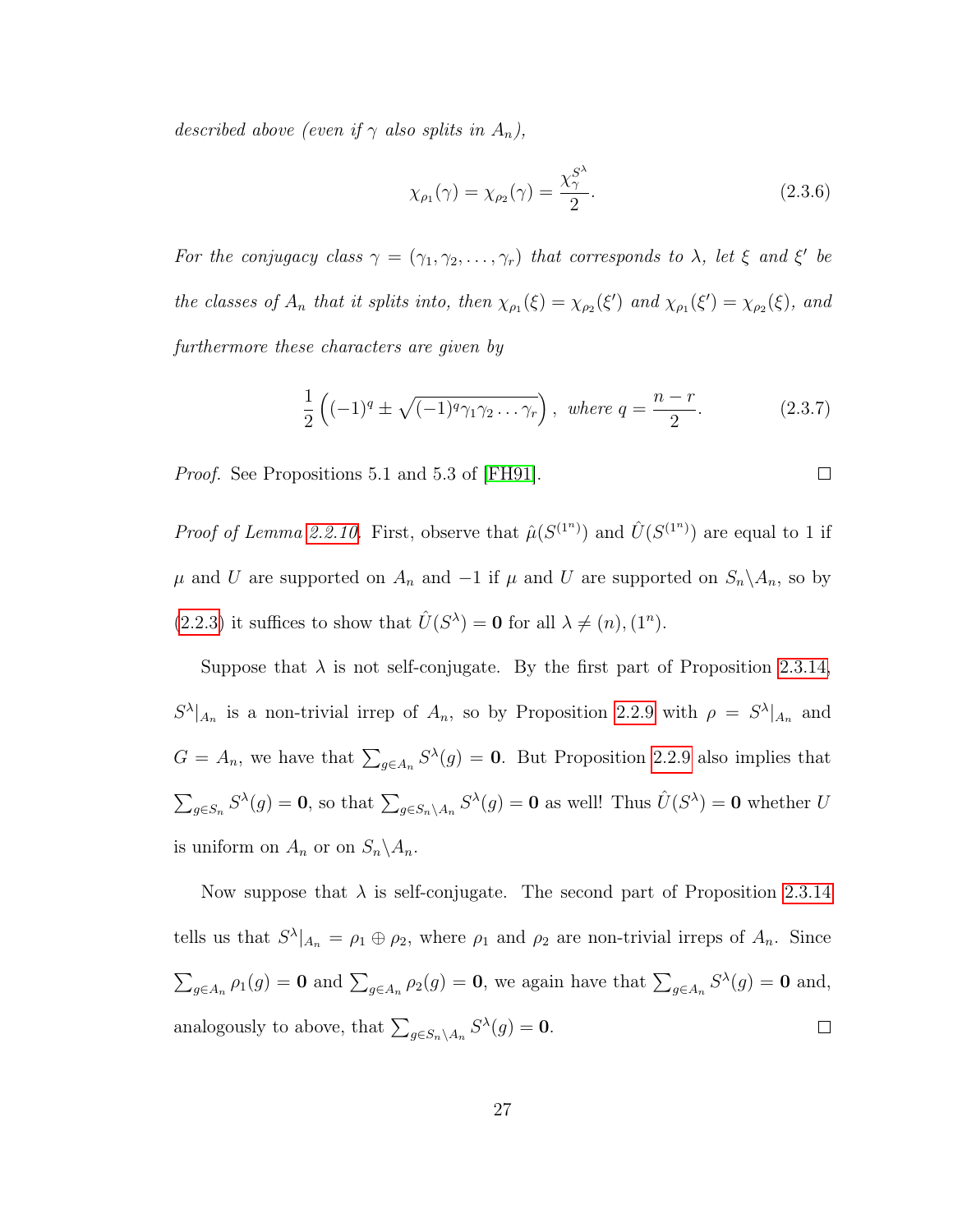### Chapter 3

## Upper Bound

Einmal ist keinmal, says Tomas to himself. What happens but once, says the German adage, might as well not have happened at all.

– The Unbearable Lightness Of Being, "Lightness and Weight"

### 3.1 The  $m = n$  case

<span id="page-36-0"></span>The goal of this section is to prove the following:

**Theorem 3.1.1.** For any  $c > 0$ , after one n-cycle and cn transpositions,

$$
4\|\mu_{cn+1} - U_{cn+1}\|_{\text{TV}}^2 \le \frac{e^{-4c}}{1 - e^{-4c}} + o(1) \tag{3.1.1}
$$

as n goes to infinity.

The first and most critical step of the proof is the observation that, discounting (*n*) and (1<sup>n</sup>),  $\chi^{\lambda}_{(n)} = 0$  for all  $\lambda$  except the L-shaped ones, for which  $\lambda_2 = 1$ . This is an almost trivial consequence of the Murnaghan-Nakayama rule, as it is impossible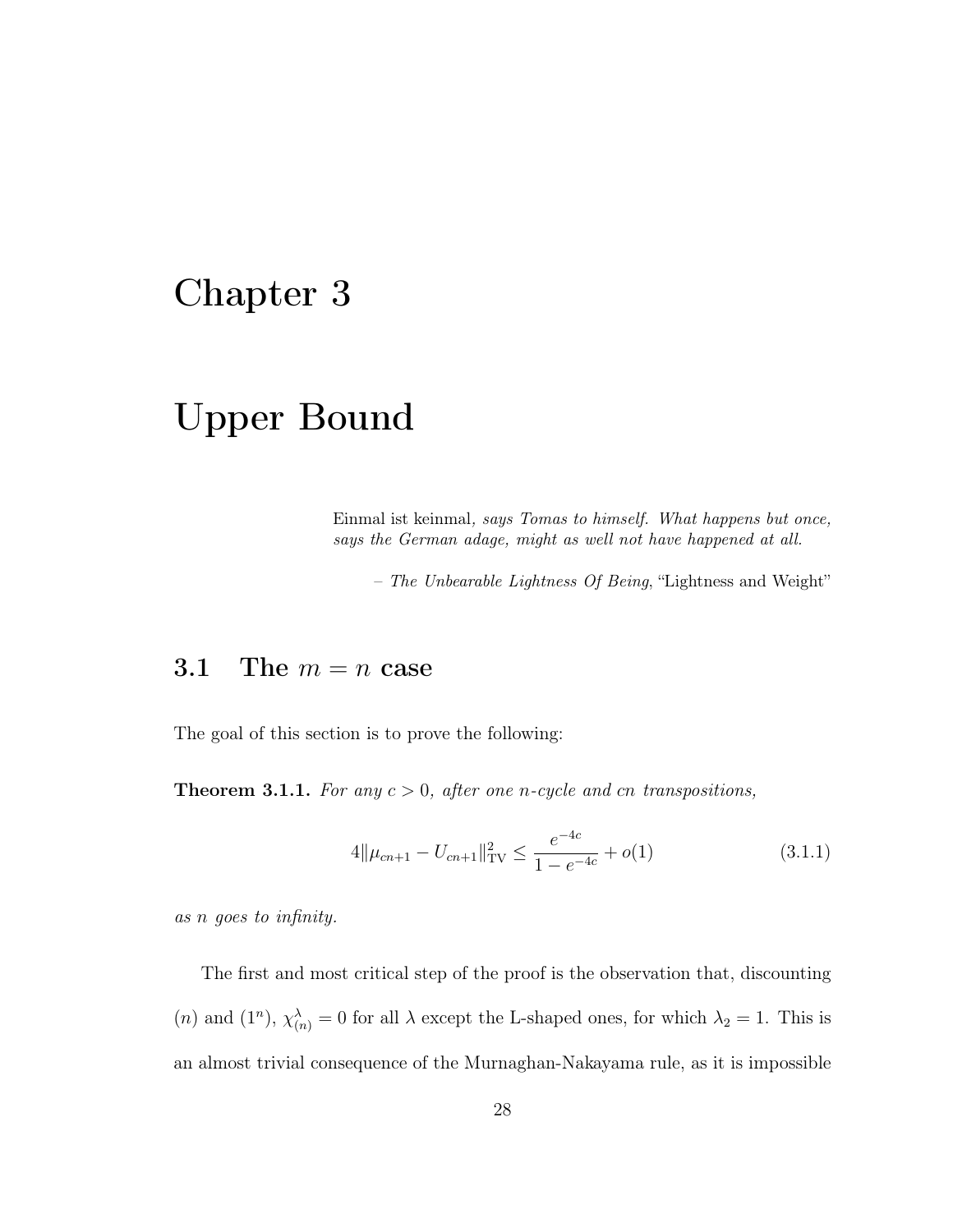to remove a rim hook of size n from a Young diagram of size n unless the Young diagram itself is the rim hook; we will discuss later what this means probabilistically. Moreover, for an L-shaped  $\lambda$ , it is clear that  $\chi^{\lambda}_{(n)}$  is equal to 1 if  $\lambda$  has an odd number of rows and  $-1$  if  $\lambda$  has an even number of rows. Thus we arrive at a significant simplication of [\(2.2.19\)](#page-28-0), namely that

$$
4\|\mu_{k+1} - U_{k+1}\|_{\text{TV}}^2 \le \frac{1}{2} \sum_{\lambda \in \Lambda_n} \left( \frac{\chi_{(2,1^{n-2})}^{\lambda}}{\dim S^{\lambda}} \right)^{2k},\tag{3.1.2}
$$

where

$$
\Lambda_n = \{ \lambda \vdash n : \lambda_1 > 1 \text{ and } \lambda_2 = 1 \}. \tag{3.1.3}
$$

The normalized characters  $\frac{\chi^{\lambda}_{(2,1^{n-2})}}{\dim S^{\lambda}}$  have a simple description when  $\lambda \in \Lambda_n$ :

<span id="page-37-1"></span>**Proposition 3.1.2.** Let  $\lambda \in \Lambda_n$ , and let j be one less than the number of rows of λ. For  $1 \leq j \leq \left\lfloor \frac{n-1}{2} \right\rfloor$  $\frac{-1}{2}$ ,

$$
\frac{\chi_{(2,1^{n-2})}^{(n-j,1^j)}}{\dim S^{(n-j,1^j)}} = \frac{n-1-2j}{n-1}.
$$
\n(3.1.4)

Proof. By the hook length formula,

<span id="page-37-0"></span>
$$
\dim S^{(n-j,1^j)} = \frac{n!}{n \cdot j!(n-j-1)!} = \binom{n-1}{j}.
$$
\n(3.1.5)

If  $j > 1$ , the first iteration of the Murnaghan-Nakayama rule, where we remove a rim hook with two boxes, results in

$$
\chi_{(2,1^{n-2})}^{(n-j,1^j)} = \chi_{(1^{n-2})}^{(n-j-2,1^j)} - \chi_{(1^{n-2})}^{(n-j,1^{j-2})}.
$$
\n(3.1.6)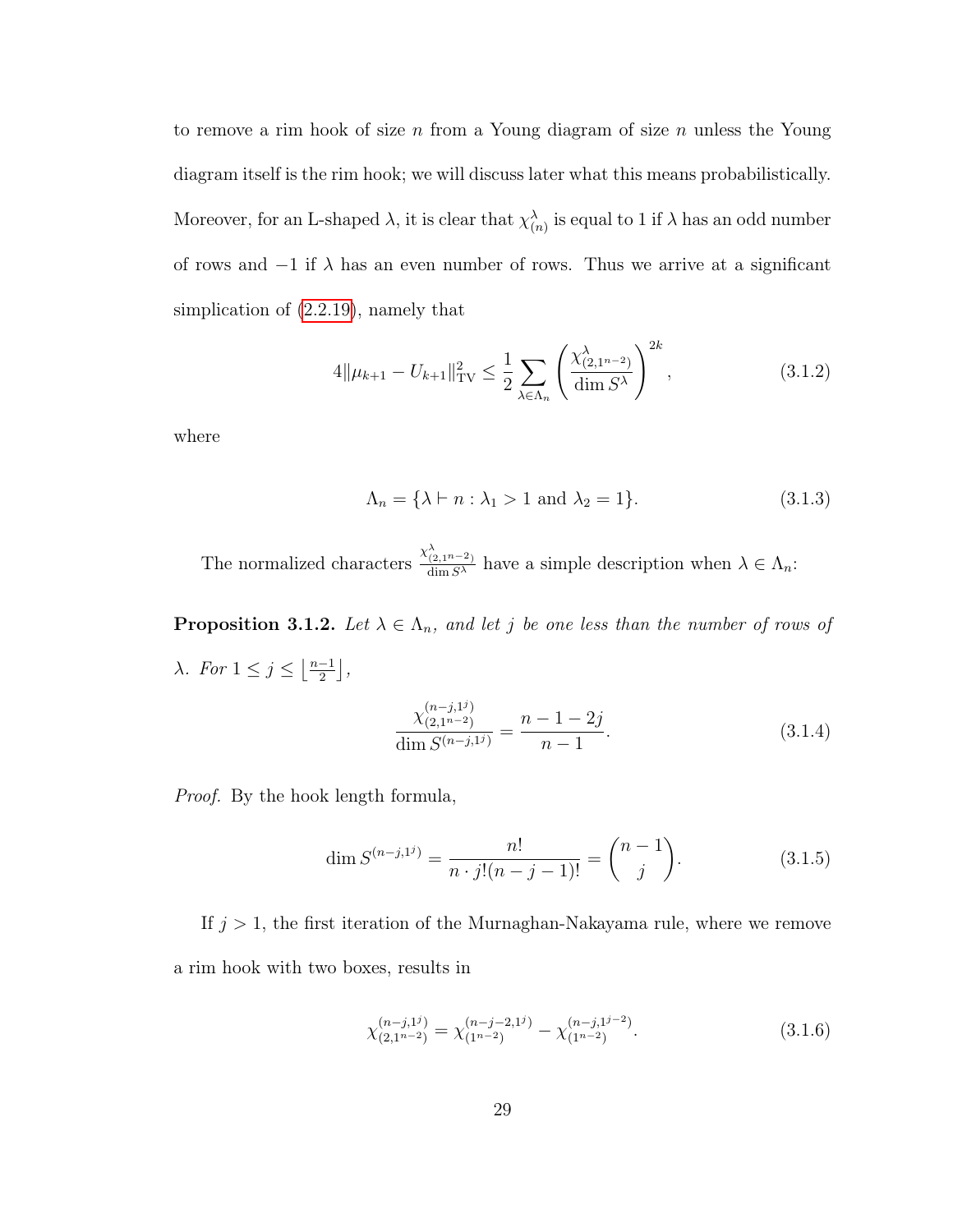Let  $\tilde{n}$  be the number of remaining boxes, i.e.  $n-2$ . Observe that, for any partition  $\tilde{\lambda}$  of  $\tilde{n}$ , the character of  $\tilde{\lambda}$  at  $(1<sup>\tilde{n}</sup>)$  is exactly the number of standard Young tableaux of shape  $\tilde{\lambda}$ , or the dimension of  $\tilde{\lambda}$ , which again can be computed with the hook length formula:

$$
\chi_{(1^{n-2})}^{(n-j-2,1^j)} = \frac{(n-2)!}{(n-2) \cdot j!(n-j-3)!} = \binom{n-3}{j} \tag{3.1.7}
$$

and

<span id="page-38-0"></span>
$$
\chi_{(1^{n-2})}^{(n-j,1^{j-2})} = \frac{(n-2)!}{(n-2)\cdot(j-2)!(n-j-1)!} = \binom{n-3}{j-2}.
$$
\n(3.1.8)

Putting [\(3.1.5\)](#page-37-0)-[\(3.1.8\)](#page-38-0) together and simplifying, we get that

$$
\frac{\chi_{(2,1^{n-2})}^{(n-j,1^{j})}}{\dim S^{(n-j,1^{j})}} = \left(\frac{(n-3)!}{j!(n-j-3)!} - \frac{(n-3)!}{(j-2)!(n-j-1)!}\right) \cdot \frac{j!(n-j-1)!}{(n-1)!}
$$
\n
$$
= \frac{(n-3)![(n-j-1)(n-j-2) - j(j-1)]}{j!(n-j-1)!}
$$
\n
$$
\cdot \frac{j!(n-j-1)!}{(n-1)!}
$$
\n
$$
= \frac{n^{2} - 3n - 2nj + 4j + 2}{(n-1)(n-2)}
$$
\n
$$
= \frac{(n-1-2j)(n-2)}{(n-1)(n-2)} = \frac{n-1-2j}{n-1}
$$
\n(3.1.9)

for  $j > 1$ .

For  $j = 1$ , dim  $S^{(n,1)} = n - 1$ , and since there is only one way to remove a rim hook of size two from  $(n-1,1)$ , we see that  $\chi_{(2,1^{n-2})}^{(n-1,1)} = n-3$ .  $\Box$ 

Remark. When  $\tilde{\lambda}$  is an L-shaped partition of  $\tilde{n}$ , we can actually skip the hook length formula and derive  $\chi_{(1^n)}^{\tilde{\lambda}}$  with the following simple combinatorial argument: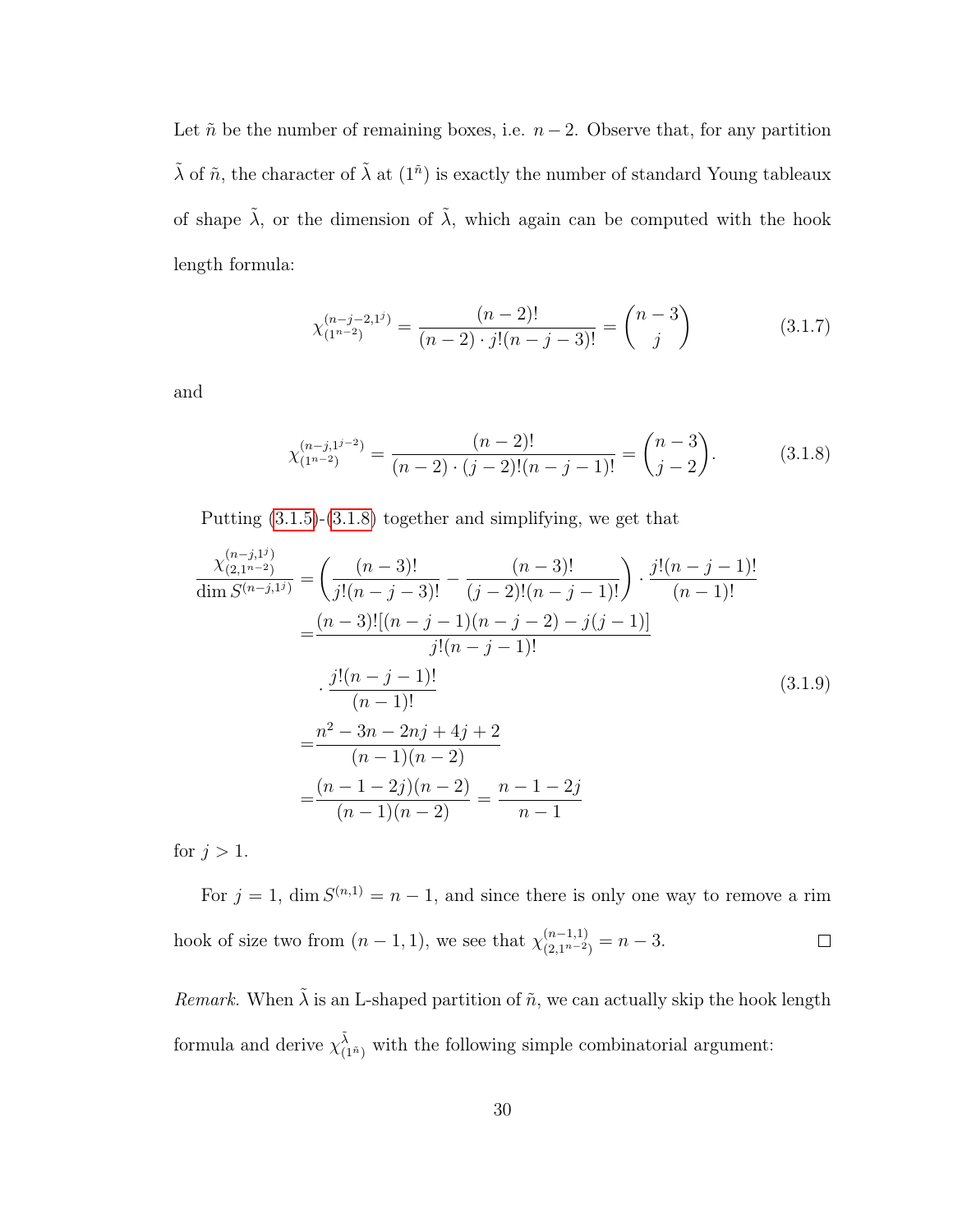Let  $\tilde{j}$  be one less than the number of boxes in the first column of  $\tilde{\lambda}$ . Removing one box at a time according to the Murnaghan-Nakayama rule,  $\tilde{j}$  boxes in the first column are removed before we are left with a single row of boxes, at which point there is only one way to remove the remaining boxes. The number of ways to get to that point is the number of ways to pace the removal of the  $\tilde{j}$  boxes throughout the removal of an overall  $\tilde{n} - 1$  boxes (the upper left box must be removed last), that is,  $\binom{\tilde{n}-1}{\tilde{j}}$ .

*Proof of Theorem [3.1.1.](#page-36-0)* Fix any  $c > 0$ . By calculus, for  $n - 1 - 2j > 0$ ,

<span id="page-39-0"></span>
$$
\lim_{n \to \infty} \left( \frac{n - 1 - 2j}{n - 1} \right)^{2cn} = e^{-4cj}.
$$
\n(3.1.10)

 $\Box$ 

Thus Proposition [3.1.2](#page-37-1) and the fact that  $\chi^{\lambda}_{\gamma} = \pm \chi^{\lambda'}_{\gamma}$  $\frac{\lambda'}{\gamma}$  imply that, for large *n*,

$$
\sum_{\lambda \in \Lambda_n} \left( \frac{\chi^{\lambda}_{(2,1^{n-2})}}{\dim S^{\lambda}} \right)^{2cn} \sim \begin{cases} 2 \sum_{j=1}^{(n-2)/2} e^{-4cj} & n \text{ is even} \\ 2 \sum_{j=1}^{(n-3)/2} e^{-4cj} & n \text{ is odd.} \end{cases} (3.1.11)
$$

Summing the geometric series gives

$$
4\|\mu_{cn+1} - U_{cn+1}\|_{\text{TV}}^2 \le \frac{1}{2} \sum_{\lambda \in \Lambda_n} \left(\frac{\chi^{\lambda}_{(2,1^{n-2})}}{\dim S^{\lambda}}\right)^{2cn} \sim \frac{e^{-4c}}{1 - e^{-4c}},\tag{3.1.12}
$$

as was to be shown.

### 3.2 The  $m = n - 1$  case

Next we prove an upper bound for the  $m = n - 1$  case.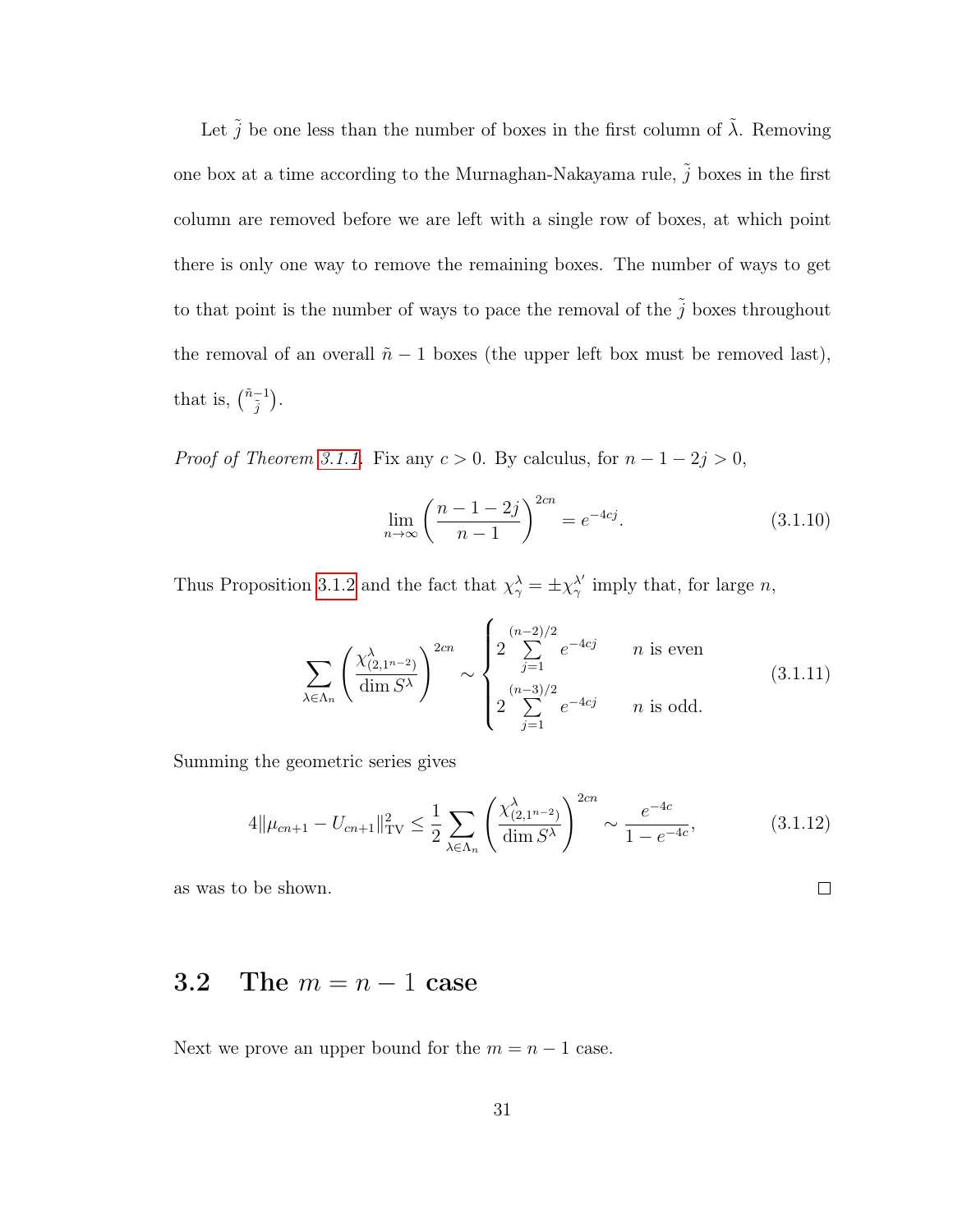<span id="page-40-1"></span>Theorem 3.2.1. For any  $c > 0$ , after one  $(n - 1)$ -cycle and cn transpositions,

$$
4\|\mu_{cn+1} - U_{cn+1}\|_{\text{TV}}^2 \le \frac{e^{-8c}}{1 - e^{-4c}} + o(1) \tag{3.2.1}
$$

as n goes to infinity.

The proof is similar to the  $m = n$  case. We start with the observation that  $\chi^{\lambda}_{(n-1,1)} = 0$  for all  $\lambda$  except the ones with a 2-by-2 block of boxes in the upper left, for which  $\lambda_2 = 2$  and  $\lambda_3 = 0$  or 1 (see Figure [3.1\)](#page-40-0).



<span id="page-40-0"></span>Figure 3.1: Examples of  $\lambda$  for which  $\chi^{\lambda}_{(n-1,1)} \neq 0$ 

For such  $\lambda$ , we again have that  $\chi^{\lambda}_{(n-1,1)} = \pm 1$ , which gives

$$
4\|\mu_{k+1} - U_{k+1}\|_{\text{TV}}^2 \le \frac{1}{2} \sum_{\lambda \in \Lambda_{n-1}} \left(\frac{\chi^{\lambda}_{(2,1^{n-2})}}{\dim S^{\lambda}}\right)^{2k},\tag{3.2.2}
$$

where

$$
\Lambda_{n-1} = \{ \lambda \vdash n : \lambda_2 = 2 \text{ and } \lambda_3 = 0 \text{ or } 1 \}. \tag{3.2.3}
$$

<span id="page-40-2"></span>**Proposition 3.2.2.** Let  $\lambda \in \Lambda_{n-1}$ , and let j be two less than the number of rows of  $\lambda$ . For  $0 \leq j \leq \left\lfloor \frac{n-4}{2} \right\rfloor$  $\frac{-4}{2}$ ,  $\chi_{(2\,1^{n-2})}^{(n-2-j,2,1^j)}$  $(2,1^{n-2})$  $\frac{\dim S^{(n-2-j,2,1^j)}}{\dim S^{(n-2-j,2,1^j)}}$  $n - 4 - 2j$  $\overline{n}$  $(3.2.4)$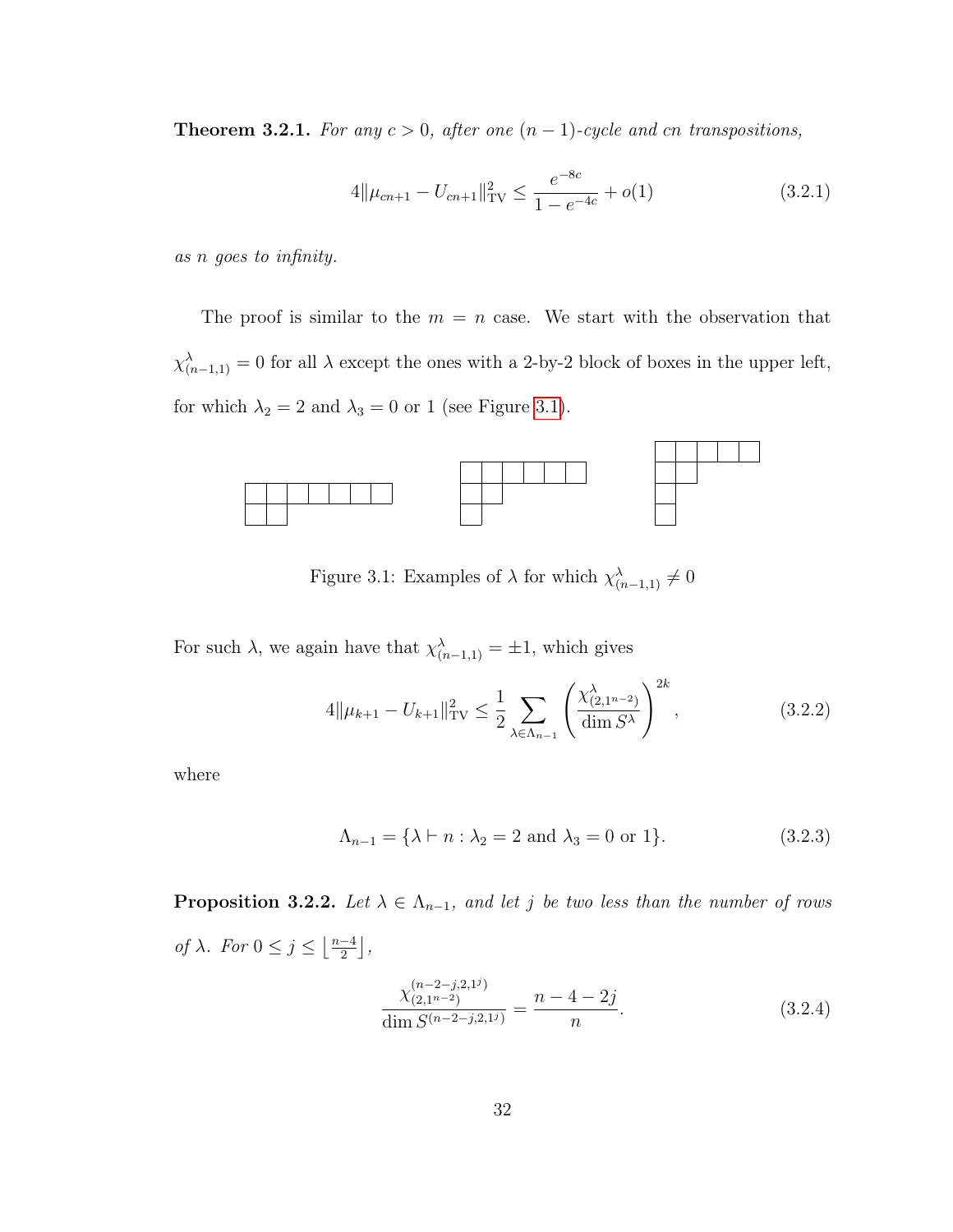Proof. By the hook length formula,

$$
\dim S^{(n-2-j,2,1^j)} = \frac{n!}{(n-1)(2+j)(n-2-j)\cdot j!(n-4-j)!}.\tag{3.2.5}
$$

For  $j = 0$ , e.g. the leftmost diagram in Figure [3.1,](#page-40-0) there are two ways to remove a rim hook of size two: from the first row, or from the second. The latter leaves a single row and therefore contributes  $+1$  to the value of  $\chi_{(2,n-2)}^{(n-2,2)}$  $\binom{(n-2,2)}{(2,1^{n-2})}$ , whereas the former contributes

$$
\chi_{(1^{n-2})}^{(n-4,2)} = \frac{(n-2)!}{2(n-3)(n-4)\cdot(n-6)!} = \frac{(n-2)(n-5)}{2}.
$$
 (3.2.6)

Thus

$$
\frac{\chi_{(2,1^{n-2})}^{(n-2,2)}}{\dim S^{(n-2,2)}} = \frac{((n-2)(n-5)+2)}{2} \cdot \frac{2(n-1)(n-2) \cdot (n-4)!}{n!}
$$
\n
$$
= \frac{n^2 - 7n + 12}{n(n-3)} = \frac{(n-4)(n-3)}{n(n-3)} = \frac{n-4}{n}.
$$
\n(3.2.7)

For  $j = 1$ , e.g. the middle diagram in Figure [3.1,](#page-40-0) there is only one way to remove a rim hook of size two, namely from the first row, so that

$$
\chi_{(2,1^{n-2})}^{(n-3,2,1)} = \chi_{(1^{n-2})}^{(n-5,2,1)} = \frac{(n-2)!}{3(n-3)(n-5) \cdot (n-7)!} = \frac{(n-2)(n-4)(n-6)}{3},
$$
\n(3.2.8)

and

$$
\frac{\chi_{(2,1^{n-2})}^{(n-3,2,1)}}{\dim S^{(n-3,2,1)}} = \frac{(n-2)(n-4)(n-6)}{3} \cdot \frac{3(n-1)(n-3) \cdot (n-5)!}{n!}
$$
\n
$$
= \frac{(n-2)(n-4)(n-6)}{n(n-2)(n-4)} = \frac{n-6}{n}.
$$
\n(3.2.9)

For  $j > 1$ , there are two ways to remove a rim hook of size two: from the first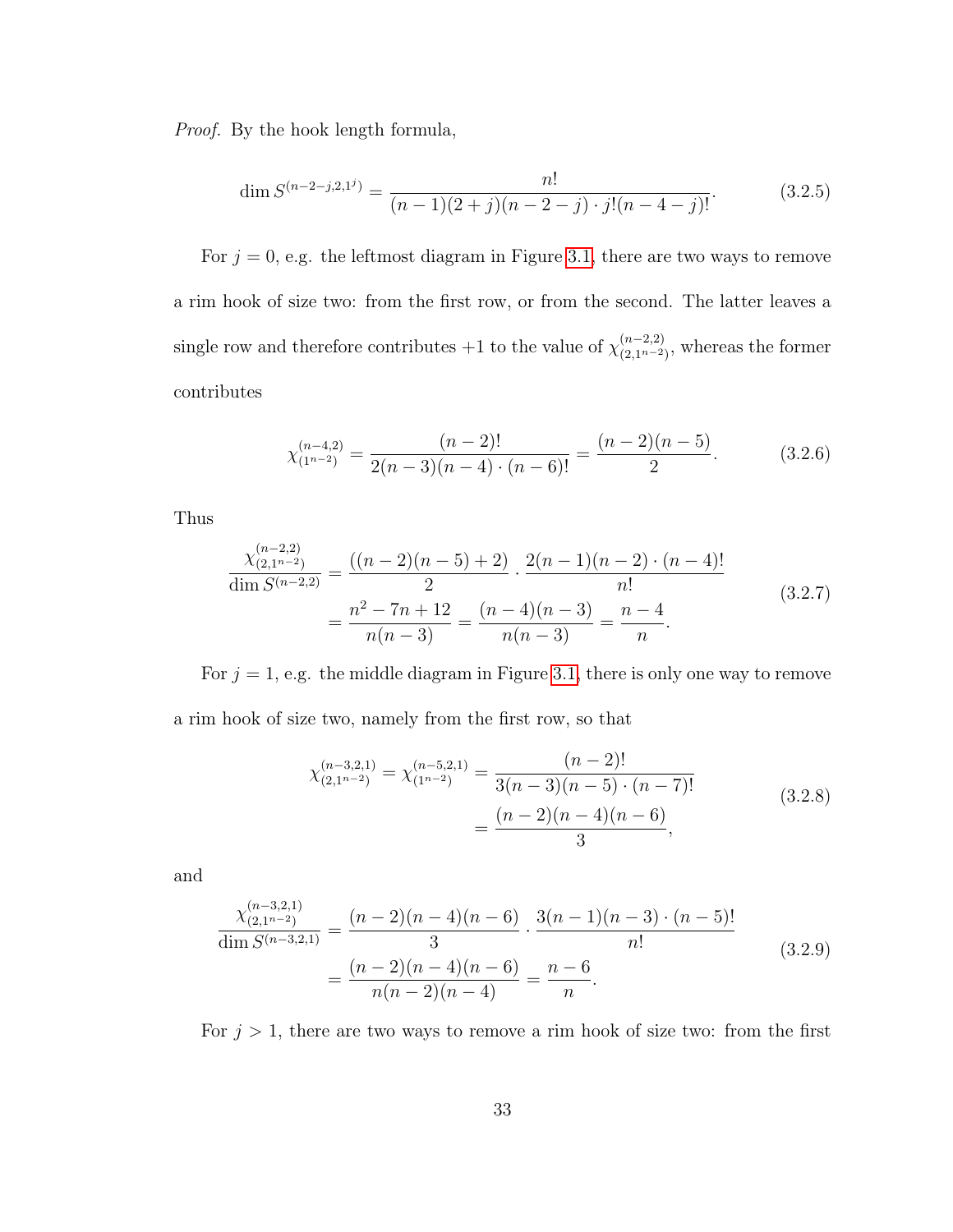row, or from the first column. This implies that

$$
\chi_{(2,1^{n-2})}^{(n-2-j,2,1^j)} = \chi_{(1^{n-2})}^{(n-4-j,2,1^j)} - \chi_{(1^{n-2})}^{(n-2-j,2,1^{j-2})},
$$
\n(3.2.10)

with

$$
\chi_{(1^{n-2})}^{(n-4-j,2,1^j)} = \frac{(n-2)!}{(n-3)(2+j)(n-4-j)\cdot j!(n-6-j)!}
$$
(3.2.11)

and

$$
\chi_{(1^{n-2})}^{(n-2-j,2,1^{j-2})} = \frac{(n-2)!}{j(n-3)(n-2-j)\cdot(j-2)!(n-4-j)!}.
$$
\n(3.2.12)

Combining and simplifying,

$$
\chi_{(2,1^{n-2})}^{(n-2-j,2,1^j)} = \frac{(n-2)![j(n-2-j)(n-5-j)-j(2+j)(j-1)]}{j(n-3)(2+j)(n-2-j)\cdot j!(n-4-j)!}
$$

$$
= \frac{(n-2)!\,j(n-3)(n-4-2j)}{j(n-3)(2+j)(n-2-j)\cdot j!(n-4-j)!}
$$
(3.2.13)
$$
= \frac{(n-2)!(n-4-2j)}{(2+j)(n-2-j)\cdot j!(n-4-j)!},
$$

and

$$
\frac{\chi_{(2,1^{n-2})}^{(n-2-j,2,1^j)}}{\dim S^{(n-2-j,2,1^j)}} = \frac{(n-2)!(n-4-2j)}{(2+j)(n-2-j)\cdot j!(n-4-j)!} \n\cdot \frac{(n-1)(2+j)(n-2-j)\cdot j!(n-4-j)!}{n!} \n= \frac{n-4-2j}{n},
$$
\n(3.2.14)

as promised.

*Proof of Theorem [3.2.1.](#page-40-1)* Fix any  $c > 0$ . For  $n - 4 - 2j > 0$ ,

$$
\lim_{n \to \infty} \left( \frac{n - 4 - 2j}{n} \right)^{2cn} = e^{-2c(4+2j)}, \tag{3.2.15}
$$

 $\Box$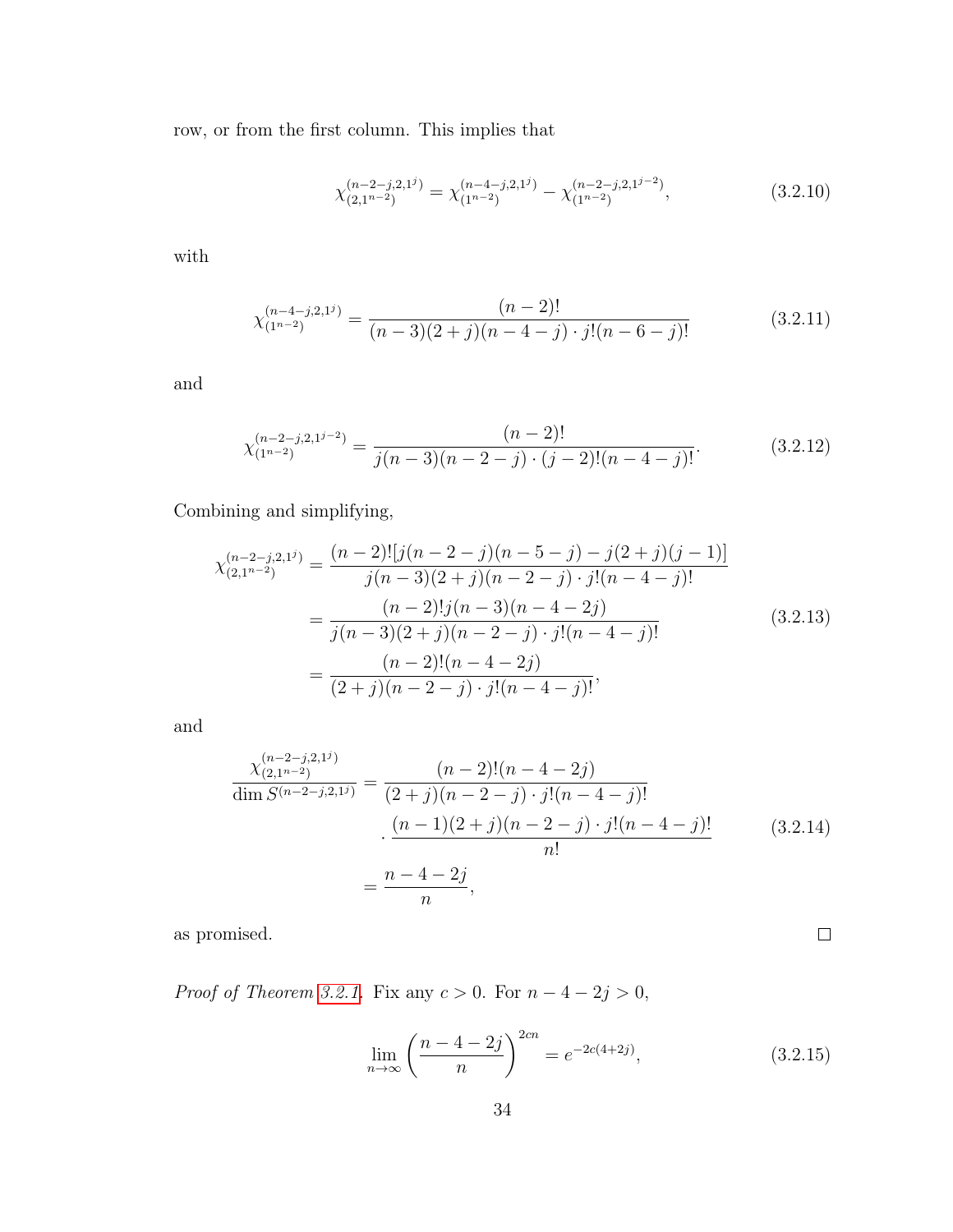and thus for large  $n$ ,

$$
\sum_{\lambda \in \Lambda_{n-1}} \left( \frac{\chi^{\lambda}_{(2,1^{n-2})}}{\dim S^{\lambda}} \right)^{2cn} \sim \begin{cases} 2 \sum_{j=0}^{(n-6)/2} e^{-2c(4+2j)} & n \text{ is even} \\ 2 \sum_{j=0}^{(n-5)/2} e^{-2c(4+2j)} & n \text{ is odd.} \end{cases} (3.2.16)
$$

This gives

$$
4\|\mu_{cn+1} - U_{cn+1}\|_{\text{TV}}^2 \le \frac{1}{2} \sum_{\lambda \in \Lambda_{n-1}} \left(\frac{\chi_{(2,1^{n-2})}^{\lambda}}{\dim S^{\lambda}}\right)^{2cn} \sim \frac{e^{-8c}}{1 - e^{-4c}} \tag{3.2.17}
$$

 $\Box$ 

as an upper bound.

We pause here for a few remarks. First, it is worth pointing out just how good Theorems [3.1.1](#page-36-0) and [3.2.1](#page-40-1) are, in the sense that the only source of inequality comes from Cauchy-Schwarz. This is the payoff of Lemma [2.2.10.](#page-25-0)

Secondly, the proofs of Propositions [3.1.2](#page-37-1) and [3.2.2,](#page-40-2) while messy, are satisfying in that only the hook length formula and the Murnaghan-Nakayama rule are used. On the other hand, the results turned out to be essentially special cases of the identity

$$
\frac{\chi^{\lambda}_{(2,1^{n-2})}}{\dim S^{\lambda}} = \frac{\sum_{i} (\lambda_i^2 - (2i - 1)\lambda_i)}{n(n-1)},
$$
\n(3.2.18)

known as early as to Frobenius in [\[Fro00\]](#page-67-0).

Thirdly, representation theory confirms what seems intuitive, that moving a lot of cards in the beginning leads to the cards being mixed sooner. In particular, the initial m-cycle promotes mixing by nullifying the contributions of some representations and lessening the contributions of the rest. However, we have also uncovered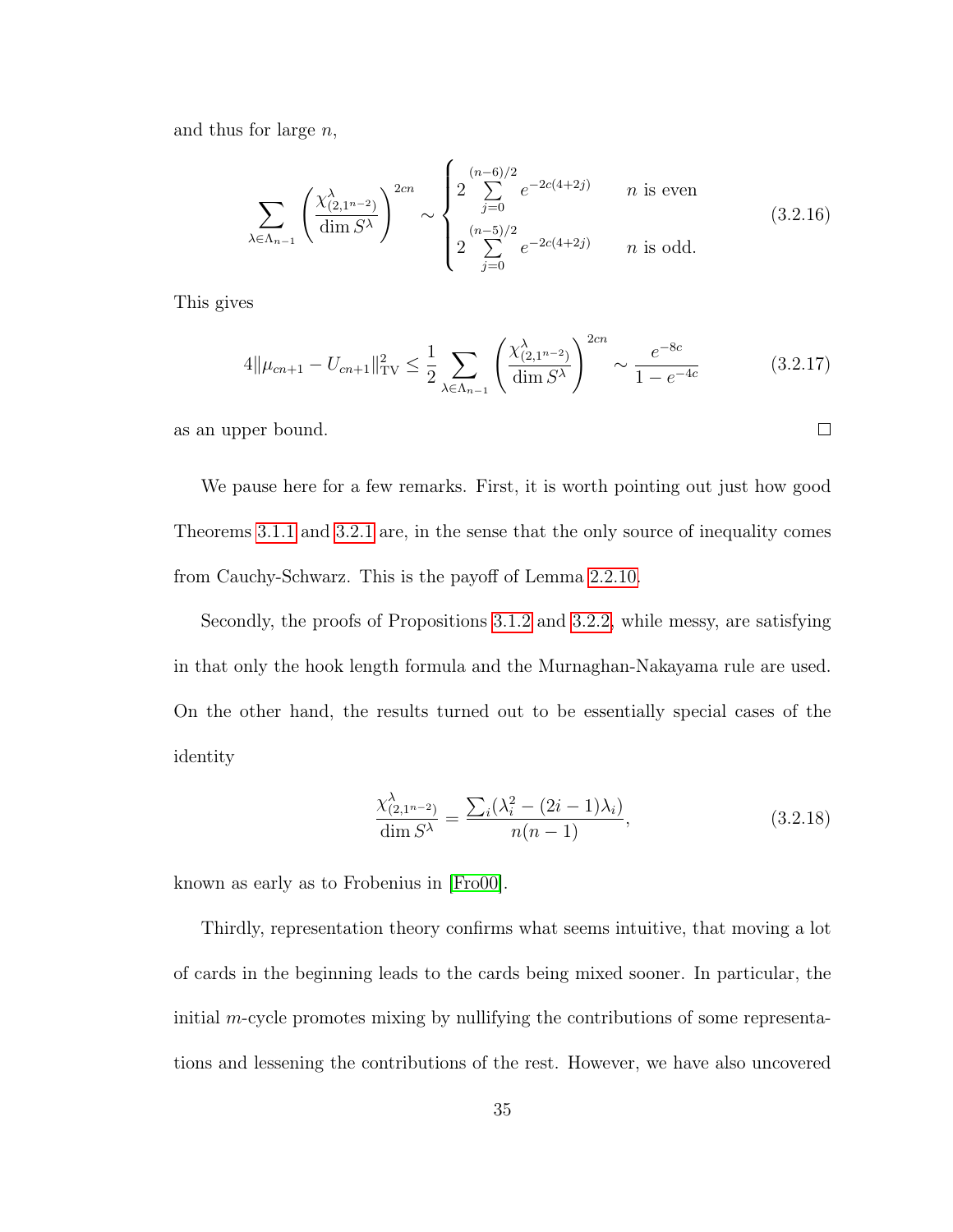something counterintuitive, that moving  $n - 1$  cards in the beginning seems to lead to even faster mixing than moving all  $n$  cards! We will verify this and propose an explanation as we tackle the lower bound.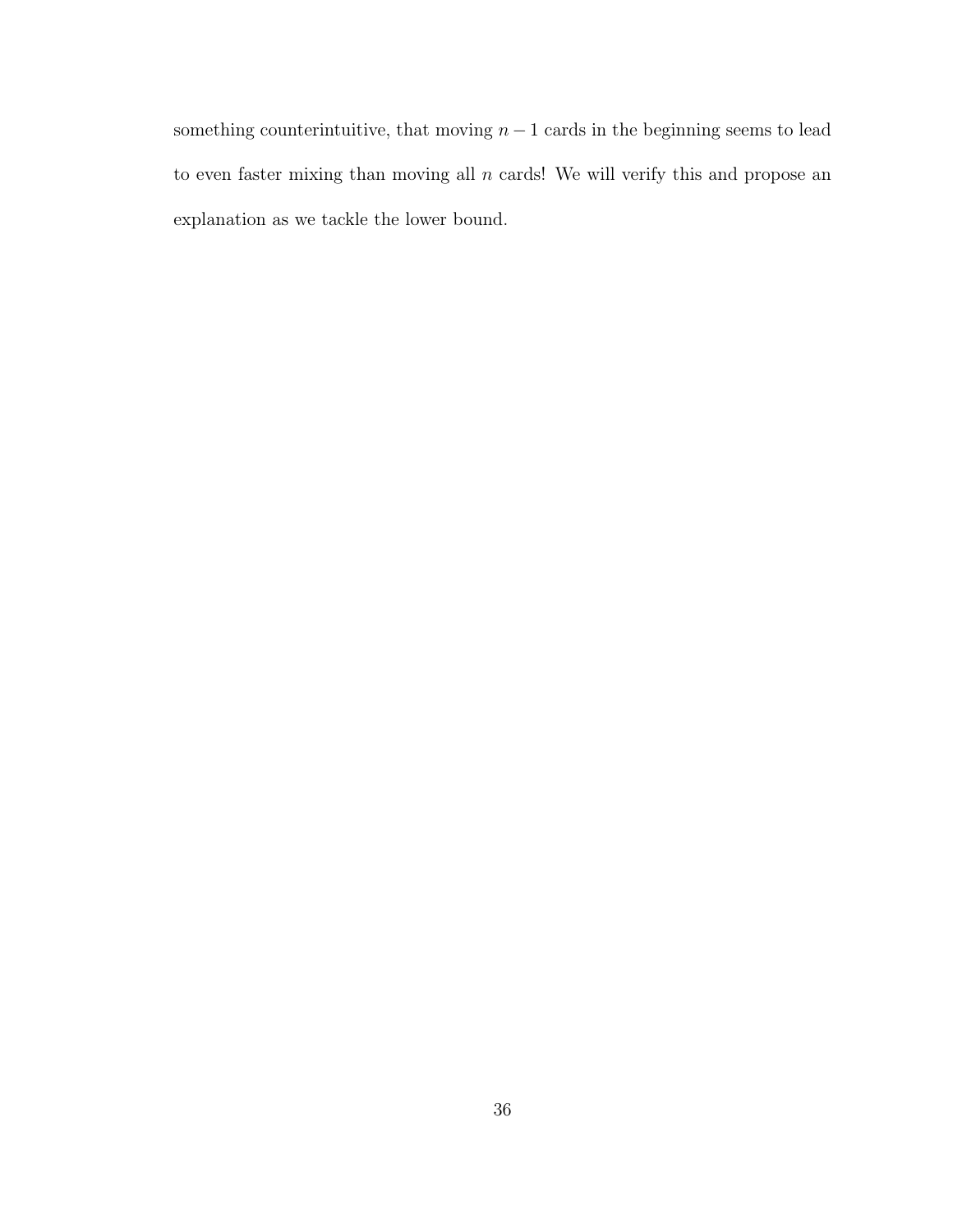# <span id="page-45-0"></span>Chapter 4

# Fixed Points and Lower Bound

A question is like a knife that slices through the stage backdrop and gives us a look at what lies hidden behind it.

– The Unbearable Lightness Of Being, "The Grand March"

### 4.1 Fixed points

For measures  $\mu$  and  $\nu$  on a set G, one of the classic approaches to finding a lower bound for  $\|\mu - \nu\|_{TV}$  is to identify a subset A of G where  $|\mu(A) - \nu(A)|$  is close to maximal. In many mixing problems involving the symmetric group, it is convenient to make A either the set of fixed-point-free permutations or its complement, since it is well-known (e.g. to Montmort three centuries ago in [\[Mon08\]](#page-68-0)) that the distribution of the number of fixed points with respect to the uniform measure on  $S_n$  is asymptotically  $\mathcal{P}(1)$ , the Poisson distribution of mean one.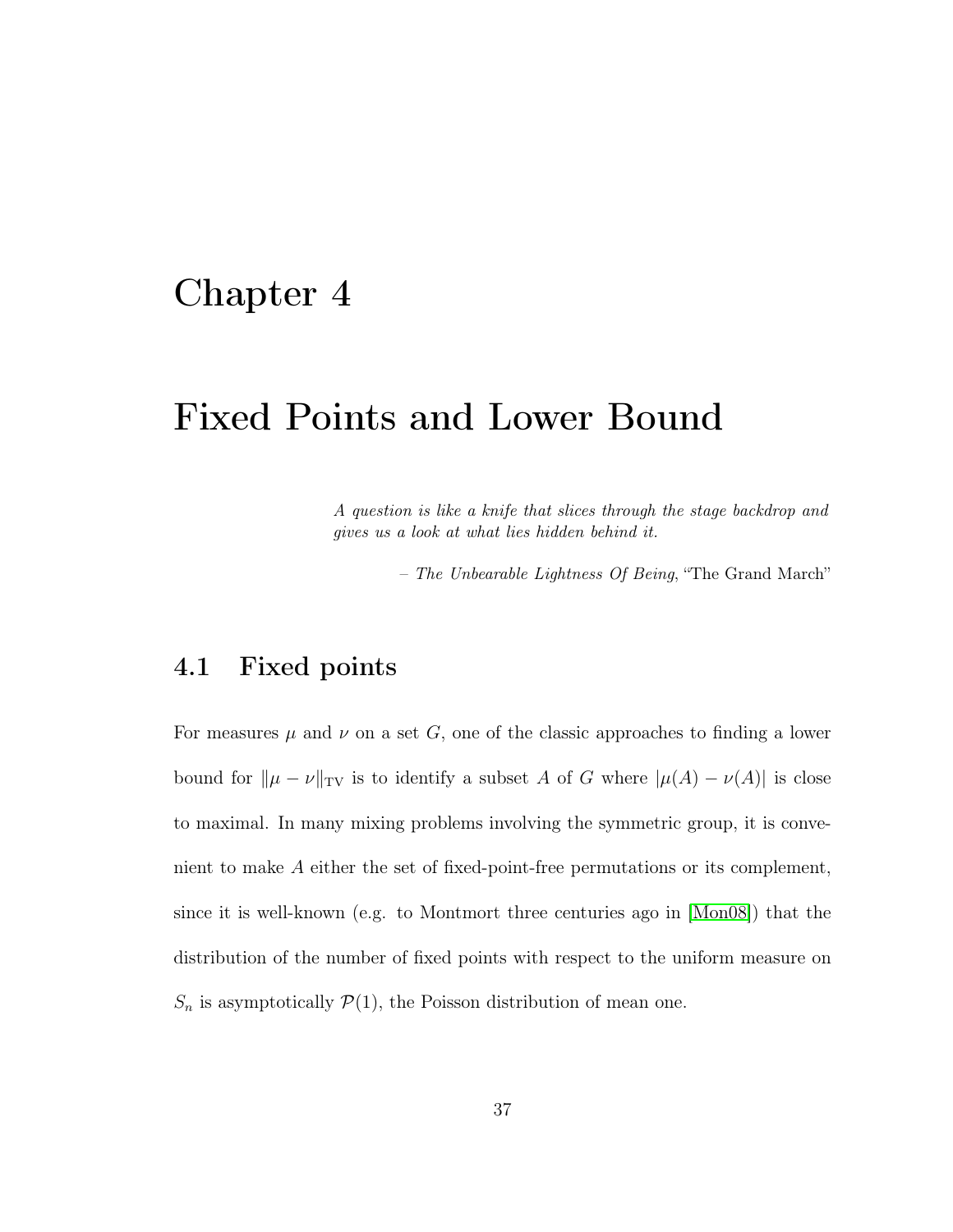Slightly less well-known<sup>[6](#page-46-0)</sup>, though unsurprising, is that the distribution of fixed points with respect to the uniform measure on either  $A_n$  or  $S_n \setminus A_n$  is also asymptotically  $\mathcal{P}(1)$ . We will give an original proof for all of the Poisson limit laws mentioned here in Section [4.3.](#page-53-0) For a brute-force combinatorial proof of the weaker result that the mass, with respect to the uniform measure on  $S_n$ ,  $A_n$ , as well as  $S_n \setminus A_n$ , of fixedpoint-free permutations approaches  $\frac{1}{e}$  as n approaches infinity, consult [\[AU08\]](#page-64-0).

For Diaconis and Shahshahani's random transposition shuffle, A is the set of permutations with one or more fixed points, and finding  $\mu_k(A)$  boils down to a coupon collector's problem. Let B be the event that, after k transpositions, at least one card is untouched. It is not difficult to see that  $\mu_k(A) \geq P(B)$ , where  $P(B)$ is equal to the probability that at least one of n coupons is still missing after  $2k$ trials. The coupon collector's problem is well-studied (see, for instance, Section IV.2 of [\[Fel68\]](#page-66-0)), so this immediately gives a lower bound for  $\mu_k(A)$ , which in turn<sup>[7](#page-46-1)</sup> produces a lower bound for  $\|\mu_k(A) - U(A)\|_{TV}$ .

The above argument is so short and simple that it was tagged on to the end of the introduction of [\[DS81\]](#page-66-1), as if an afterthought. Unfortunately, it is completely inapplicable to our problem, since the initial (large) m-cycle obliterates the core of the argument. To delve more deeply into the behavior of fixed points, we again turn to representation theory.

<span id="page-46-1"></span><span id="page-46-0"></span> $6$ We have not actually found this documented anywhere but presume that it is known. <sup>7</sup>As  $\mu_k(A) - U(A) \geq 0$ , the inequality is in the desired direction.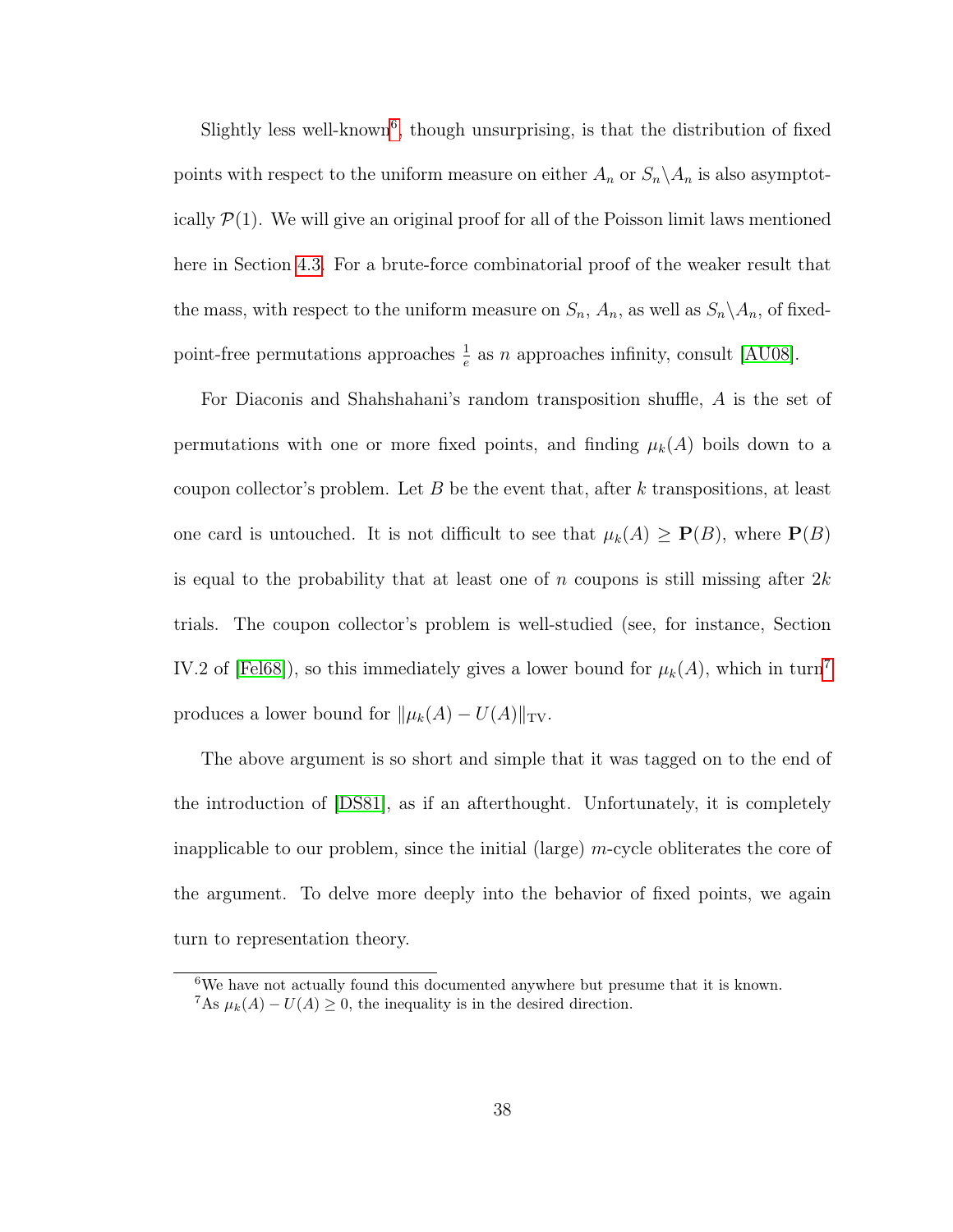#### 4.2 The defining representation

**Definition 4.2.1.** The *defining*, or *permutation*, *representation* of  $S_n$  is the *n*dimensional representation  $\varrho$  where  $(\varrho(\sigma))_{i,j}$  is 1 if  $\sigma(j) = i$  and 0 otherwise. *Example.* For  $S_3$ ,

$$
\varrho(e) = \begin{pmatrix} 1 & 0 & 0 \\ 0 & 1 & 0 \\ 0 & 0 & 1 \end{pmatrix}, \qquad \varrho(1,2) = \begin{pmatrix} 0 & 1 & 0 \\ 1 & 0 & 0 \\ 0 & 0 & 1 \end{pmatrix},
$$

$$
\varrho(1,3) = \begin{pmatrix} 0 & 0 & 1 \\ 0 & 1 & 0 \\ 1 & 0 & 0 \end{pmatrix}, \qquad \varrho(2,3) = \begin{pmatrix} 1 & 0 & 0 \\ 0 & 0 & 1 \\ 0 & 1 & 0 \end{pmatrix}, \qquad (4.2.1)
$$

$$
\varrho(1,2,3) = \begin{pmatrix} 0 & 0 & 1 \\ 1 & 0 & 0 \\ 0 & 1 & 0 \end{pmatrix}, \qquad \varrho(1,3,2) = \begin{pmatrix} 0 & 1 & 0 \\ 0 & 0 & 1 \\ 1 & 0 & 0 \end{pmatrix}.
$$

The significance of  $\varrho$  should be apparent: the fixed points can be read off of the matrix diagonal, so that  $\chi_{\varrho}(\sigma)$  is precisely the number of fixed points of  $\sigma$ . We should also point out that  $\varrho$  is reducible and decomposes as  $S^{(n-1,1)} \oplus S^{(n)}$  (see Examples 1.4.3, 1.9.5, and 2.3.8 of [\[Sag01\]](#page-70-0)), so that the character of  $S^{(n-1,1)}$  at  $\sigma$  is one less than the number of fixed points of  $\sigma$ . The representation  $S^{(n-1,1)}$  is often referred to as the *standard representation* of  $S_n$ .

Heuristically, the connection between  $S^{(n-1,1)}$  and fixed points vouches for the quality of the lower bound obtained via fixed points, since  $S^{(n-1,1)}$  is in some sense the representation closest to the trivial representation and usually contributes the largest normalized character to the sum in [\(2.2.19\)](#page-28-0). Moreover, this connection sheds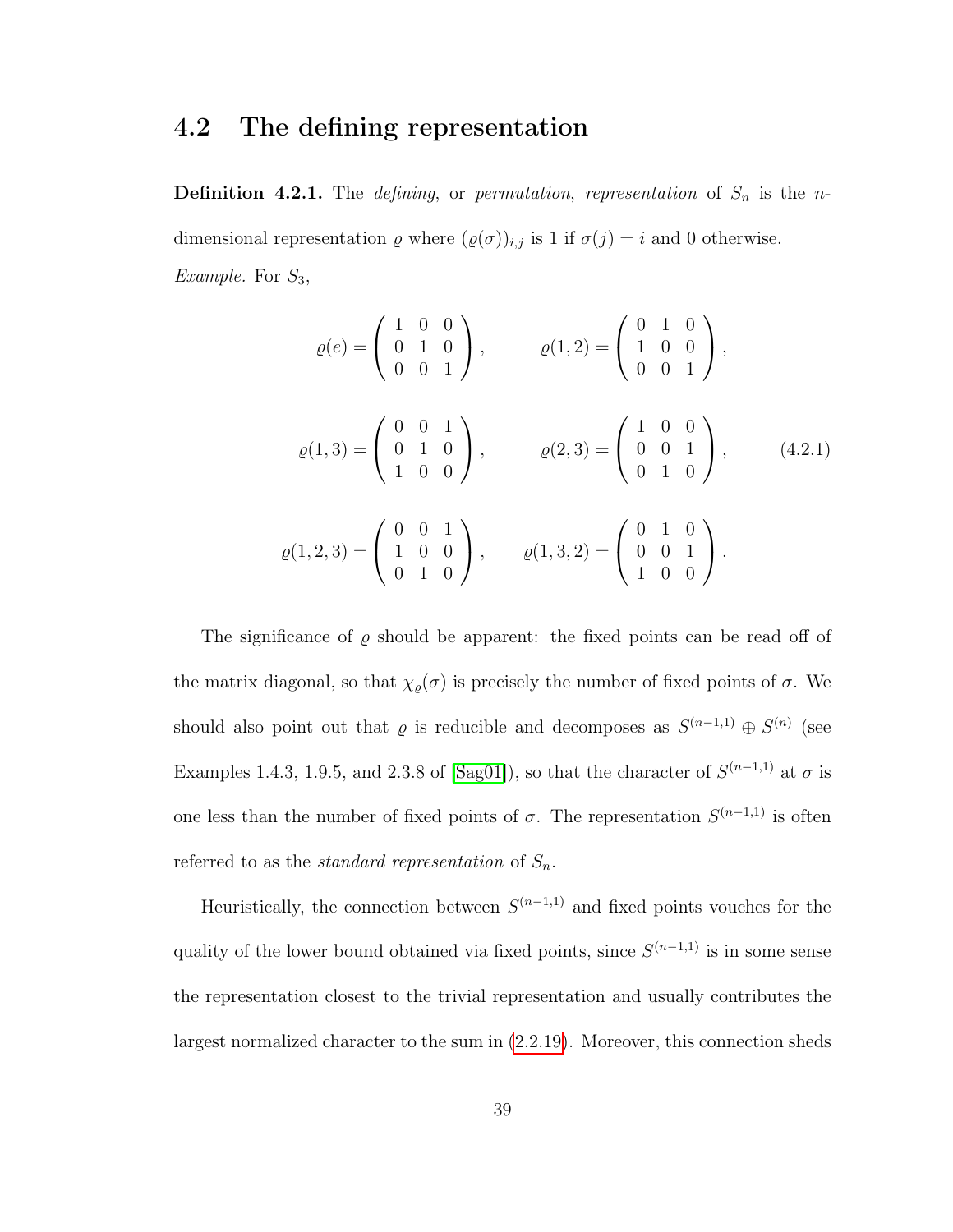light on why the  $m = n - 1$  case seems to converge faster: it is an atypical case where the contribution from  $S^{(n-1,1)}$  is zero! Informally, this is the representationtheoretic analogue of the probabilistic intuition that, since the expected number of fixed points is one under the uniform distribution, a chain that starts with exactly one fixed point is closer to uniformity than a chain that starts with none.

Now, heuristics aside, we would like to find the mass of fixed-point-free permutations under  $\mu_{k+1}$ . Since this cannot be done directly, we will in fact prove something more general: we will fully characterize the distribution of  $\chi_{\varrho}$  with respect to  $\mu_{k+1}$ by deriving all moments of  $\chi_{\varrho}$  with respect to  $\mu_{k+1}$ . The pivotal observation, inspired by Remark 1 in Chapter 3D of [\[Dia88\]](#page-65-0), is the following, which relates raw moments of the fixed point distribution to tensor powers of  $\rho$ :

<span id="page-48-0"></span>**Proposition 4.2.2.** Let  $E_{\mu}$  denote expectation with respect to  $\mu$ , and let  $a_{\lambda,r}$  be the multiplicity of  $S^{\lambda}$  in the decomposition of  $\varrho^{\otimes r}$  into a direct sum of irreducible representations, i.e. let

$$
\varrho^{\otimes r} = \bigoplus_{\lambda \vdash n} a_{\lambda,r} S^{\lambda} := \bigoplus_{\lambda \vdash n} (S^{\lambda})^{\oplus a_{\lambda,r}}.
$$
\n(4.2.2)

Then, viewing  $\chi_{\varrho}$  as a random variable on  $S_n$ ,

$$
E_{\mu}((\chi_{\varrho})^r) = \sum_{\lambda \vdash n} a_{\lambda,r} \text{tr}(\hat{\mu}(S^{\lambda}))
$$
\n(4.2.3)

for any positive integer r.

Proof. Since the tensor product has the property that the trace of the product is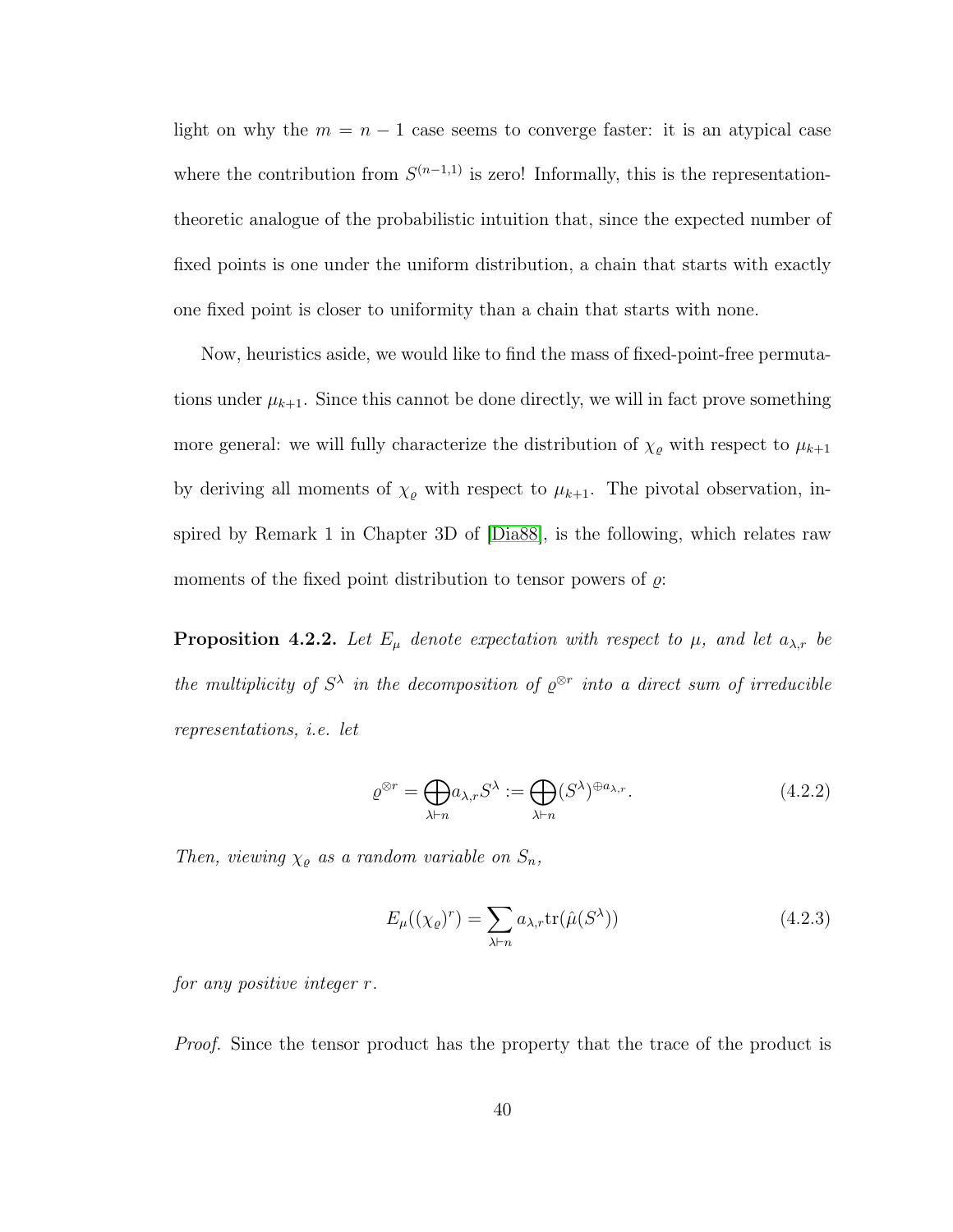equal to the product of the traces,

<span id="page-49-0"></span>
$$
E_{\mu}((\chi_{\varrho})^{r}) = \sum_{\sigma \in S_{n}} \mu(\sigma) [\text{tr}(\varrho(\sigma))]^{r} = \sum_{\sigma \in S_{n}} \mu(\sigma) \text{tr}(\varrho^{\otimes r}(\sigma))
$$
  
= 
$$
\sum_{\sigma \in S_{n}} \mu(\sigma) \text{tr} \left( \bigoplus_{\lambda \vdash n} a_{\lambda,r} S^{\lambda}(\sigma) \right) = \sum_{\sigma \in S_{n}} \left( \mu(\sigma) \sum_{\lambda \vdash n} a_{\lambda,r} \text{tr}(S^{\lambda}(\sigma)) \right) (4.2.4)
$$
  
= 
$$
\sum_{\lambda \vdash n} \left( a_{\lambda,r} \sum_{\sigma \in S_{n}} \mu(\sigma) \text{tr}(S^{\lambda}(\sigma)) \right) = \sum_{\lambda \vdash n} a_{\lambda,r} \text{tr}(\hat{\mu}(S^{\lambda})),
$$

where the last equality is due to the linearity of the trace.

 $\Box$ 

Remark. The first line of [\(4.2.4\)](#page-49-0) is clearly true for any representation  $\rho$  of  $S_n$ , and hence the equality  $E_{\mu}((\chi_{\rho})^r) = \text{tr}(\hat{\mu}(\rho^{\otimes r}))$  holds for all  $\rho$ .

Recall that by  $(2.2.17)$ ,

<span id="page-49-3"></span>
$$
\operatorname{tr}(\widehat{\mu_{k+1}}(S^{\lambda})) = \operatorname{tr}[(\widehat{\upsilon_2}}(S^{\lambda}))^k \widehat{\upsilon_m}(S^{\lambda})] = \chi^{\lambda}_{(m,1^{n-m})} \left(\frac{\chi^{\lambda}_{(2,1^{n-2})}}{\dim S^{\lambda}}\right)^k, \tag{4.2.5}
$$

which we have already computed for all  $\lambda$  in the  $m = n$  and  $m = n - 1$  cases while working on the upper bound! Thus in light of Proposition [4.2.2,](#page-48-0) if we find  $a_{\lambda,r}$  for all  $\lambda$  and r, then we would know all moments of  $\chi_{\varrho}$  with respect to  $\mu_{k+1}$ .

We shall do just that.

<span id="page-49-2"></span>**Theorem 4.2.3.** Let  $\lambda \vdash n$  and  $1 \leq r \leq n - \lambda_2$ . The multiplicity of  $S^{\lambda}$  in the irrep decomposition of  $\varrho^{\otimes r}$  is given by

<span id="page-49-1"></span>
$$
a_{\lambda,r} = f^{\bar{\lambda}} \sum_{i=|\bar{\lambda}|}^{r} \binom{i}{|\bar{\lambda}|} \begin{Bmatrix} r \\ i \end{Bmatrix},\tag{4.2.6}
$$

where  $\bar{\lambda}$  is the truncated partition  $(\lambda_2, \ldots, \lambda_l)$  of weight  $|\bar{\lambda}|$ ,  $f^{\bar{\lambda}}$  is the number of standard Young tableaux of shape  $\bar{\lambda}$ , and  $\{^r_i\}$  is a Stirling number of the second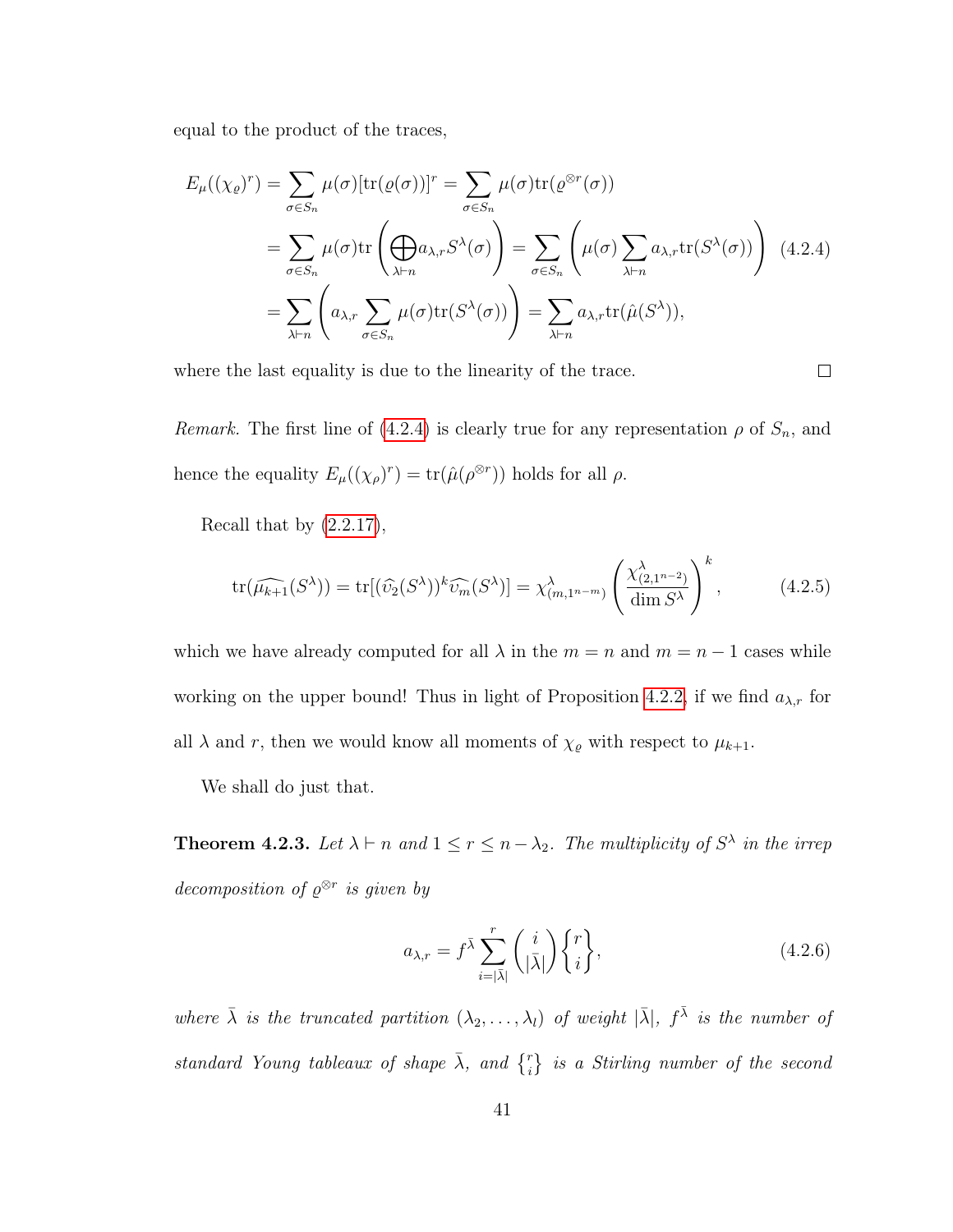kind, i.e. the number of ways to partition r objects into i non-empty subsets.

Remark. Since  $f^{\bar{\lambda}} = \dim S^{(\lambda_2, ..., \lambda_l)}$  can be computed with the hook length formula and the Stirling numbers can be explicitly defined as

$$
\begin{Bmatrix} r \\ i \end{Bmatrix} = \frac{1}{i!} \sum_{j=1}^{i} (-1)^{i-j} \binom{i}{j} j^r,
$$
\n(4.2.7)

we can rewrite  $(4.2.6)$  as

$$
a_{\lambda,r} = \frac{n!}{\prod_{(x,y)\in\lambda}h_{x,y}} \sum_{i=|\bar{\lambda}|}^{r} \left( \binom{i}{|\bar{\lambda}|} \frac{1}{i!} \sum_{j=1}^{i} (-1)^{i-j} \binom{i}{j} j^{r} \right), \tag{4.2.8}
$$

which defines  $a_{\lambda,r}$  in terms of elementary expressions and factorials.

Proof. Theorem [4.2.3](#page-49-2) owes its existence to the recent work of Goupil and Chauve, who derived in [\[GC06\]](#page-67-1) the generating function

<span id="page-50-0"></span>
$$
\sum_{r \ge |\bar{\lambda}|} a_{\lambda,r} \frac{x^r}{r!} = \frac{f^{\bar{\lambda}}}{|\bar{\lambda}|!} e^{e^x - 1} (e^x - 1)^{|\bar{\lambda}|}
$$
(4.2.9)

for  $\lambda \vdash n$  and  $n \geq r + \lambda_2$ .

By (24b) and (24f) in Chapter 1 of [\[Sta97\]](#page-70-1),

$$
\sum_{s \ge j} \begin{Bmatrix} s \\ j \end{Bmatrix} \frac{x^s}{s!} = \frac{(e^x - 1)^j}{j!}
$$
 (4.2.10)

and

<span id="page-50-1"></span>
$$
\sum_{t\geq 0} B_t \frac{x^t}{t!} = e^{e^x - 1},\tag{4.2.11}
$$

where  $B_0 := 1$  and  $B_t = \sum_{q=1}^t \begin{Bmatrix} t \\ q \end{Bmatrix}$  is the t-th Bell number, so we obtain from [\(4.2.9\)](#page-50-0)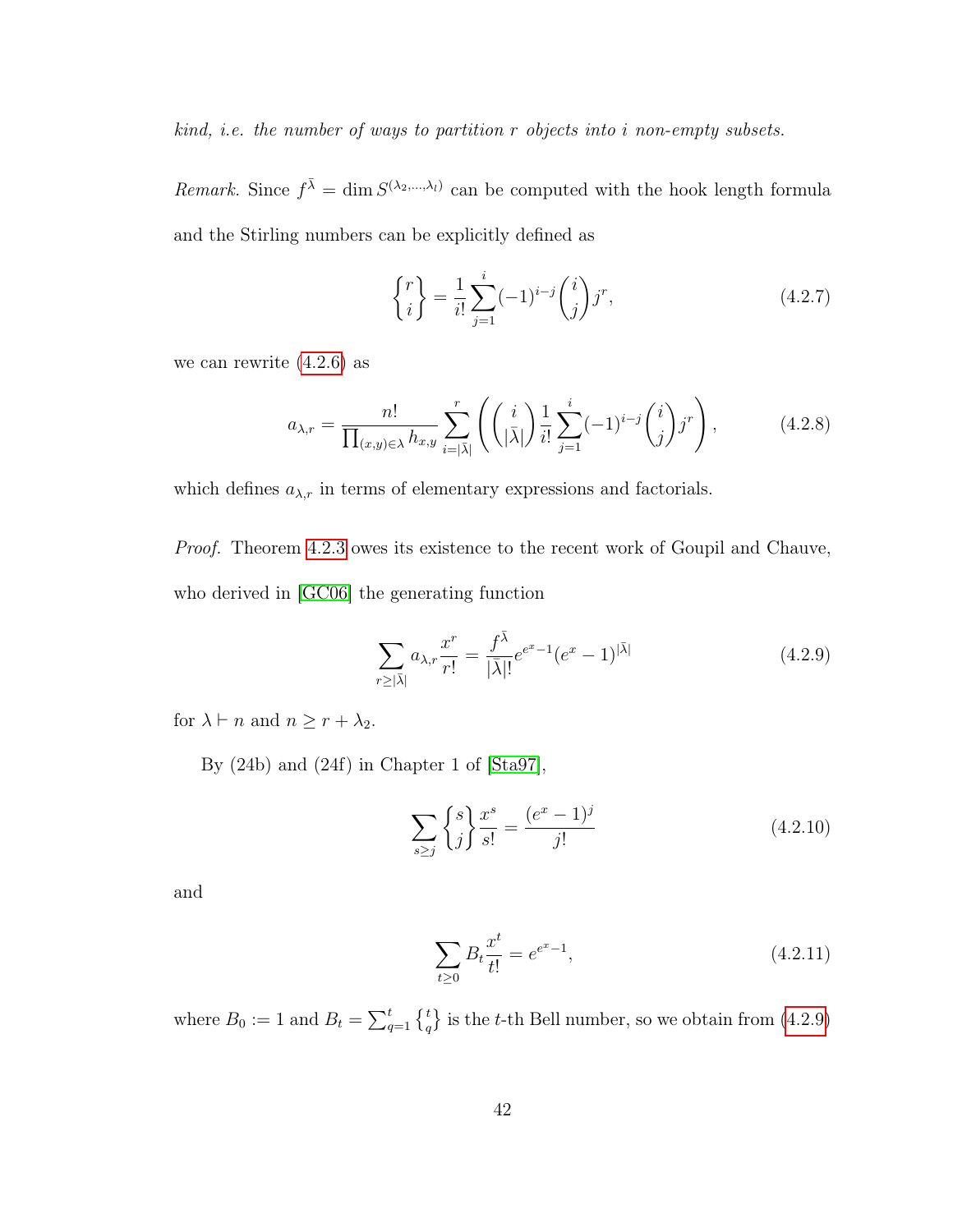that

$$
\frac{a_{\lambda,r}}{r!} = f^{\bar{\lambda}} \sum_{s+t=r} \frac{B_t}{s!t!} \left\{ \frac{s}{|\bar{\lambda}|} \right\},\tag{4.2.12}
$$

and thus

$$
\frac{a_{\lambda,r}}{f^{\overline{\lambda}}} = \sum_{t=0}^{r-|\overline{\lambda}|} B_t \binom{r}{t} \binom{r-t}{|\overline{\lambda}|} \n= \left\{ \frac{r}{|\overline{\lambda}|} \right\} + \sum_{t=1}^{r-|\overline{\lambda}|} \sum_{q=1}^{t} \left\{ \frac{t}{q} \right\} \binom{r}{t} \left\{ \frac{r-t}{|\overline{\lambda}|} \right\} \n= \left\{ \frac{r}{|\overline{\lambda}|} \right\} + \sum_{q=1}^{r-|\overline{\lambda}|} \sum_{t=q}^{r-|\overline{\lambda}|} \left\{ \frac{t}{q} \right\} \binom{r}{t} \left\{ \frac{r-t}{|\overline{\lambda}|} \right\}.
$$
\n(4.2.13)

By (24.1.3, II.A) of [\[AS65\]](#page-64-1),

$$
\sum_{t=q}^{r-|\bar{\lambda}|} \begin{Bmatrix} t \\ q \end{Bmatrix} \binom{r}{t} \begin{Bmatrix} r-t \\ |\bar{\lambda}| \end{Bmatrix} = \binom{q+|\bar{\lambda}|}{|\bar{\lambda}|} \begin{Bmatrix} r \\ q+|\bar{\lambda}| \end{Bmatrix},\tag{4.2.14}
$$

so that

$$
\frac{a_{\lambda,r}}{f^{\bar{\lambda}}} = \left\{ \frac{r}{|\bar{\lambda}|} \right\} + \sum_{q=1}^{r-|\bar{\lambda}|} \binom{q+|\bar{\lambda}|}{|\bar{\lambda}|} \left\{ \frac{r}{q+|\bar{\lambda}|} \right\}
$$
\n
$$
= \left\{ \frac{r}{|\bar{\lambda}|} \right\} + \sum_{i=|\bar{\lambda}|+1}^{r} \binom{i}{|\bar{\lambda}|} \left\{ \frac{r}{i} \right\} = \sum_{i=|\bar{\lambda}|}^{r} \binom{i}{|\bar{\lambda}|} \left\{ \frac{r}{i} \right\},
$$
\n(4.2.15)

as we rejoice.

On a side note, let  $b_{\lambda,r}$  be the multiplicity of  $S^{\lambda}$  in the irrep decomposition of  $(S^{(n-1,1)})^{\otimes r}$ , so that

$$
(S^{(n-1,1)})^{\otimes r} = \bigoplus_{\lambda \vdash n} b_{\lambda,r} S^{\lambda} := \bigoplus_{\lambda \vdash n} (S^{\lambda})^{\oplus b_{\lambda,r}}.
$$
\n(4.2.16)

 $\Box$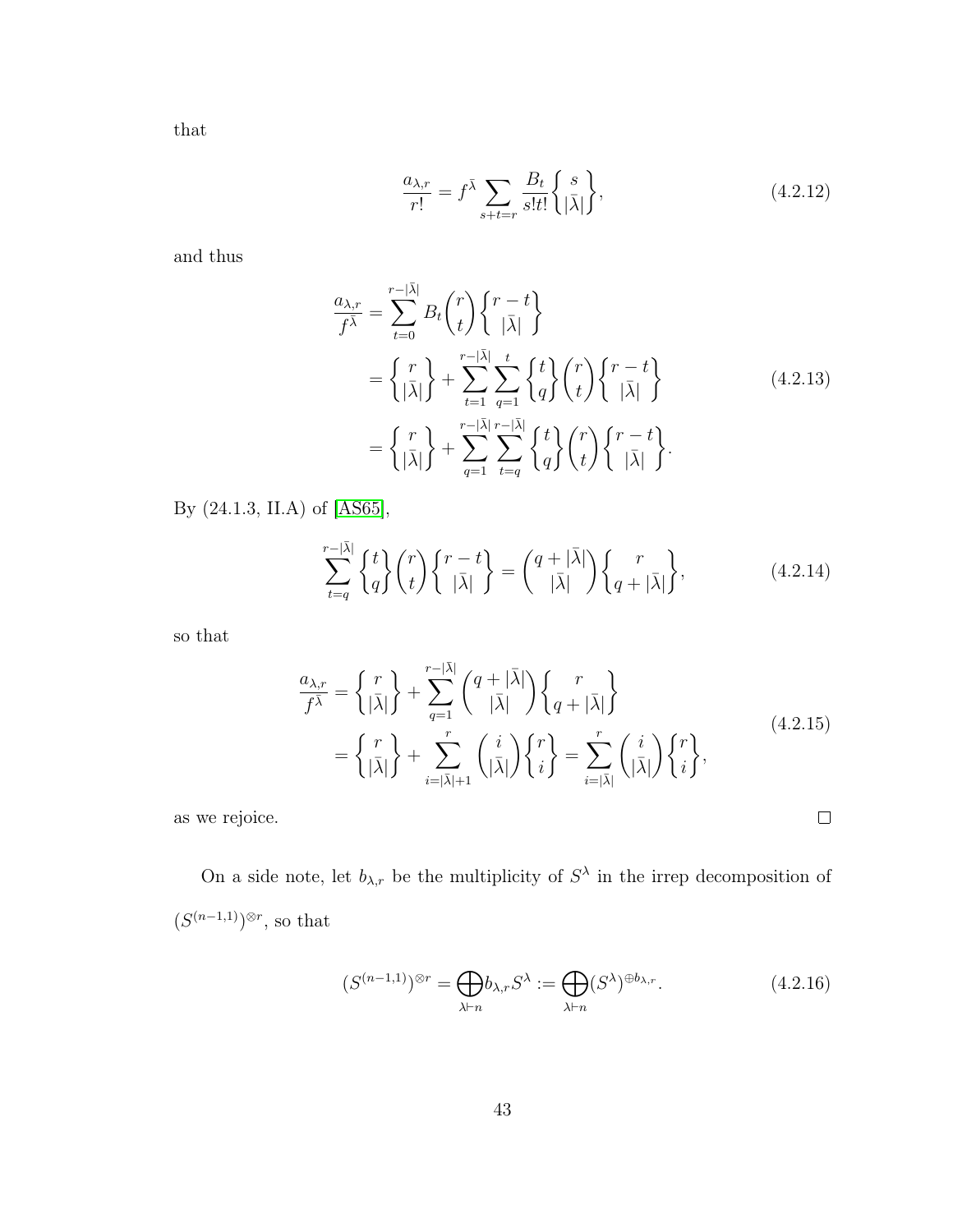Goupil and Chauve also derived the generating function

<span id="page-52-0"></span>
$$
\sum_{r \ge |\bar{\lambda}|} b_{\lambda,r} \frac{x^r}{r!} = \frac{f^{\bar{\lambda}}}{|\bar{\lambda}|!} e^{e^x - x - 1} (e^x - 1)^{|\bar{\lambda}|}, \tag{4.2.17}
$$

so from Theorem [4.2.3](#page-49-2) we can obtain a decent formula for the irrep decomposition of  $(S^{(n-1,1)})^{\otimes r}$  as well.

<span id="page-52-1"></span>**Corollary 4.2.4.** Let  $\lambda \vdash n$  and  $1 \leq r \leq n - \lambda_2$ . The multiplicity of  $S^{\lambda}$  in the irrep decomposition of  $(S^{(n-1,1)})^{\otimes r}$  is given by

$$
b_{\lambda,r} = f^{\bar{\lambda}} \sum_{s=|\bar{\lambda}|}^{r} (-1)^{r-s} {r \choose s} \left( \sum_{i=|\bar{\lambda}|}^{s} {i \choose |\bar{\lambda}|} \begin{Bmatrix} s \\ i \end{Bmatrix} \right).
$$
 (4.2.18)

Proof. Comparing [\(4.2.17\)](#page-52-0) with [\(4.2.9\)](#page-50-0) gives

$$
\sum_{r\geq |\bar{\lambda}|} b_{\lambda,r} \frac{x^r}{r!} = \left(\sum_{s\geq |\bar{\lambda}|} a_{\lambda,s} \frac{x^s}{s!} \right) e^{-x} = \left(\sum_{s\geq |\bar{\lambda}|} a_{\lambda,s} \frac{x^s}{s!} \right) \left(\sum_{t\geq 0} \frac{(-x)^t}{t!} \right),\qquad(4.2.19)
$$

so that

$$
\frac{b_{\lambda,r}}{r!} = \sum_{s+t=r} \frac{(-1)^t a_{\lambda,s}}{s!t!} = \sum_{s=|\bar{\lambda}|}^r \frac{(-1)^{r-s}}{s!(r-s)!} \left( f^{\bar{\lambda}} \sum_{i=|\bar{\lambda}|}^s \binom{i}{|\bar{\lambda}|} \begin{Bmatrix} s \\ i \end{Bmatrix} \right),\tag{4.2.20}
$$

 $\Box$ 

and the result follows.

Remark. Corollary [4.2.4](#page-52-1) is very similar to Proposition 2 of [\[GC06\]](#page-67-1), but our result is a bit cleaner, as it does not involve associated Stirling numbers of the second kind.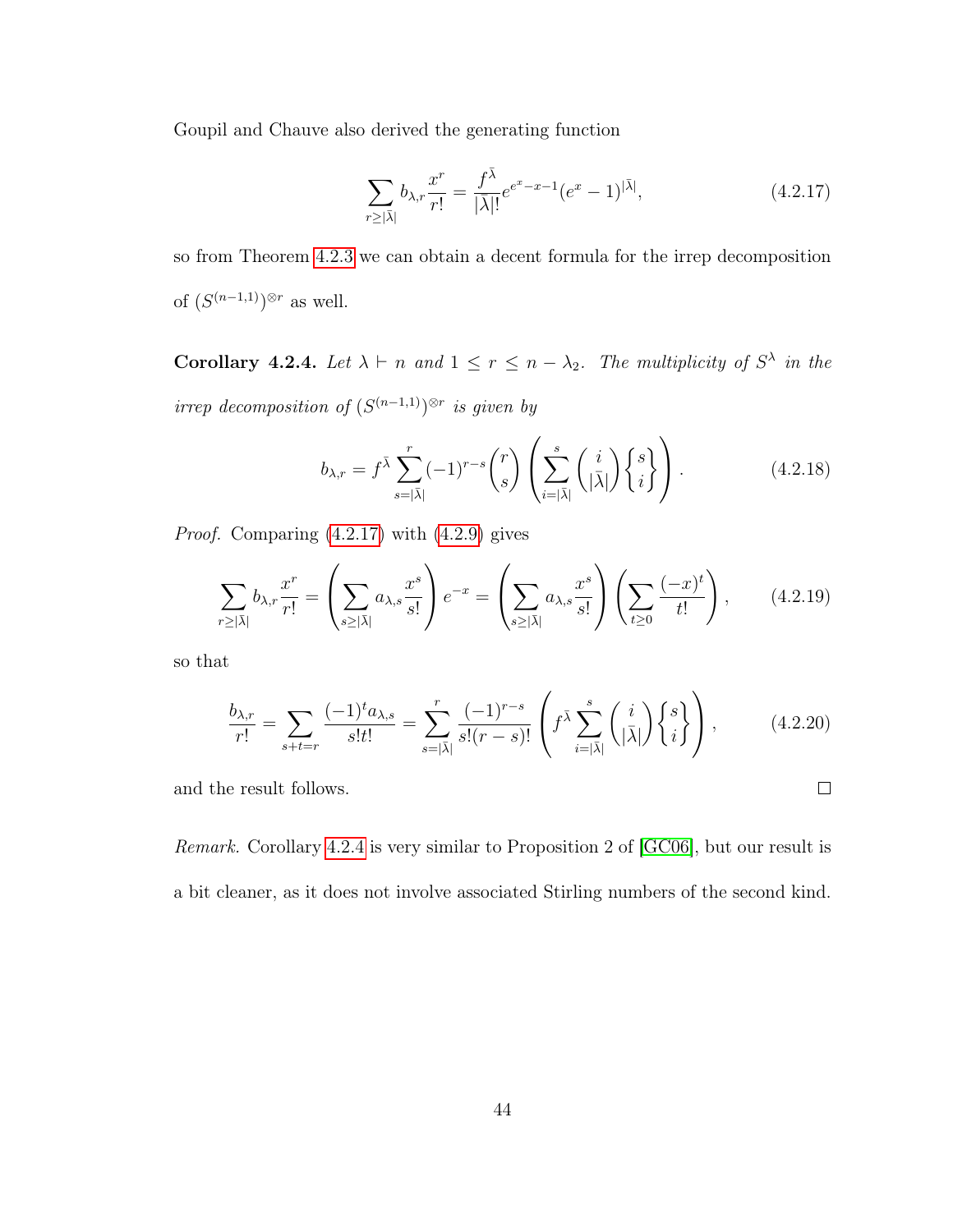#### <span id="page-53-0"></span>4.3 Lower bound for the  $m = n$  case

Before unleashing the power of Theorem [4.2.3,](#page-49-2) we need to clear up a technicality: not all probability distributions are uniquely determined by their moments. For instance, a distribution all of whose moments match those of the log-normal is not necessarily log-normal. Fortunately, there is a simple sufficient condition for uniqueness.

**Theorem 4.3.1.** Let  $m_r$  denote the r-th moment of the distribution of a random variable Y. If the moment-generating function  $\mathbf{E}(e^{tY}) = \sum_{r\geq 0} m_r \frac{t^r}{r!}$  $\frac{t^r}{r!}$  has a positive radius of convergence, then there is no other distribution with the same moments.

Proof. See Theorem 30.1 of [\[Bil95\]](#page-65-1).

In Theorems [4.3.3](#page-54-0) and [4.3.4,](#page-55-0) we will argue that a sequence of distributions converges to a Poisson. By definition, the moment-generating function for a Poisson of mean  $\nu$  is

<span id="page-53-1"></span>
$$
\sum_{j\geq 0} e^{tj} \frac{\nu^j e^{-\nu}}{j!} = e^{-\nu} \sum_{j\geq 0} \frac{(e^t \nu)^j}{j!} = e^{-\nu} e^{e^t \nu} = e^{\nu(e^t - 1)},\tag{4.3.1}
$$

 $\Box$ 

which satisfies the uniqueness condition, so Poisson distributions are indeed determined by their moments.

<span id="page-53-2"></span>**Theorem 4.3.2.** Suppose that the distribution of Y is determined by its moments, that Y has moments of all orders, and that  $\mathbf{E}(Y_i^r)$  tends to  $\mathbf{E}(Y^r)$  for all r, then  $Y_i$ converges in distribution to Y .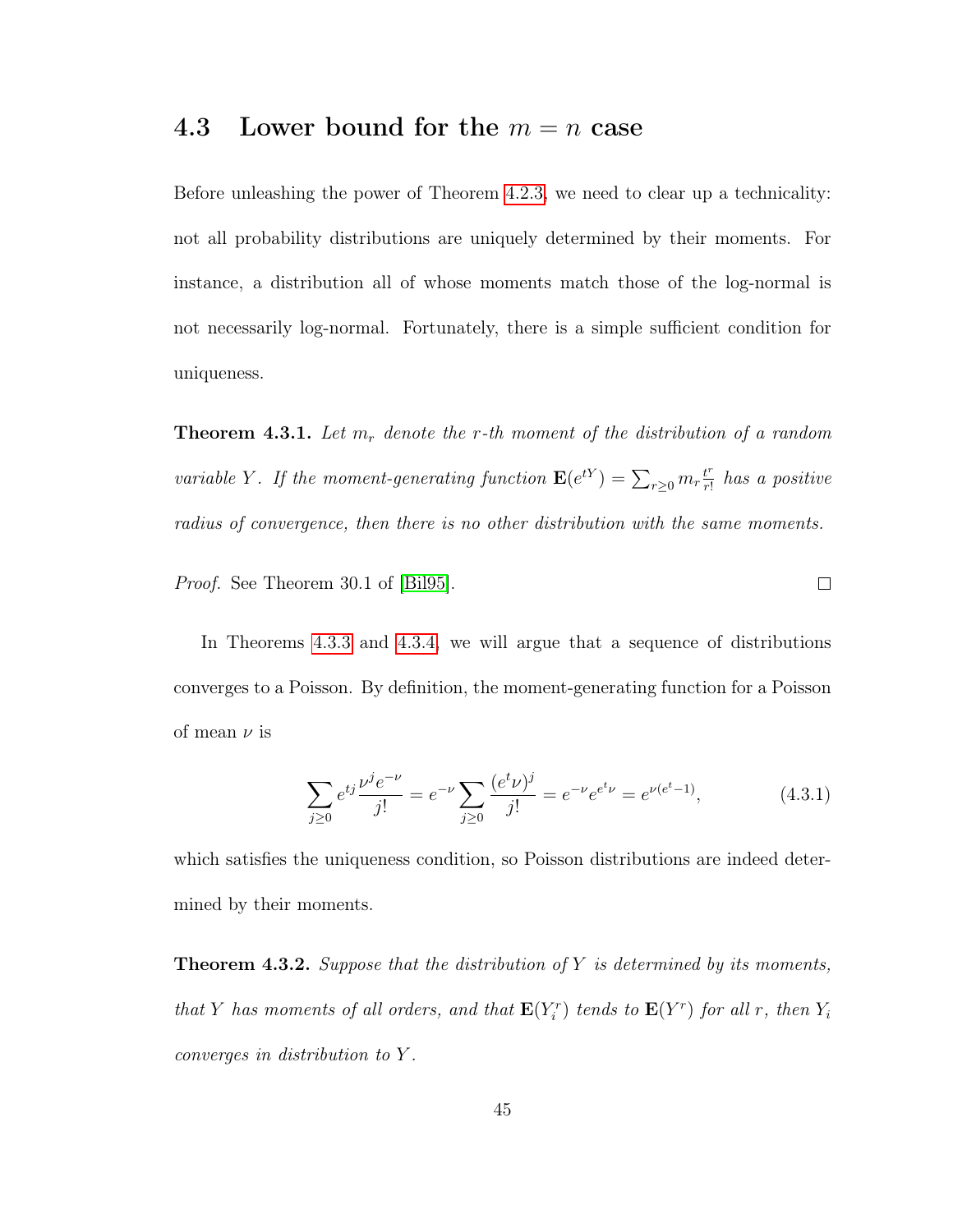We are now ready to prove several Poisson limit laws. First, as promised, we give a new proof for an ancient result:

<span id="page-54-0"></span>**Theorem 4.3.3.** (1) Let  $U_{S_n}$  denote the uniform measure on  $S_n$ . As n approaches infinity, the distribution of the number of fixed points of a permutation randomly *chosen according to*  $U_{S_n}$  *converges to*  $\mathcal{P}(1)$ *.* 

(2) The above statement holds if we replace  $S_n$  with either  $A_n$  or  $S_n \backslash A_n$ .

*Proof.* For (1), recall Proposition [2.2.9,](#page-23-0) which implies that  $\widehat{U_{S_n}}(S^{\lambda})$  is 1 if  $\lambda = (n)$ and 0 otherwise. Thus the combination of Proposition [4.2.2](#page-48-0) and Theorem [4.2.3](#page-49-2) gives that, for  $1 \leq r \leq n$ ,

$$
E_{U_{S_n}}((\chi_{\varrho})^r) = a_{(n),r} = \sum_{i=0}^r \begin{Bmatrix} r \\ i \end{Bmatrix} = B_r, \qquad (4.3.2)
$$

which by  $(4.2.11)$  and  $(4.3.1)$  is exactly the r-th moment of  $\mathcal{P}(1)$ . This means that the first *n* moments of  $\chi_{\varrho}$  with respect to  $U_{S_n}$  match those of  $\mathcal{P}(1)$ , and therefore convergence follows from Theorem [4.3.2.](#page-53-2)

For (2), recall from the proof of [2.2.10](#page-25-0) that  $\widehat{U_{A_n}(S^{\lambda})}$  is 1 if  $\lambda$  is (*n*) or (1<sup>*n*</sup>) and 0 otherwise. Moreover,  $\widehat{U_{S_n\setminus A_n}}(S^{\lambda})$  is 1 if  $\lambda = (n)$ ,  $-1$  if  $\lambda = (1^n)$ , and 0 otherwise. Hence

$$
E_{U_{A_n}}((\chi_{\varrho})^r) = a_{(n),r} + a_{(1^n),r}
$$
  
and 
$$
E_{U_{S_n \setminus A_n}}((\chi_{\varrho})^r) = a_{(n),r} - a_{(1^n),r}.
$$
 (4.3.3)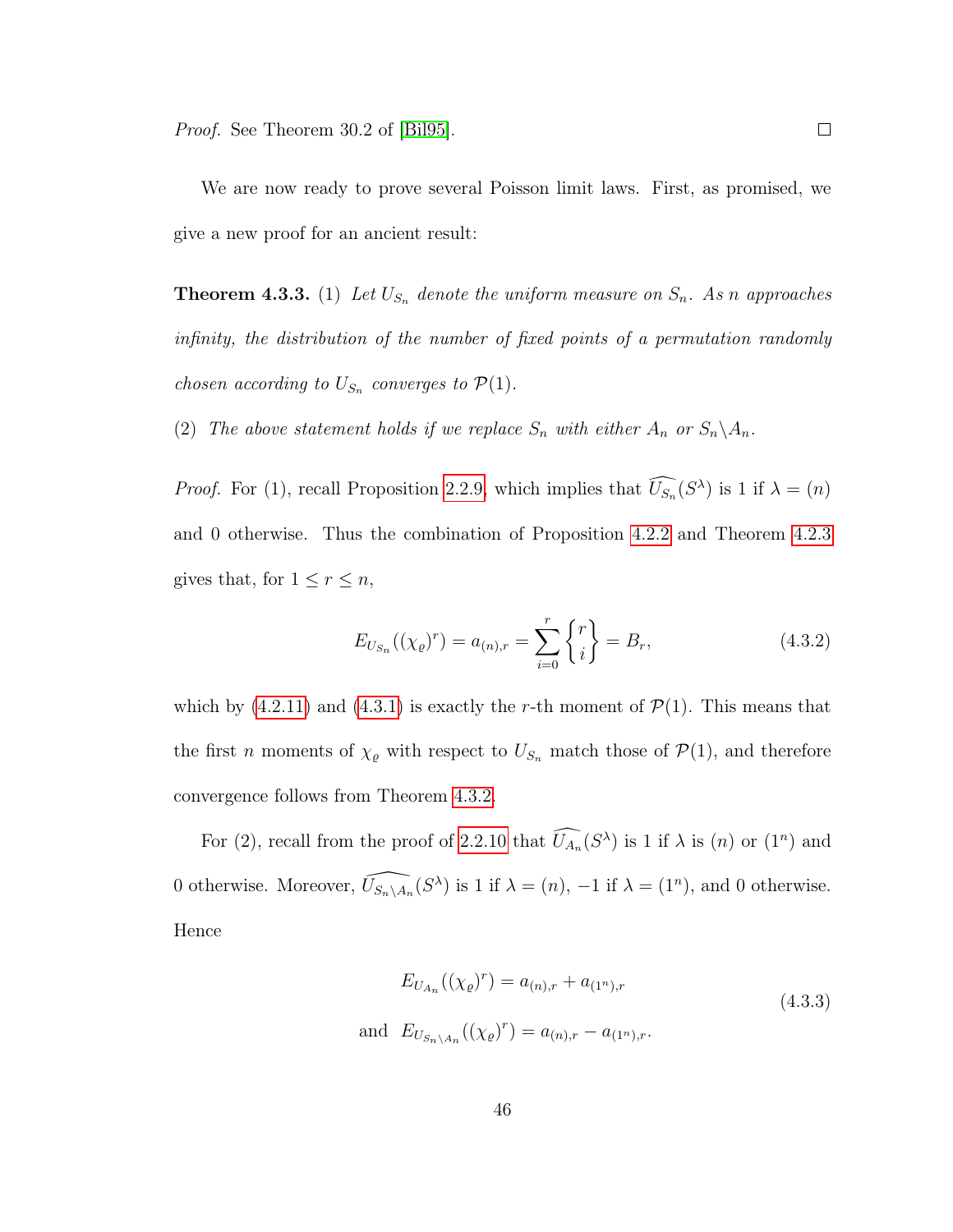As before,  $a_{(n),r} = B_r$  for  $1 \le r \le n$ . Meanwhile, for  $1 \le r \le n - 1$ ,

$$
a_{(1^n),r} = \sum_{i=n-1}^r \binom{i}{n-1} \begin{Bmatrix} r \\ i \end{Bmatrix},\tag{4.3.4}
$$

which is 0 for  $1 \le r \le n-2$ . Thus the first  $n-2$  moments of  $\chi_{\varrho}$  with respect to either  $U_{A_n}$  or  $U_{S_n\setminus A_n}$  match those of  $\mathcal{P}(1)$ .  $\Box$ 

Returning to the Markov chain mixing rate problem, the next Poisson limit law will finally give a satisfactory lower bound for the mixing rate of the *n*-cycle-totranspositions shuffle.

<span id="page-55-0"></span>**Theorem 4.3.4.** Fix any  $c > 0$ . As n approaches infinity, the distribution of the number of fixed points after one n-cycle and cn transpositions converges to  $\mathcal{P}(1-e^{-2c}).$ 

*Proof.* One can deduce from the moment-generating function, or just look up in [\[Rio37\]](#page-69-0), that the r-th moment of  $\mathcal{P}(\nu)$  is  $\sum_{i=1}^r \{r_i\} \nu^i$ . As it went with the proof of Theorem [4.3.3,](#page-54-0)  $\widehat{\mu_{cn+1}}(S^{(n)}) = 1$ , and we will ignore the alternating representation because it suffices to consider the first  $n-2$  moments. For the non-trivial and non-alternating representations, we take advantage of previous computations and synthesize Proposition [3.1.2,](#page-37-1) [\(3.1.10\)](#page-39-0) with n instead of  $2n$ , and [\(4.2.5\)](#page-49-3) with the recollection that  $\chi^{\lambda}_{(n)} = (-1)^{|\bar{\lambda}|}$  to obtain

<span id="page-55-1"></span>
$$
\widehat{\mu_{cn+1}}(S^{\lambda}) \sim \begin{cases}\n(-1)^{|\bar{\lambda}|}e^{-2c|\bar{\lambda}|} & \lambda \in \Lambda_n \\
0 & \text{otherwise.} \n\end{cases}
$$
\n(4.3.5)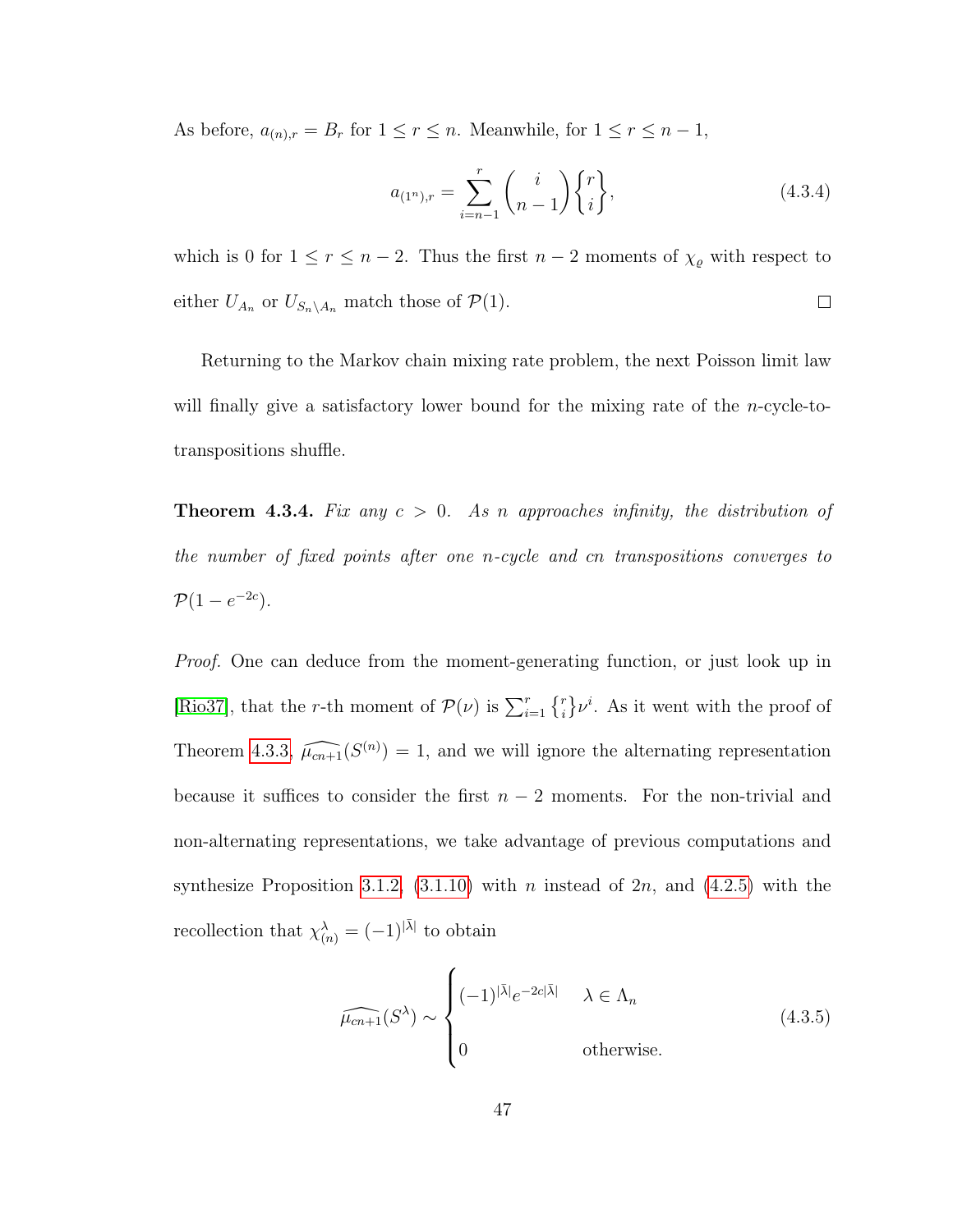By Theorem [4.2.3](#page-49-2) (second line below) and [\(4.3.5\)](#page-55-1) (fourth line), for  $1 \leq r \leq n-2$ ,

$$
E_{\mu_{cn+1}}((\chi_{\varrho})^r) = a_{(n),r} + \sum_{\lambda \in \Lambda_n} a_{\lambda,r} \widehat{\mu_{cn+1}}(S^{\lambda})
$$
  
\n
$$
= \sum_{i=1}^r \left\{ \begin{matrix} r \\ i \end{matrix} \right\} + \sum_{|\bar{\lambda}|=1}^{n-2} \sum_{i=|\bar{\lambda}|}^r \left\{ \begin{matrix} r \\ i \end{matrix} \right\} \widehat{\mu_{cn+1}}(S^{\lambda})
$$
  
\n
$$
= \sum_{i=1}^r \left\{ \begin{matrix} r \\ i \end{matrix} \right\} + \sum_{i=1}^r \sum_{|\bar{\lambda}|=1}^i \left\{ \begin{matrix} r \\ i \end{matrix} \right\} \widehat{\mu_{cn+1}}(S^{\lambda})
$$
  
\n
$$
\sim \sum_{i=1}^r \left\{ \begin{matrix} r \\ i \end{matrix} \right\} + \sum_{i=1}^r \sum_{|\bar{\lambda}|=1}^i \left\{ \begin{matrix} r \\ i \end{matrix} \right\} \left( \frac{i}{|\bar{\lambda}|} \right) (-e^{-2c})^{|\bar{\lambda}|}
$$
  
\n
$$
= \sum_{i=1}^r \left\{ \begin{matrix} r \\ i \end{matrix} \right\} \left( 1 + \sum_{|\bar{\lambda}|=1}^i \left( \frac{i}{|\bar{\lambda}|} \right) (-e^{-2c})^{|\bar{\lambda}|}
$$
  
\n
$$
= \sum_{i=1}^r \left\{ \begin{matrix} r \\ i \end{matrix} \right\} (1 - e^{-2c})^i.
$$
  
\n(4.3.6)

This shows that the first  $n-2$  moments of  $\chi_{\varrho}$  with respect to  $\mu_{cn+1}$  approach those of  $\mathcal{P}(1-e^{-2c})$ , and once again convergence follows from Theorem [4.3.2.](#page-53-2)  $\Box$ 

<span id="page-56-0"></span>Corollary 4.3.5. For any  $c > 0$ , after one n-cycle and cn transpositions,

$$
\|\mu_{cn+1} - U_{cn+1}\|_{\text{TV}} \ge \frac{e^{-2c}}{e} - o(1) \tag{4.3.7}
$$

 $\Box$ 

as n goes to infinity.

Proof. Let A be the set of fixed-point-free permutations. Then

$$
\|\mu_{cn+1} - U_{cn+1}\|_{\text{TV}} \ge |\mu_{cn+1}(A) - U_{cn+1}(A)|
$$
  
 
$$
\sim e^{e^{-2c} - 1} - \frac{1}{e} = \frac{1}{e} \left( e^{-2c} + \frac{(e^{-2c})^2}{2!} + \dots \right) \ge \frac{e^{-2c}}{e},
$$
 (4.3.8)

as was to be shown.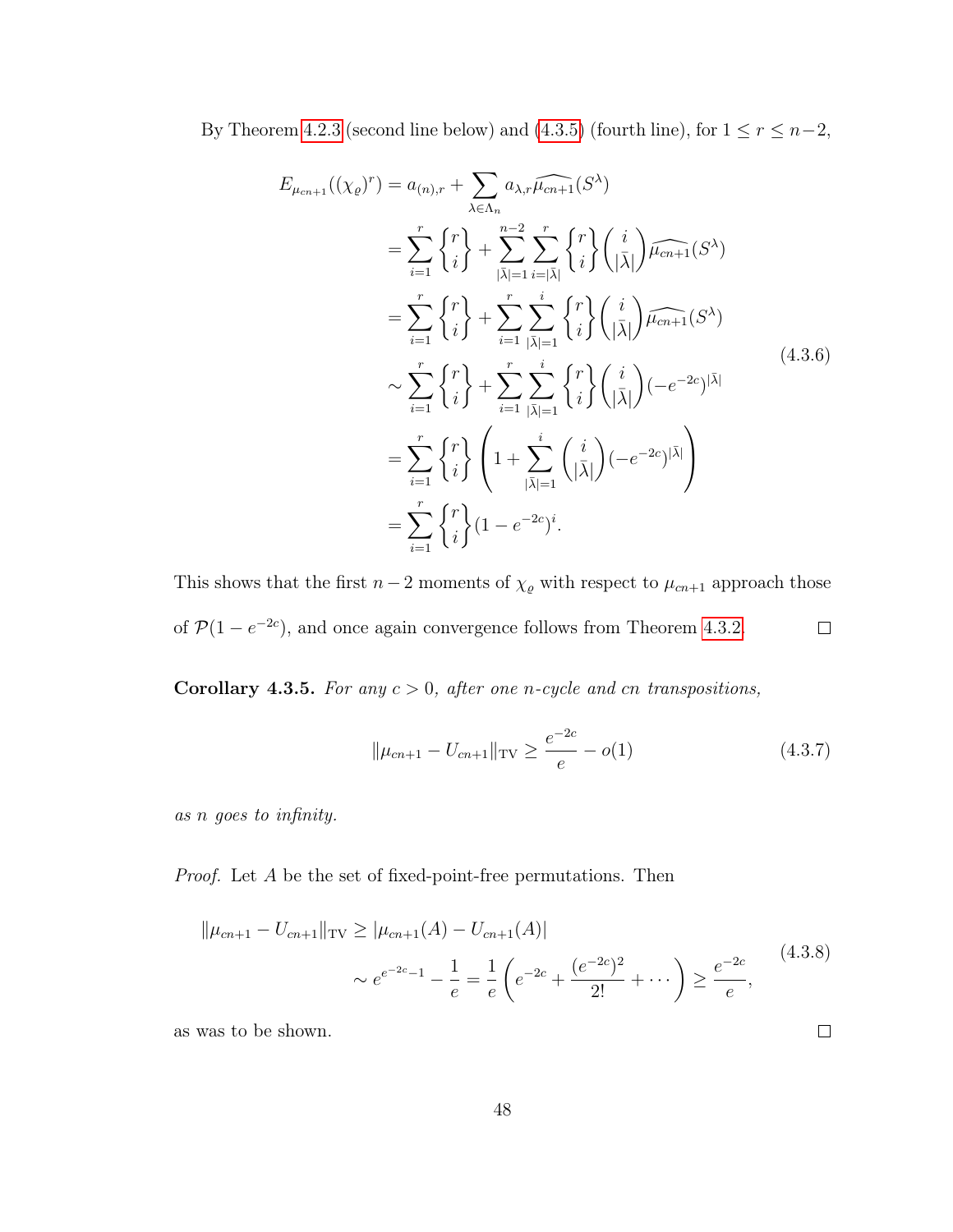Remark. Together with Theorem [3.1.1,](#page-36-0) we have that

$$
\frac{e^{-2c}}{e} - o(1) \le ||\mu_{cn+1} - U_{cn+1}||_{\text{TV}} \le \frac{e^{-2c}}{2\sqrt{1 - e^{-4c}}} + o(1) \tag{4.3.9}
$$

as n goes to infinity. The gap is especially respectable if  $e^{-4c}$  is small. Also, recall from Theorem [3.2.1](#page-40-1) that an upper bound for the  $m = n - 1$  case is

$$
\|\mu_{cn+1} - U_{cn+1}\|_{\text{TV}} \le \frac{e^{-4c}}{2\sqrt{1 - e^{-4c}}} + o(1),\tag{4.3.10}
$$

which is smaller than even the lower bound for the  $m = n$  case so long as c is at least approximately 0.262. Hence we can reasonably say that starting with an  $(n-1)$ -cycle is indeed more beneficial for mixing than starting with an *n*-cycle.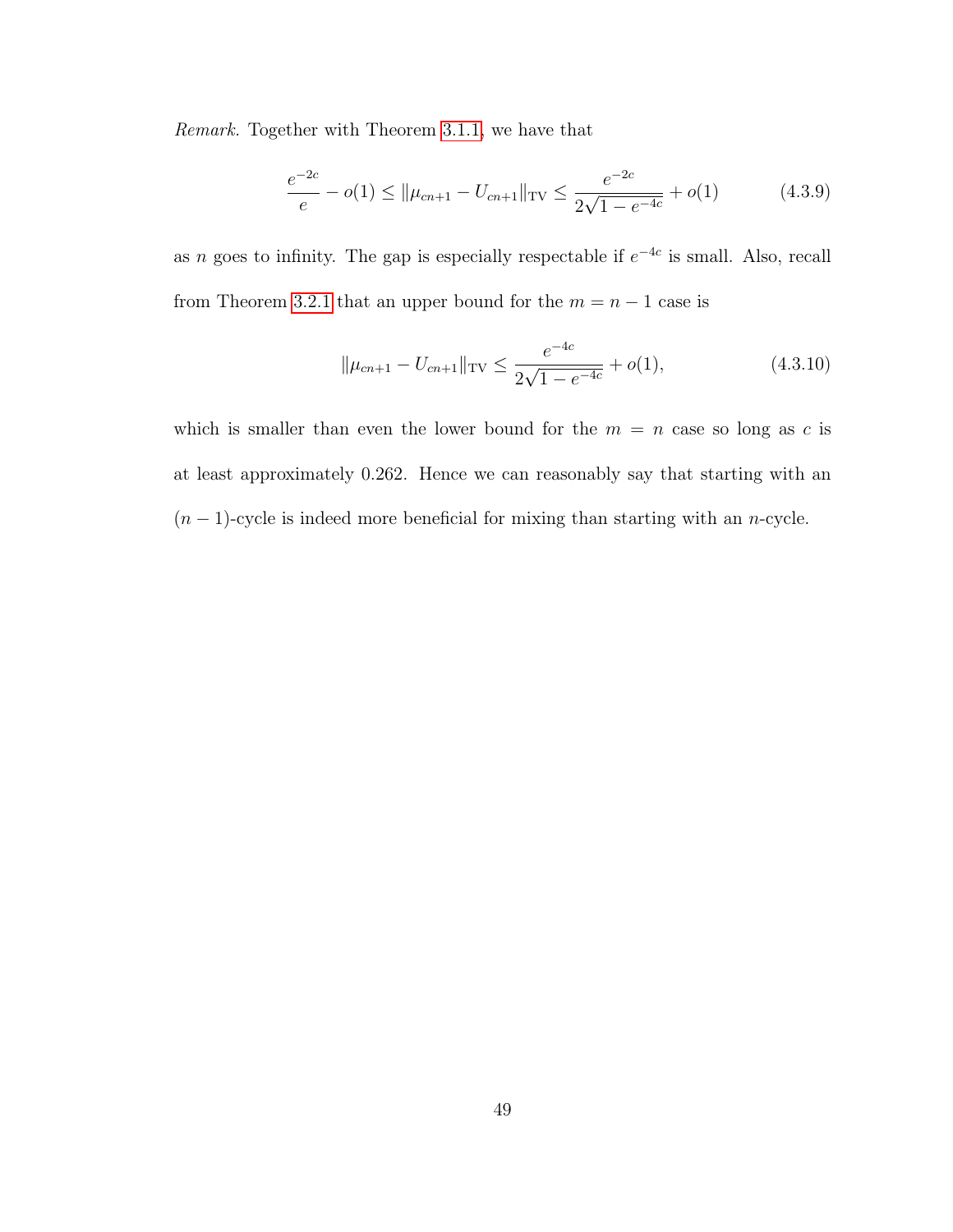### Chapter 5

# Further Considerations

 $[V]$ ertigo is something other than the fear of falling. It is the voice of the emptiness below us which tempts and lures us, it is the desire to fall, against which, terrified, we defend ourselves.

– The Unbearable Lightness of Being, "Soul and Body"

### 5.1 Miscellaneous results

In this section we use  $S^{(n-1,1)}$  to derive two more results about expected numbers of fixed points. Recall that the character of  $S^{(n-1,1)}$  at  $\sigma$  is one less than the number of fixed points of  $\sigma$ .

First, we present the following martingale-like property for Markov chains on  $S_n$ whose increment distributions are class measures: if a chain starts with one fixed point, then it will always average exactly one fixed point.

<span id="page-58-0"></span>**Proposition 5.1.1.** Let  $X_0$  be the identity, and set  $X_1 = \tau_1 X_0$ , where  $\tau_1$  is selected according to any class measure supported on the set of permutations with one fixed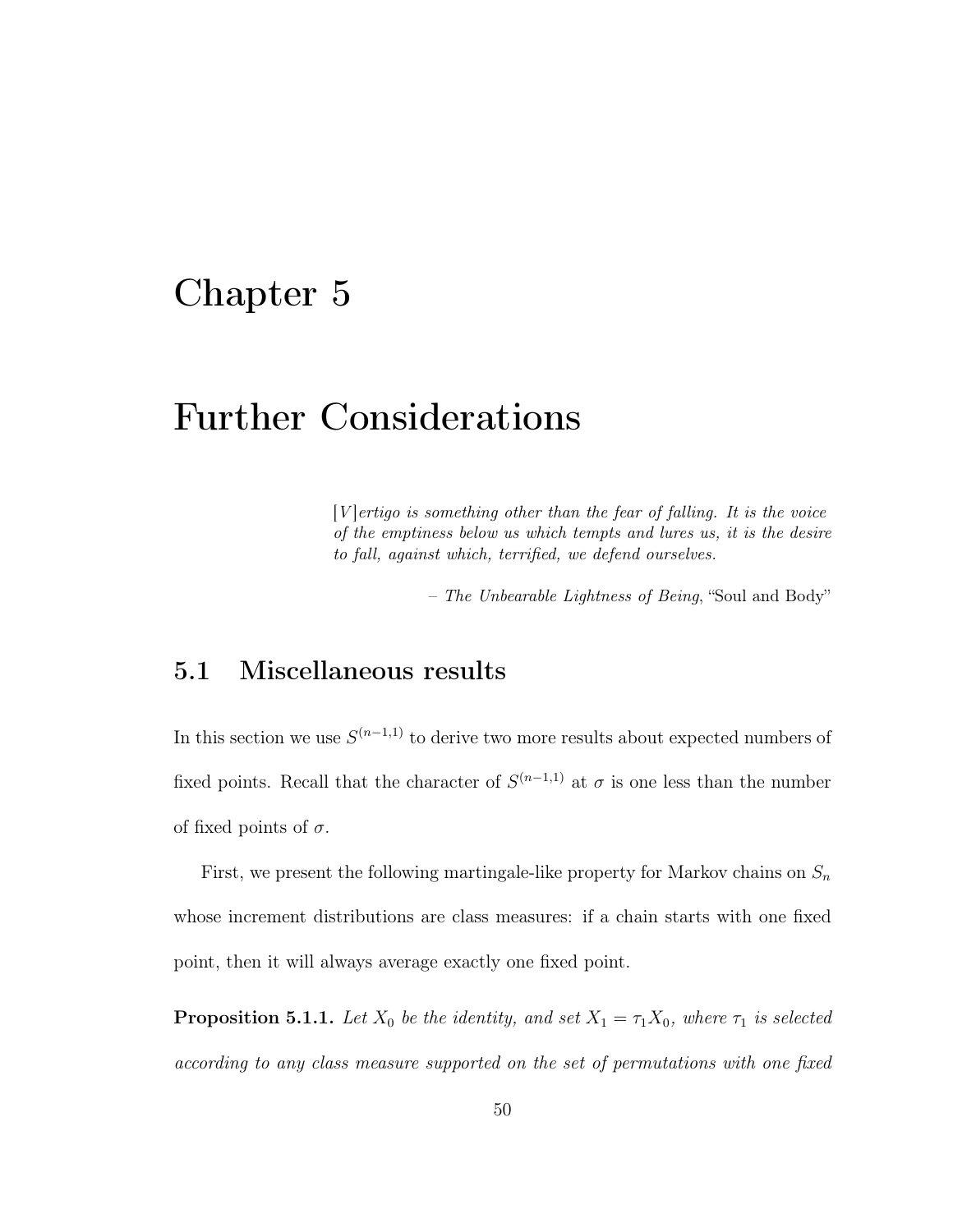point. For  $k \geq 2$ , set  $X_k = \tau_k X_{k-1}$ , where  $\tau_k$  is selected according to any class measure on  $S_n$  (the measure can be different for each k). Then the expected number of fixed points of  $X_k$  is one for all  $k \geq 1$ .

*Proof.* Let  $\nu_1$  be a class measure supported on the set of permutations with one fixed point,  $\nu_2, \nu_3, \ldots, \nu_k$  be class measures on  $S_n$ , and define  $\mu_k = \nu_k * \cdots * \nu_2 * \nu_1$ . By the remark following Proposition [4.2.2,](#page-48-0)

$$
E_{\mu_k}(\chi_{S^{(n-1,1)}}) = \text{tr}[\widehat{\mu_k}(S^{(n-1,1)})]
$$
  
= 
$$
\text{tr}[\widehat{\nu_1}(S^{(n-1,1)})\widehat{\nu_2}(S^{(n-1,1)})\cdots\widehat{\nu_k}(S^{(n-1,1)})],
$$
 (5.1.1)

where

$$
\widehat{\nu}_1(S^{(n-1,1)}) = \left(\frac{1}{n-1} \sum_{\sigma \in S_n} \nu_1(\sigma) \chi_{S^{(n-1,1)}}(\sigma)\right) I_{n-1}
$$
\n(5.1.2)

by Lemma [2.2.13.](#page-26-0) Consider the anatomy of the partition  $(n-1,1)$ : under the Murnaghan-Nakayama rule, the only way for a single box to remain at the end is for the box in the second row to have been removed as a singleton, which requires a cycle type with at least two fixed points. This means that  $\chi_{S(n-1,1)}(\sigma) = 0$  if  $\sigma$ has exactly one fixed point. On the other hand, if  $\sigma$  does not have exactly one fixed point, then  $\nu_1(\sigma) = 0$ . Thus  $\widehat{\nu}_1(S^{(n-1,1)}) = 0$ , which in turn implies that  $E_{\mu_k}(\chi_{S^{(n-1,1)}}) = 0$ , and hence the expected number of fixed points with respect to  $\Box$  $\mu_k$  is one for all  $k \geq 1$ .

Returning to the  $m$ -cycle-to-transpositions chain, we can now characterize the expected number of fixed points for the general case where  $m$  is defined by an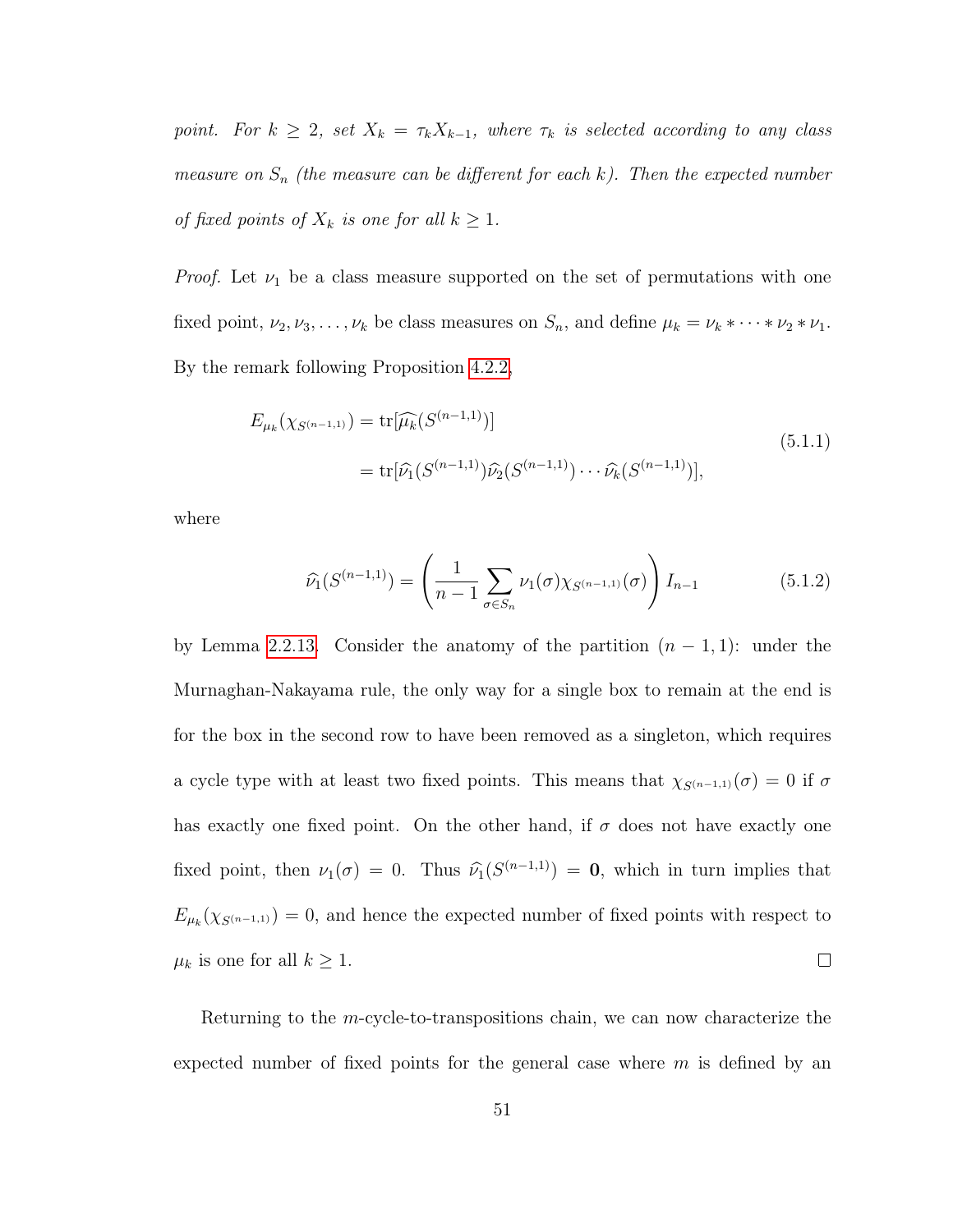<span id="page-60-0"></span>arbitrary function  $m(n)$  of n.

**Theorem 5.1.2.** After one  $m(n)$ -cycle and k transpositions,

$$
E_{\mu_{k+1}}(\chi_{\varrho})\begin{cases}\n\sim 1 - e^{-2c} & m(n) = n, k = cn \\
= 1 & m(n) = n - 1, \text{ any } k \\
\sim 1 + e^{-2c} & m(n) \neq n, n - 1, \\
k = cn + \frac{n}{2}\ln(n - m(n) - 1),\n\end{cases}
$$
\n(5.1.3)

where, as in Chapter [4,](#page-45-0)  $\rho = S^{(n-1,1)} \oplus S^{(n)}$ .

*Proof.* The  $m(n) = n$  (Theorem [4.3.4\)](#page-55-0) and  $m(n) = n-1$  (special case of Proposition [5.1.1\)](#page-58-0) cases have already been shown. For  $m(n) \neq n, n - 1$ ,

$$
\chi_{(m(n),1^{n-m(n)})}^{(n-1,1)} = n - m(n) - 1,
$$
\n(5.1.4)

 $\Box$ 

so by [\(4.2.5\)](#page-49-3),

$$
E_{\mu_k}(\chi_{S^{(n-1,1)}}) = \chi_{(m(n),1^{n-m(n)})}^{(n-1,1)} \left(\frac{\chi_{(2,1^{n-2})}^{(n-1,1)}}{\dim S^{(n-1,1)}}\right)^k
$$
  
=  $(n-m(n)-1) \left(\frac{n-3}{n-1}\right)^k$ . (5.1.5)

Setting  $k = cn + \frac{n}{2}$  $\frac{n}{2}\ln(n-m(n)-1)$ , we have that

$$
\lim_{n \to \infty} E_{\mu_k}(\chi_{S^{(n-1,1)}}) = \lim_{n \to \infty} (n - m(n) - 1) \left(\frac{n-3}{n-1}\right)^{cn + \frac{n}{2} \ln(n-m(n)-1)}
$$
\n
$$
= (n - m(n) - 1)e^{-2c}e^{-\ln(n-m(n)-1)} = e^{-2c},
$$
\n(5.1.6)

and the result follows.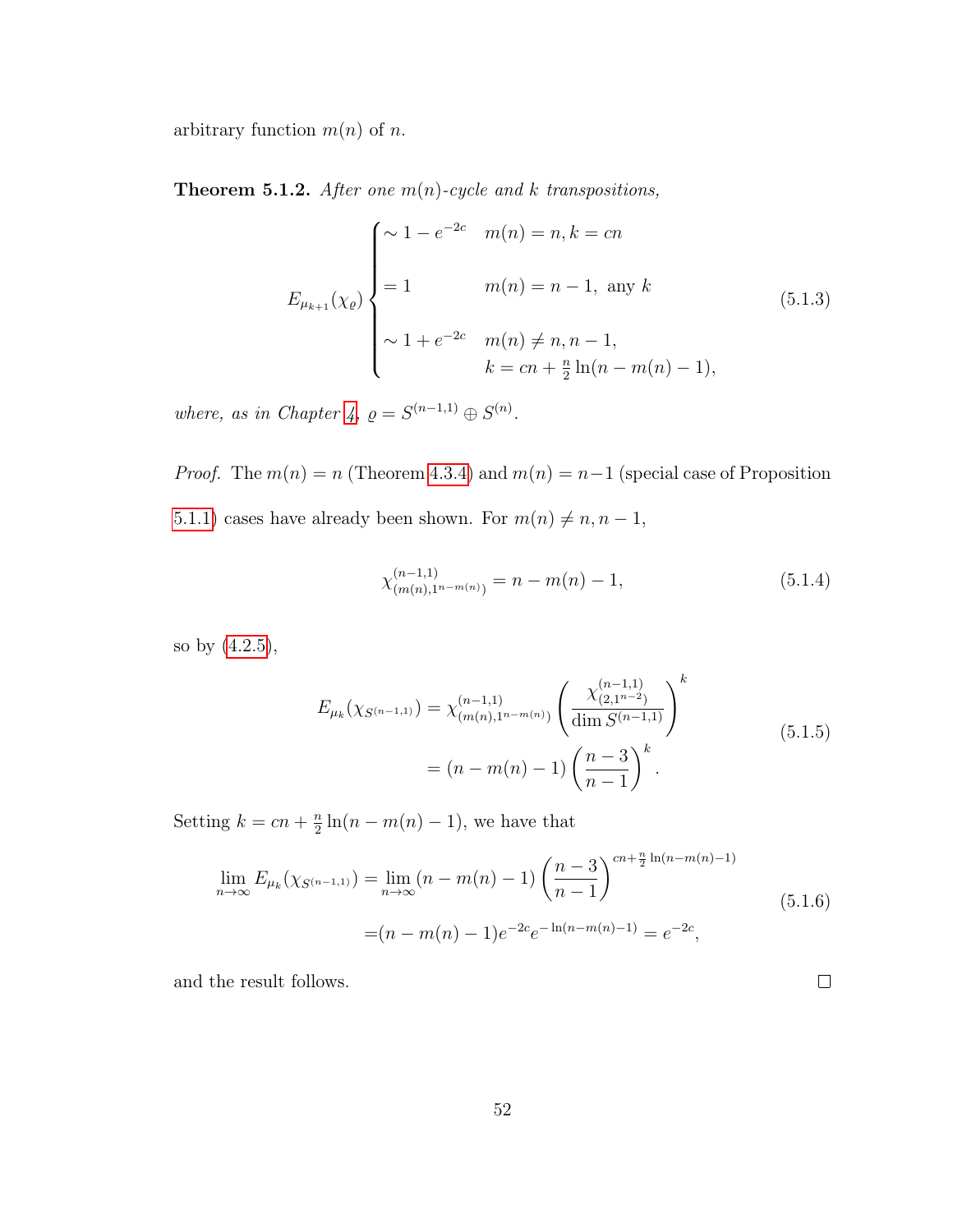### 5.2 Open questions

We conclude with a list of open questions related to our work.

Question (1). What is the lower bound for the mixing time of the  $m = n - 1$  case of the m-cycle-to-transpositions chain?

The  $m = n - 1$  case is trickier than the  $m = n$  case because, unlike the  $m = n$ case, the distribution of the number of fixed points is not quite Poisson. Indeed, after an initial  $(n - 1)$ -cycle, the expected number of fixed points is always one. On the other hand, we can compute from either Corollary [4.3.5](#page-56-0) or, as a more fun exercise, Proposition 1 of [\[GC06\]](#page-67-1) that

<span id="page-61-0"></span>
$$
S^{(n-1,1)} \otimes S^{(n-1,1)} = S^{(n)} \oplus S^{(n-1,1)} \oplus S^{(n-2,2)} \oplus S^{(n-2,1,1)}, \tag{5.2.1}
$$

which along with Proposition [3.2.2](#page-40-2) implies that the variance of the number of fixed points after one  $(n-1)$ -cycle and cn transpositions is asymptotically  $1-e^{-4c}$ . As the mean does not match the variance, the distribution is not Poisson. Nevertheless, it must be very close to Poisson, and one may be able to compute a few more moments and use brute force to bound the mass of fixed-point-free permutations, which in turn will give a lower bound for the mixing time.

In general, when finding a lower bound for the mixing time of a Markov chain, the method of moments is powerful because it produces robust results without relying on convenient but narrowly-scoped combinatorial arguments. Theorem [4.2.3,](#page-49-2) in particular, enables a wide class of Markov chains on  $S_n$  to be analyzed this way. On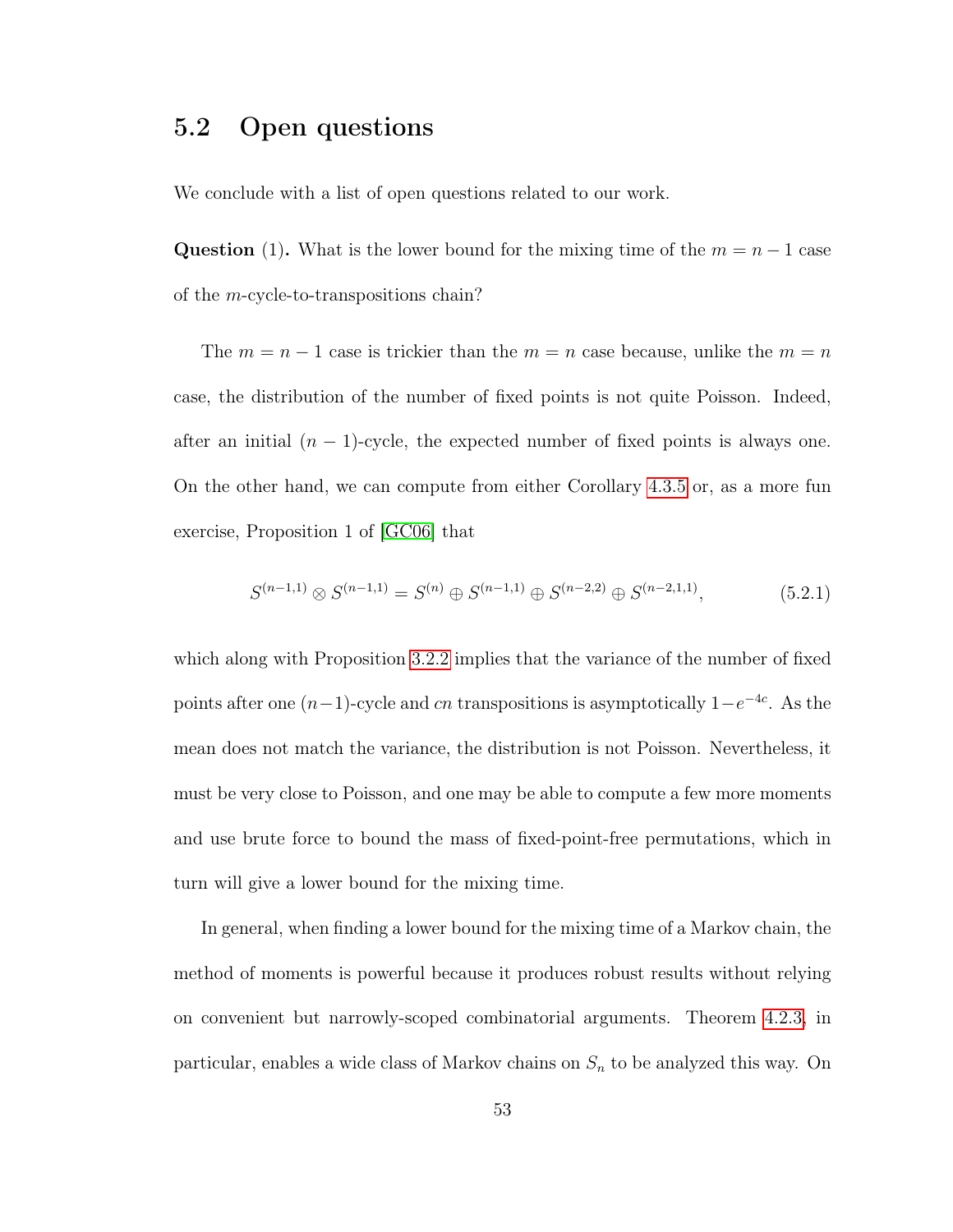the other hand, we got lucky with Theorems [4.3.3](#page-54-0) and [4.3.4](#page-55-0) in the sense that we happened to recognize each sequence of moments as that of a Poisson. When the moments do not match up with those of any well-known distributions, there is the additional task of extracting information about the distribution from its moments.<sup>[8](#page-62-0)</sup>

Question (2). In the general case where m is an arbitrary function  $m(n)$  of n (excluding n and  $n-1$ ), is  $n \ln(n-m(n)-1)$  the correct order of mixing time?

This question is motivated by Theorem [5.1.2.](#page-60-0) To see that it is at least plausible, consider that  $O(n \ln(n - m(n) - 1))$  is the right mixing time for  $m(n) = 2$ , i.e. the random transposition shuffle. Proving a general upper bound with only the techniques from this thesis is likely difficult, but the order of a lower bound may be within reach. In particular, from [\(5.2.1\)](#page-61-0) we should be able to completely charaterize the variance of the number of fixed points for arbitrary  $m(n)$  like Theorem [5.1.2](#page-60-0) did for the expected value. If we have both the first and the second moments, then we may be able to derive the order of a lower bound using Chebyshev's inequality or Proposition 7.8 of [\[LPW08\]](#page-68-1), a method of procuring lower bounds from distinguishing statistics.

**Question** (3). For a Markov chain on  $S_n$  whose increment distributions are class measures, what conditions are sufficient for its fixed point distribution to be asymptotically (in  $n$ ) Poisson?

<span id="page-62-0"></span><sup>8</sup>The classical moment problem is oft-studied, but predominantly for determinancy conditions, and most of the work on reconstruction has been for continuous distributions. See the introduction of [\[MH09\]](#page-68-2) for a survey of results.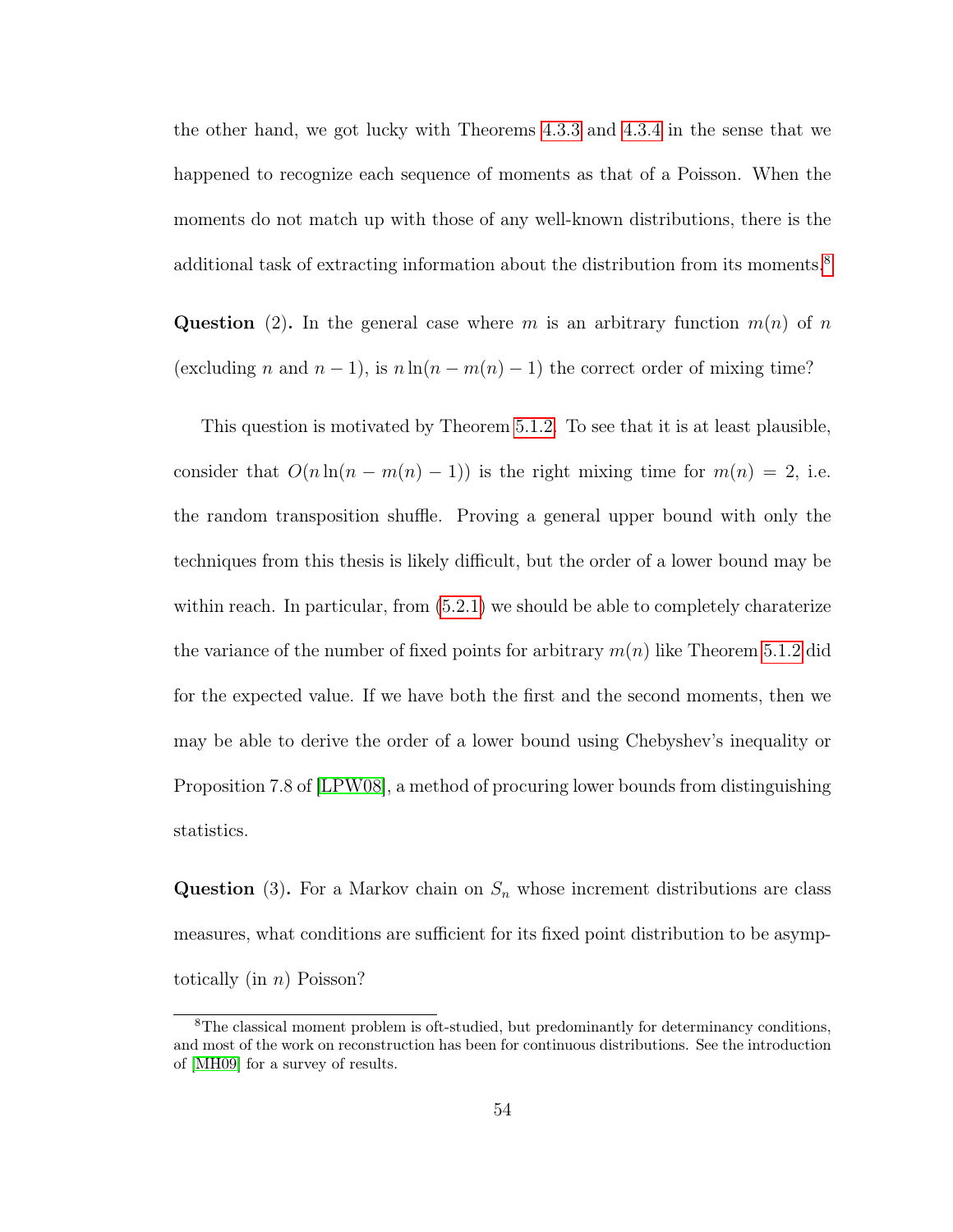A necessary condition appears to be that the initial step does not create exactly one fixed point. Is it also sufficient? By simply playing around with [\(5.2.1\)](#page-61-0), we may be able to identify a class of Markov chains whose fixed point distributions have asymptotically the same mean and variance, which would be a small step toward proving Poisson-ness but worthwhile heuristic evidence nonetheless.

Question (4). What is the contribution, if any, of Theorem [4.2.3](#page-49-2) and Corollary [4.2.4](#page-52-1) to related topics in algebraic combinatorics?

In particular, can Theorem [4.2.3](#page-49-2) and Corollary [4.2.4](#page-52-1) shed any insight on the notoriously difficult-to-compute Kronecker coefficients? Kronecker coefficients are the multiplicities in the tensor product decomposition of two irreps; see [\[BI08\]](#page-65-2) for a survey of the subject as well as a complexity-theoretic implication. Decompositions of higher tensor powers are related to plethysms of symmetric functions, and plethystic computations have led to remarkable recent advances in the theory of Macdonald polynomials. See Appendix 2 and Exercise 7.74 following the Chapter 7 of [\[Sta99\]](#page-70-2) for an introduction to plethysms and [\[LR11\]](#page-68-3) for their connections to the Macdonald polynomials, connections that delve into some of the deepest and most active areas of algebraic combinatorics.

We have now ventured into a field of intricately connected ideas with much potential for further exploration. Any of these topics is sure to lead us down a wondrous rabbit hole. However, to quote Dostoevsky, that might be the subject of a new story, but our present story is ended.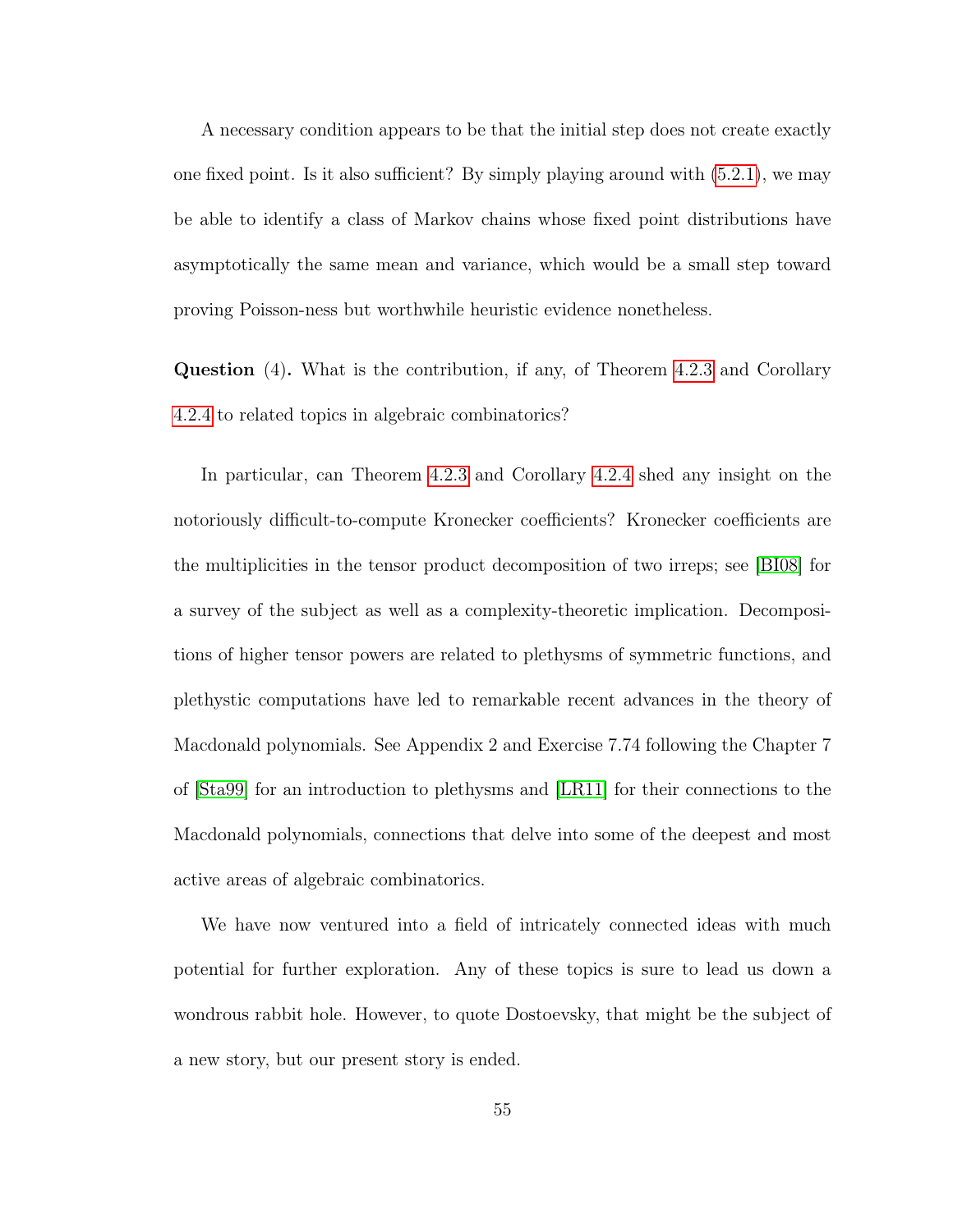# Bibliography

- <span id="page-64-1"></span>[AS65] M. Abramowitz and I. A. Stegun, eds., *Handbook of Mathematical Func*tions, Dover, New York, 1965.
- [Ald99] D. J. Aldous, *Deterministic and stochastic models for coalescence (aggre*gation and coagulation): a review of the mean-field theory for probabilists, Bernoulli 5 (1999), no. 1, 3-48.
- [AD86] D. J. Aldous and P. Diaconis, *Shuffling cards and stopping times*, Amer. Math. Monthly 93 (1986), no. 5, 333-348.
- <span id="page-64-0"></span>[AU08] B. Ali and A. Umar, Some combinatorial properties of the alternating group, Southeast Asian Bull. Math. 32 (2008), no. 5, 823-830.
- [ADS11] S. Assaf, P. Diaconis, and K. Soundararajan, A rule of thumb for riffle shuffling, Ann. Appl. Probab. 21 (2011), no. 3, 843-875.
- [BD92] D. Bayer and P. Diaconis, Trailing the dovetail shuffle to its lair, Ann. Appl. Probab. 2 (1992), no. 2, 294-313.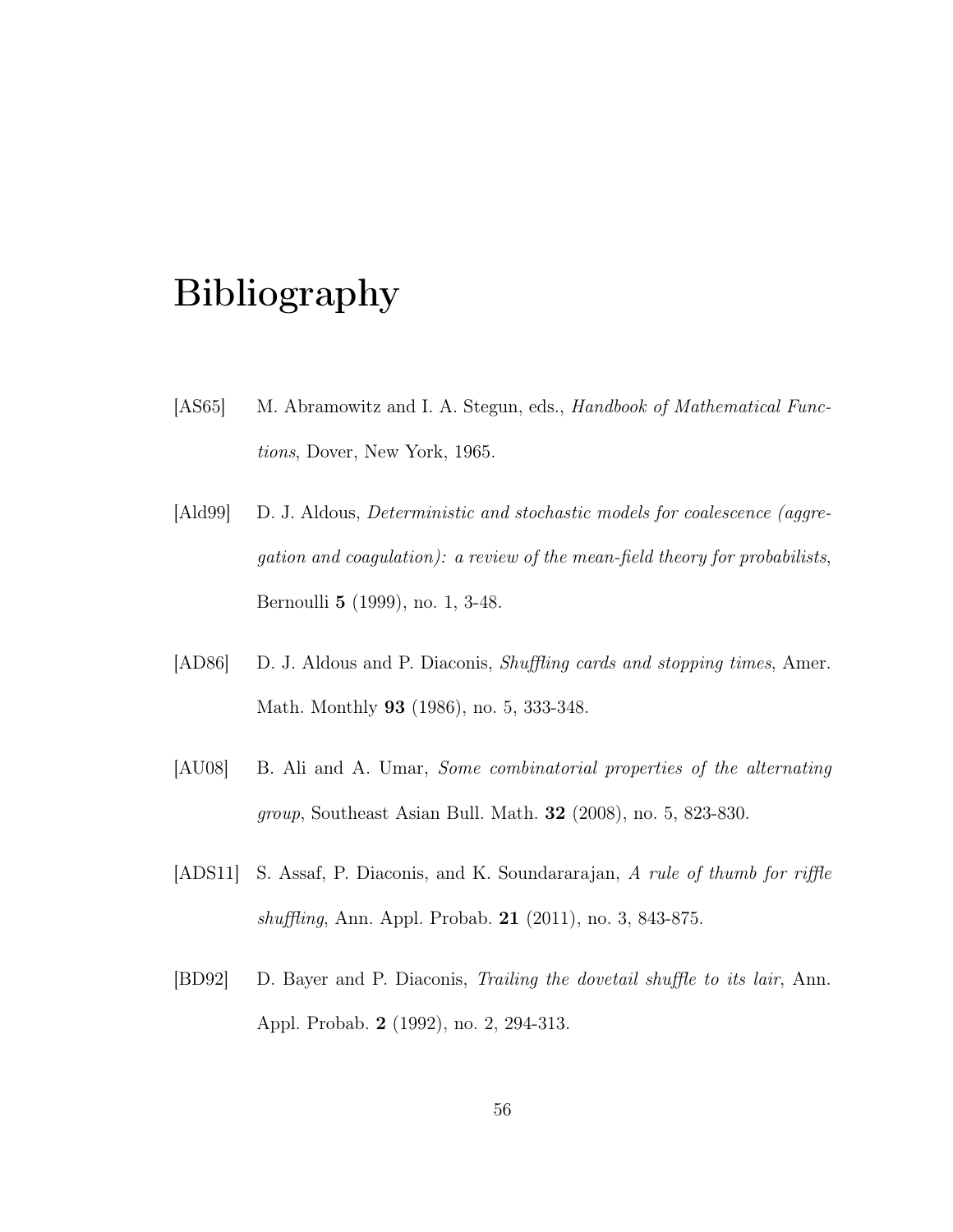- [Beh00] E. Behrends, Introduction to Markov Chains (with Special Emphasis on Rapid Mixing), Vieweg Verlag, Braunschweig/Wiesbaden, 2000.
- <span id="page-65-2"></span><span id="page-65-1"></span>[Bil95] P. Billingsley, Probability and Measure, 3rd ed., Wiley, New York, 1995.
- [BI08] P. Bürgisser and C. Ikenmeyer, The complexity of computing Kronecker coefficients, FPSAC 2008, DMTCS proc. AJ (2008), 357-368.
- [CST08] T. Ceccherini-Silberstein, F. Scarabotti, and F. Tolli, Harmonic Analysis on Finite Groups: Representation Theory, Gelfand Pairs and Markov Chains, Cambridge Stud. Adv. Math. 108, Cambridge Univ. Press, Cambridge, 2008.
- [CH10] M. A. Conger and J. A. Howald, A better way to deal the cards, Amer. Math. Monthly 117 (2010), no. 8, 686-700.
- [CV06] M. A. Conger and D. Viswanath, Riffle shuffles of decks with repeated cards, Ann. Prob. 34 (2006), no. 2, 804-819.
- <span id="page-65-0"></span>[Dia88] P. Diaconis, Group Representations in Probability and Statistics, IMS Lecture Notes Monogr. Ser. 11, Inst. Math. Statist., Hayward, CA, 1988.
- [Dia01] P. Diaconis, Mathematical developments from the analysis of riffle shuffling, in Groups, Combinatorics and Geometry: Durham 2001 (A. A. Ivanov, M. W. Liebeck, and J. Saxl., eds.), 73-97, World Scientific, River Edge, NJ, 2001.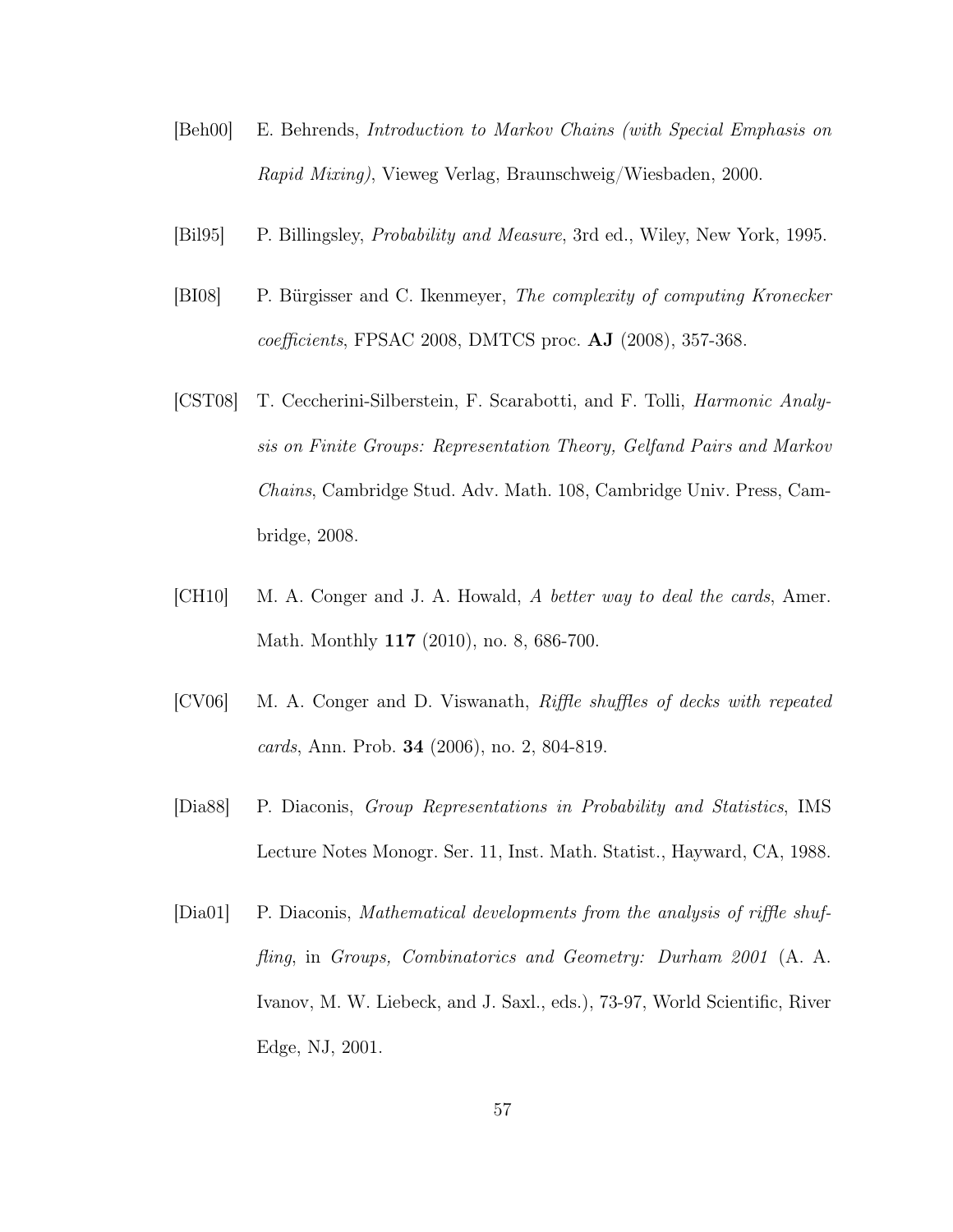- [DF09] P. Diaconis and J. Fulman, Carries, shuffling, and symmetric functions, Adv. in Appl. Math. 43 (2009), no.2, 176-196.
- [DFH13] P. Diaconis, J. Fulman, and S. P. Holmes, Analysis of casino shelf shuffling machines, Ann. Appl. Probab. 23 (2013), no. 4, 1692-1720.
- [DPR12] P. Diaconis, C. Y. A. Pang, and A. Ram, Hopf algebras and Markov chains: two examples and a theory, preprint, 2012.
- [DR12] P. Diaconis and A. Ram, A probabilistic interpretation of the Macdonald polynomials, Ann. Prob. 40 (2012), no. 5, 1861-1896.
- <span id="page-66-1"></span>[DS81] P. Diaconis and M. Shahshahani, Generating a random permutation with random transpositions, Z. Wahrsch. verw. Geb. 57 (1981), no. 2, 159-179.
- [Dur03] R. Durrett, Shuffling chromosomes, J. Theor. Probab. 16 (2003), no. 3, 725-750.
- <span id="page-66-0"></span>[Fel68] W. Feller, An Introduction to Probability Theory and Its Applications, Vol. I, 3rd ed., Wiley, New York, 1968.
- [Ful00] J. Fulman, Semisimple orbits of Lie algebras and card shuffling measures on Coxeter groups, J. Algebra 224 (2000), no. 1, 151-165.
- [Ful01] J. Fulman, Applications of the Brauer complex: card shuffling, permutation statistics, and dynamical systems, J. Algebra 243 (2001), no. 1, 96-122.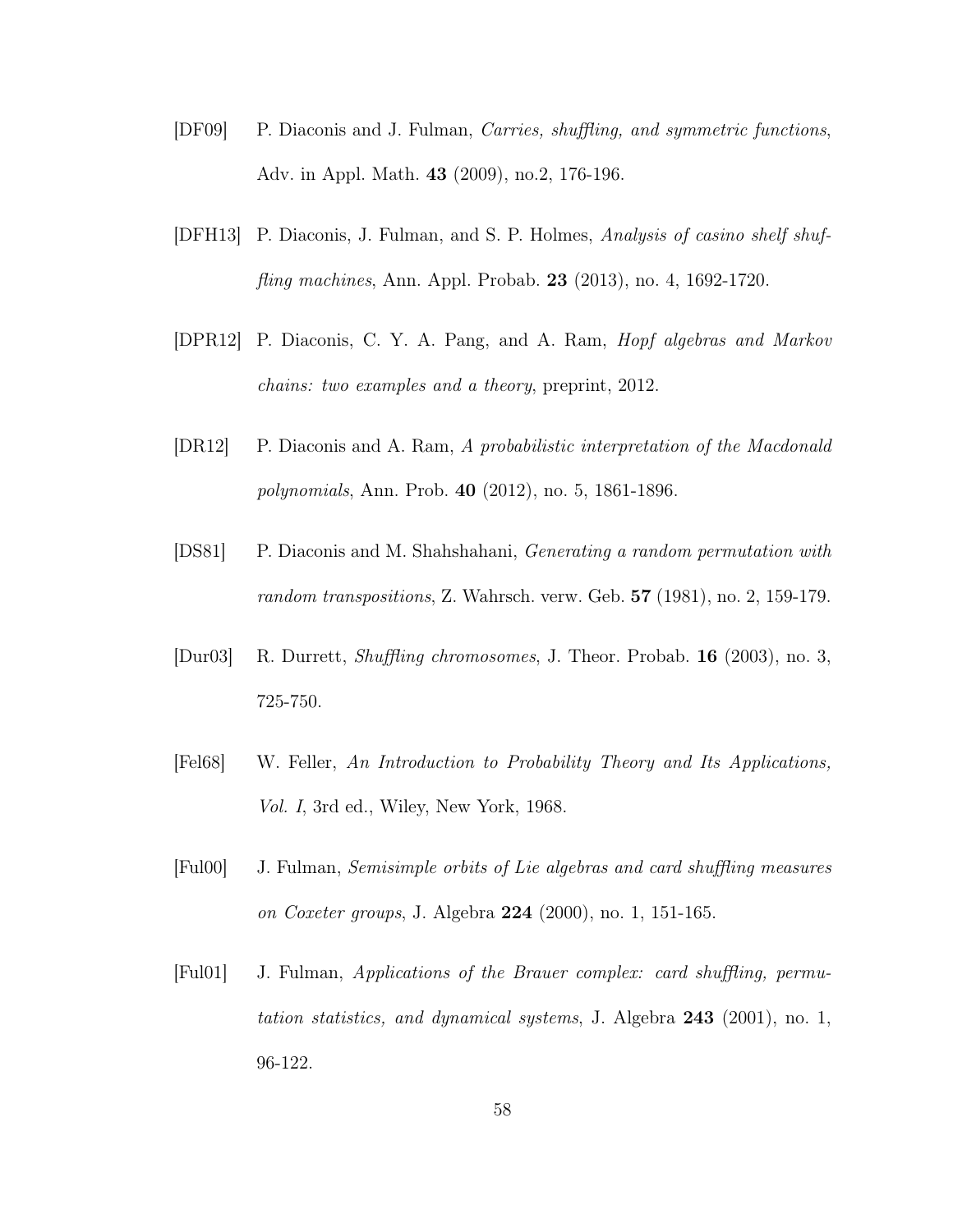- [FH91] W. Fulton and J. Harris, Representation Theory: A First Course, GTM 129, Springer-Verlag, New York, 1991.
- <span id="page-67-0"></span>[Fro00] F. G. Frobenius, Über die Charaktere der symmetrischen Gruppen, Sitz. Konig. Preuss. Akad. Wissen. (1900), 516-534.
- [FRT54] J. S. Frame, G. de B. Robinson, and R. M. Thrall, The hook graphs of the symmetric group, Canad. J. Math.  $6$  (1954), 316-325.
- <span id="page-67-1"></span>[GC06] A. Goupil and C. Chauve, Combinatorial operators for Kronecker powers of representations of  $S_n$ , Sem. Lothar. Combin. **54** (2006), B54j.
- [Hil92] M. V. Hildebrand, *Generating random elements in*  $SL_n(F_q)$  by random transvections, J. Alg. Comb. 1 (1992), no. 2, 133-150.
- [HMR12] V. T. Hoang, B. Morris, and P. Rogaway, An enciphering scheme based on a card shuffle, in Advances in Cryptology – CRYPTO 2012 (R. Safavi-Naini and R. Canetti, eds.), LNCS 7417, 1-13, Springer, Berlin/Heidelberg, 2012.
- [HLW06] S. Hoory, N. Linial, and A. Wigderson, Expander graphs and their applications, Bull. Amer. Math. Soc. 43 (2006), no. 4, 439-561.
- [Jam78] G. D. James, The Representation Theory of the Symmetric Groups, LNM 682, Springer-Verlag, Berlin, 1978.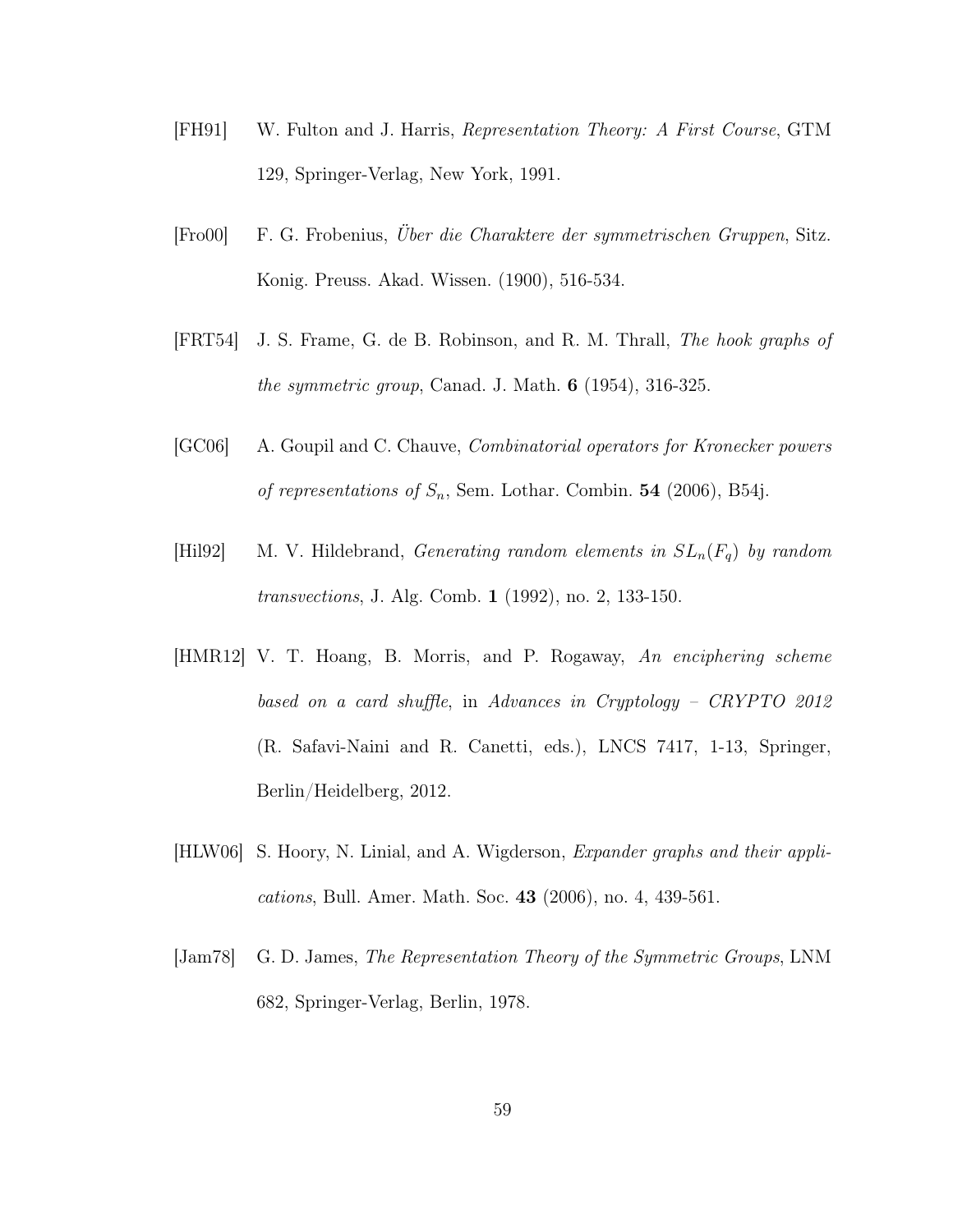- [Jon06] J. Jonasson, The overhand shuffle mixes in  $\Theta(n^2 \ln n)$  steps, Ann. Appl. Probab. 16 (2006), no. 1, 231-243.
- <span id="page-68-1"></span>[LPW08] D. A. Levin, Y. Peres, and E. L. Wilmer, Markov Chains and Mixing Times, American Mathematical Society, Providence, RI, 2008.
- <span id="page-68-3"></span>[LR11] N. A. Loehr and J. B. Remmel, A computational and combinatorial expose of plethystic calculus, J. Alg. Comb. 33 (2011), no. 2, 163-198.
- [Lul96] N. Lulov, Random Walks on the Symmetric Group Generated by Conjugacy Classes, Ph.D. Thesis, Harvard University, 1996.
- [Mar06] A. A. Markov, Extension of the law of large numbers to dependent events, Bull. Soc. Math. Kazan 2 (1906), 135-156.
- [Mir02] I. Mironov, (Not so) random shuffles of RC4, in Advances in Cryptol $oqy - CRYPTO 2002$  (M. Yung, ed.), LNCS 2442, 304-319, Springer, Berlin/Heidelberg, 2002.
- <span id="page-68-2"></span>[MH09] R. M. Mnatsakanov and A. S. Hakobyan, Recovery of distributions via moments, IMS Lecture Notes Monogr. Ser. 57, 252-265, Inst. Math. Statist., Beachwood, OH, 2009.
- <span id="page-68-0"></span>[Mon08] P. R. de Montmort, Essay d'Analyse sur les Jeux de Hazard, Jacques Quillau, Paris, 1708, reprinted by Chelsea, New York, 1980.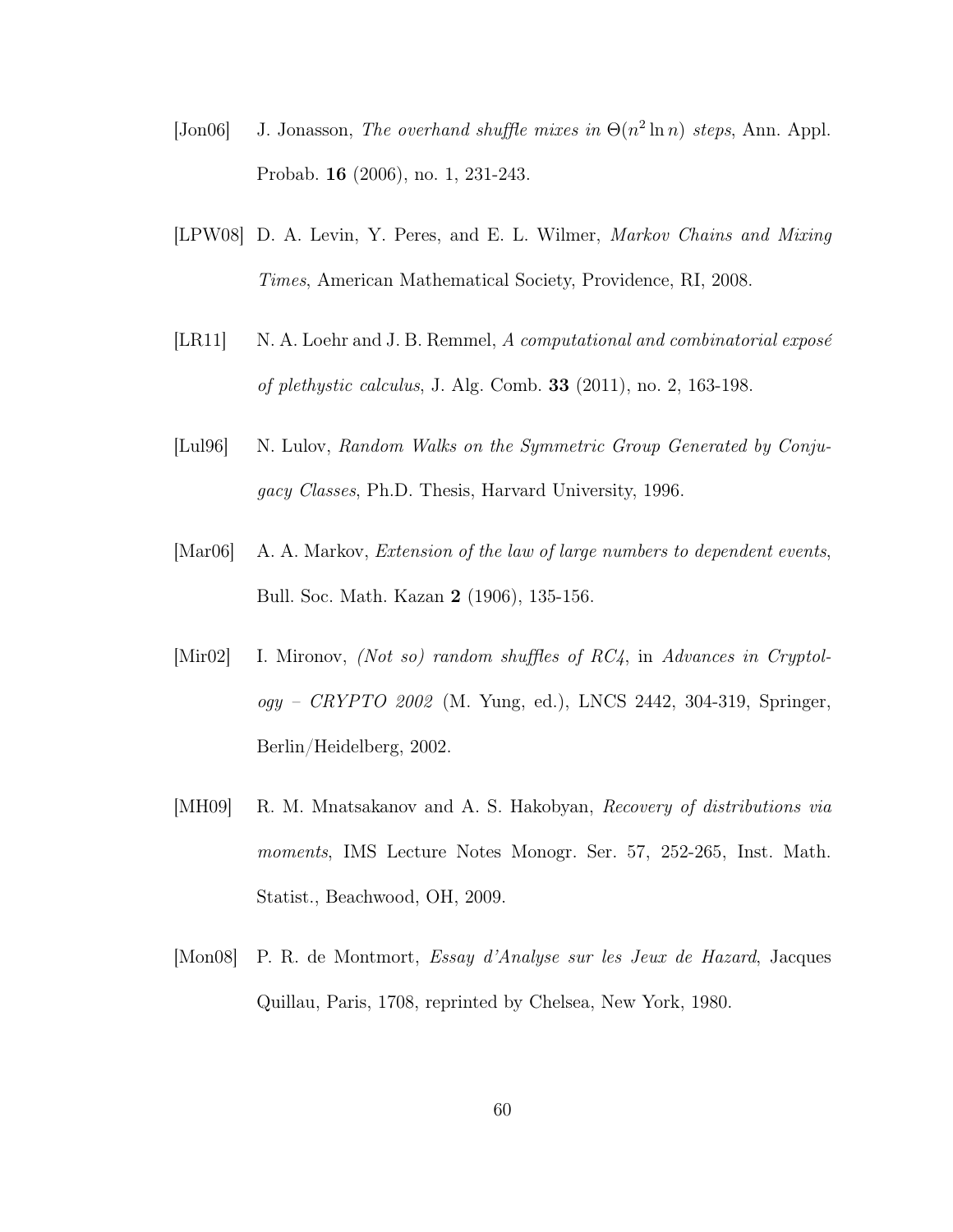- [MNP12] B. Morris, W. Ning, and Y. Peres, Mixing time of the card-cyclic-torandom shuffle, preprint, 2012.
- [MPS04] E. Mossel, Y. Peres, and A. Sinclair, Shuffling by semi-random transpositions, Proceedings of the 45th Annual IEEE Symposium on Foundations of Computer Science (2004), 572-581.
- [Mur37] F. E. Murnaghan, The characters of the symmetric group, Amer. J. Math. 59 (1937), 739-753.
- [Nak40] T. Nakayama, On some modular properties of irreducible representations of a symmetric group, I and II, Jap. J. Math.  $17$  (1940), 165-184 and 411-423.
- [Pem89] R. Pemantle, Randomization time for the overhand shuffle, J. Theor. Probab. 2 (1989), no. 1, 37-49.
- [Pem94] R. Pemantle, A shuffle that mixes sets of any fixed size much faster than *it mixes the whole deck*, Rand. Struct. Alg.  $5(1994)$ , no.  $5(609-625)$ .
- [Poi12] H. Poincaré, Calcul des Probabilités, 2nd ed., Gauthier-Villars, Paris, 1912.
- <span id="page-69-0"></span>[Rio37] J. Riordan, Moment recurrence relations for binomial, poisson and hypergeometric frequency distributions, Ann. Math. Stat. 8 (1937), no. 2, 103-111.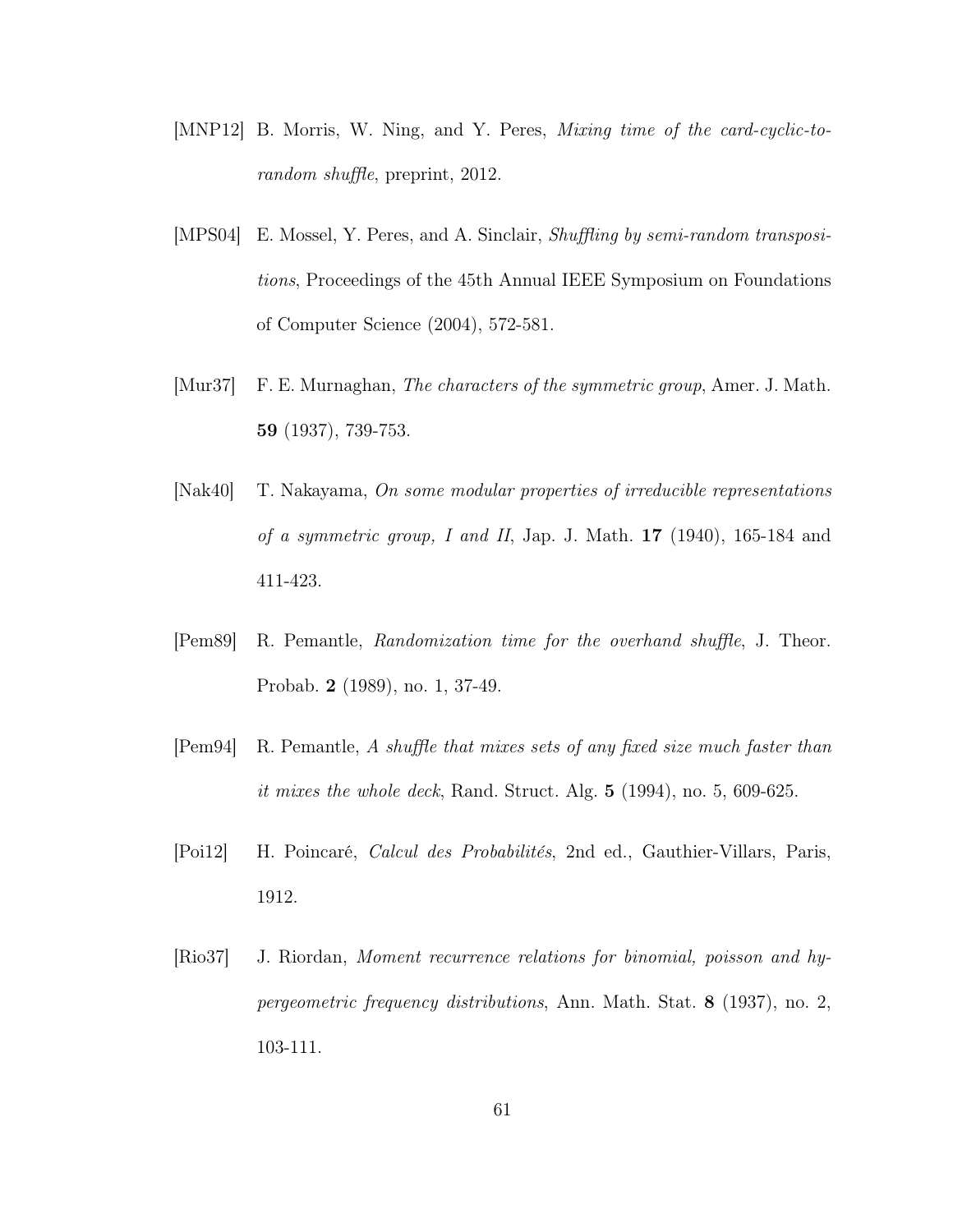- <span id="page-70-0"></span>[Sag01] B. E. Sagan, The Symmetric Group: Representations, Combinatorial Algorithms, and Symmetric Functions, 2nd ed., GTM 203, Springer-Verlag, New York, 2001.
- [S-C01] L. Saloff-Coste, Probability on groups: random walks and invariant diffusions, Notices Amer. Math. Soc. 48 (2001), no. 9, 968-977.
- [S-C04] L. Saloff-Coste, Random walks on finite groups, in Probability on Discrete Structures (H. Kesten, ed.), Encyclopaedia Math. Sci. 110, 263-346, Springer-Verlag, Berlin, 2004.
- [SG89] D. Sankoff and M. Goldstein, Probabilistic models of genome shuffling, Bull. Math. Biol. 51 (1989), no. 1, 117-124.
- <span id="page-70-1"></span>[Sta97] R. P. Stanley, *Enumerative Combinatorics, Vol. I*, Wadsworth, Monterey CA, 1986, Cambridge Stud. Adv. Math. 49, reprinted by Cambridge Univ. Press, Cambridge, 1997.
- <span id="page-70-2"></span>[Sta99] R. P. Stanley, Enumerative Combinatorics, Vol. II, Cambridge Stud. Adv. Math. 62, Cambridge Univ. Press, Cambridge, 1999.
- [Sta01] R. P. Stanley, Generalized riffle shuffles and quasisymmetric functions, Ann. Comb. 5 (2001), no. 3-4, 479-491.
- [Tao12] T. Tao, Topics in Random Matrix Theory, American Mathematical Society, Providence, RI, 2012.